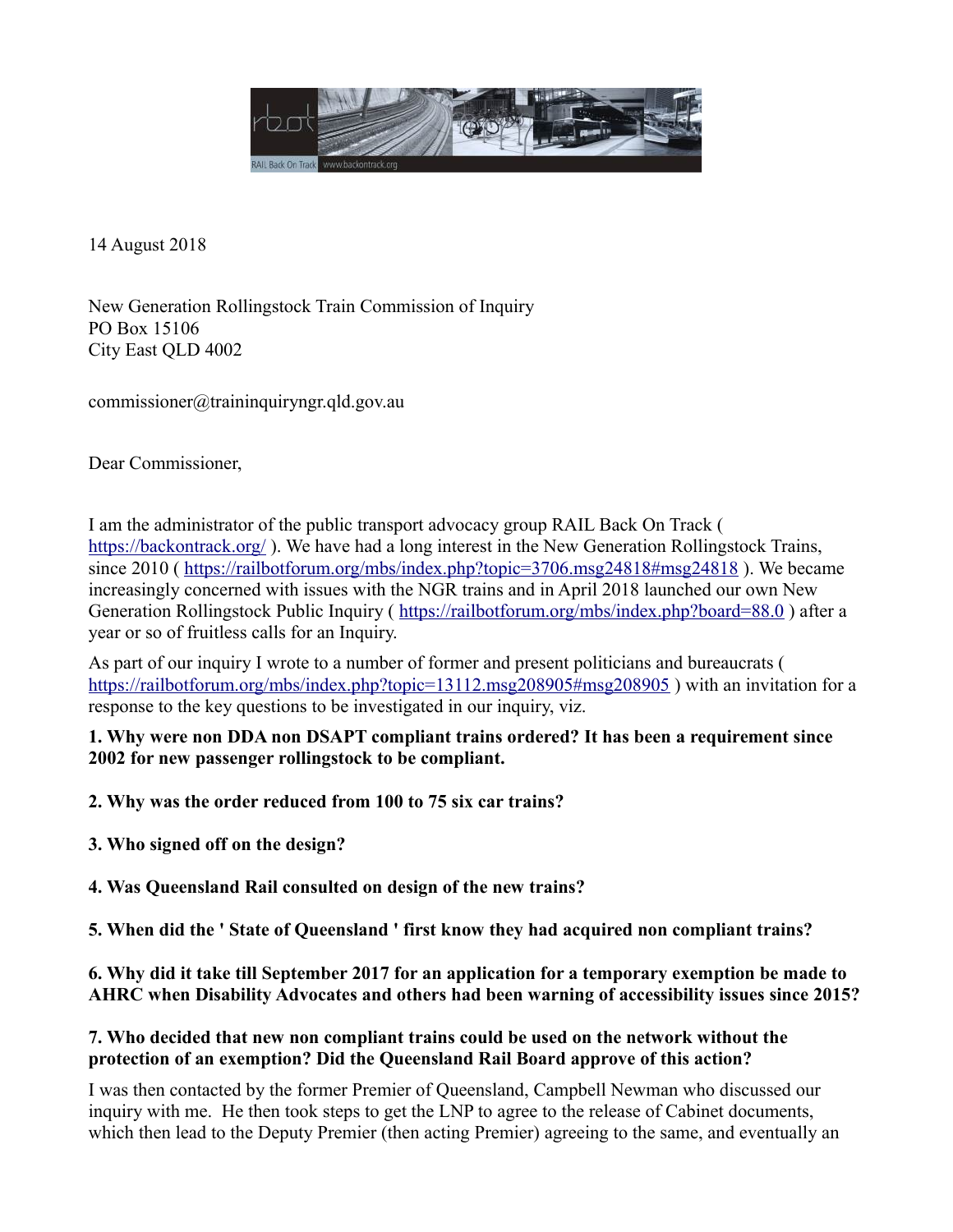inquiry - your Commission Of Inquiry. Here is a link to an interview with former Premier Campbell Newman on the 24th July 2018 on ABC Radio Brisbane Breakfast [https://backontrack.org/docs/abcbris/abcbrisbane\\_24jul18.mp3](https://backontrack.org/docs/abcbris/abcbrisbane_24jul18.mp3) MP3 19.5 MB confirming this.

On the 28th July 2018 we released this statement:

=================================

<https://railbotforum.org/mbs/index.php?topic=13227.msg211803#msg211803>

28th July 2018

#### **RAIL Back On Track Next Generation Rollingstock Public Inquiry Resumed**

Good Morning,

The Terms of Reference for the Forde Commission of Inquiry into the New Generation Rollingstock (NGR) have now been gazetted.

( [https://publications.qld.gov.au/dataset/284f312c-b1f5-4bd2-814a-02a7ab9d0ddf/resource/e3927489-8506-4bc0-b78b-](https://publications.qld.gov.au/dataset/284f312c-b1f5-4bd2-814a-02a7ab9d0ddf/resource/e3927489-8506-4bc0-b78b-64b957bbd6f6/download/27.07.18---combined-new.pdf)[64b957bbd6f6/download/27.07.18---combined-new.pdf](https://publications.qld.gov.au/dataset/284f312c-b1f5-4bd2-814a-02a7ab9d0ddf/resource/e3927489-8506-4bc0-b78b-64b957bbd6f6/download/27.07.18---combined-new.pdf) page 672 )

As we previously indicated we suspended our own NGR Public Inquiry pending details of the terms of reference.

The Forde Commission of Inquiry is a welcome move. A Commission of Inquiry is what we have always wanted. The Inquiry has legal status and resources and is able to access information we cannot ever achieve. For that reason it is welcome it as it does explore a critical part of the NGR project.

However, there are some problems with the terms of reference in our view. We intend to continue to explore the issues of roll out of noncompliant (DDA & DSAPT) NGRs, and why the State took near on two years to apply for an exemption to the AHRC. We also make a request for the Forde Inquiry Report to be tabled in Parliament.

There is a fair bit of information on the NGR project in the public domain and we are able to try to get more via RTI processes.

Our inquiry is now resumed, and we will continue with a narrowed focus, and we will use any information we are able to piece together to form our report.

The reasoning behind this is as follows:

**Quote** 

Key Questions for the RBoT NGR Public Inquiry (<https://railbotforum.org/mbs/index.php?topic=13112.0>):

 1. Why were non DDA non DSAPT compliant trains ordered? It has been a requirement since 2002 for new passenger rollingstock to be compliant.

2. Why was the order reduced from 100 to 75 six car trains?

- 3. Who signed off on the design?
- 4. Was Queensland Rail consulted on design of the new trains?
- 5. When did the ' State of Queensland ' first know they had acquired non compliant trains?

 6. Why did it take till September 2017 for an application for a temporary exemption be made to AHRC when Disability Advocates and others had been warning of accessibility issues since 2015?

 7. Who decided that new non compliant trains could be used on the network without the protection of an exemption? Did the Queensland Rail Board approve of this action?

Questions 1, 3, 4, 5 and possibly 2 will be examined by the Forde Inquiry.

That leaves key questions  $6 \& 7$ . That is our focus from here. We will also see if we can find out why the number of trains was reduced from 100 six car equivalents (originally 200 three car sets) to 75 six car trains.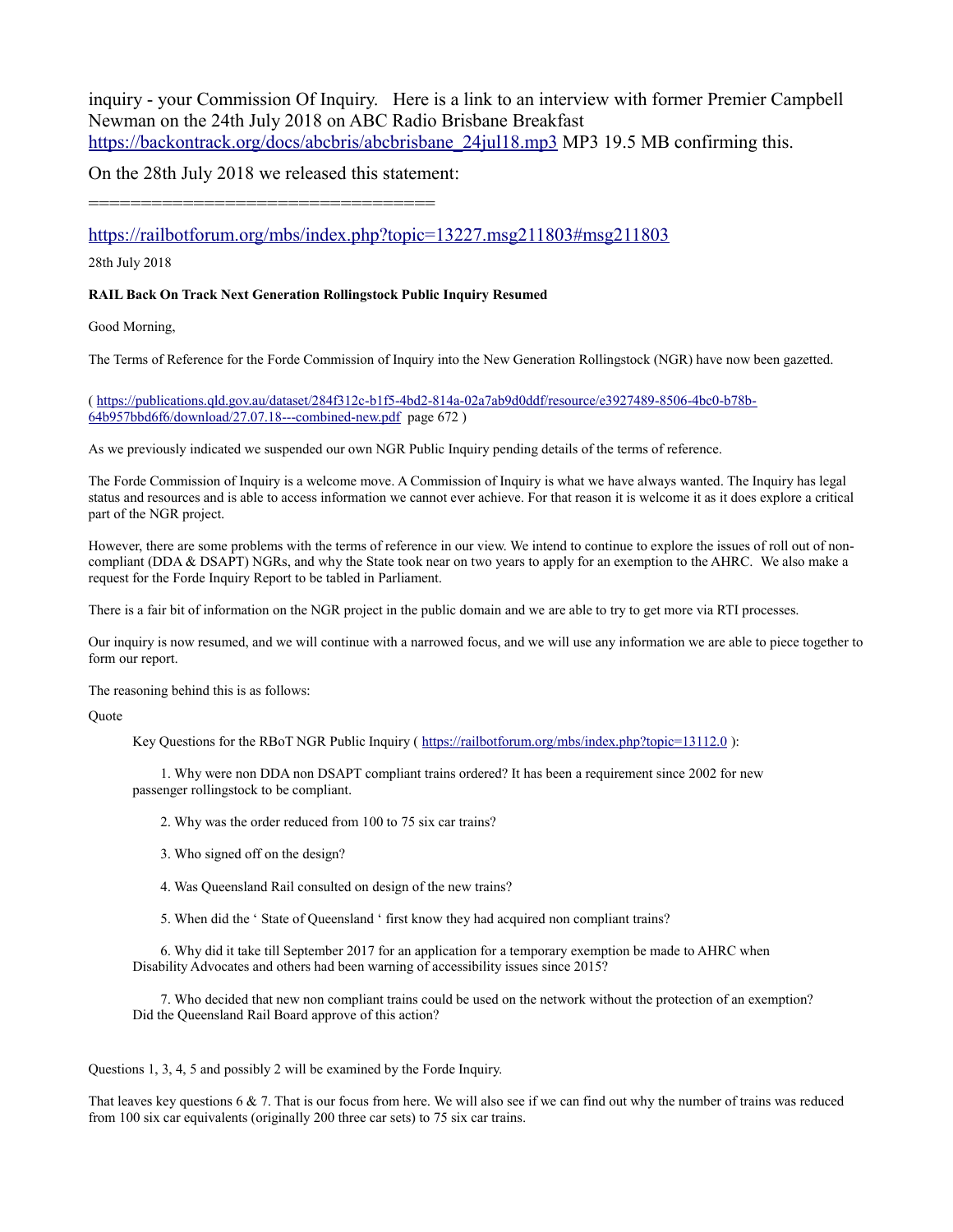We will make a submission to the Forde NGR Inquiry. Our final report will be made publicly available.

Best wishes, Robert

Robert Dow Administration [admin@backontrack.org](mailto:admin@backontrack.org) RAIL Back On Track [https://backontrack.org](https://backontrack.org/)

As a result of this statement I was subsequently contacted by a Staff Member of the Premier and a Staff Member of the Minister for Transport who attempted to convince me that the TOR of the COI did in fact cover our concerns. The reasoning being as follows:

#### If you read the **Commission to report** (iv)

==============================

**(C) complies with all relevant disability standards; considering changes implemented to date in response to the identified non-compliance with the Disability Legislation.**

It does say to date, so that would cover the roll out till now in our view.

## Furthermore **Appointment of commission**

**3 b (iii) the design approval process under the contract, including review of scale mock-ups, engagement with the disability sector and processes adopted to ensure compliance with the Disability Legislation; and (iv) decisions made by respective Governments, Statutory authorities and Departments which caused or contributed to non-compliance with Disability Legislation, and any reasons provided for those decisions.**

I think our question 7 will also be covered.

On the 31st July 2018 we did make a statement calling for clarification on the Terms of Reference ( [https://railbotforum.org/mbs/index.php?topic=13227.msg211911#msg211911\)](https://railbotforum.org/mbs/index.php?topic=13227.msg211911#msg211911). There was no response.

Our submission then is narrow in focus but we believe covers an most important part of the procurement and roll out to service of the New Generation Rollingstock Trains.

Attached as Annexes to our submission are a number of RTI Decision Letters for applications that we made to support our own inquiry. We provide these as possible useful information sources as we expect you would be able to examine the unredacted documents. We were essentially not successful due to confidentiality and secrecy provisions.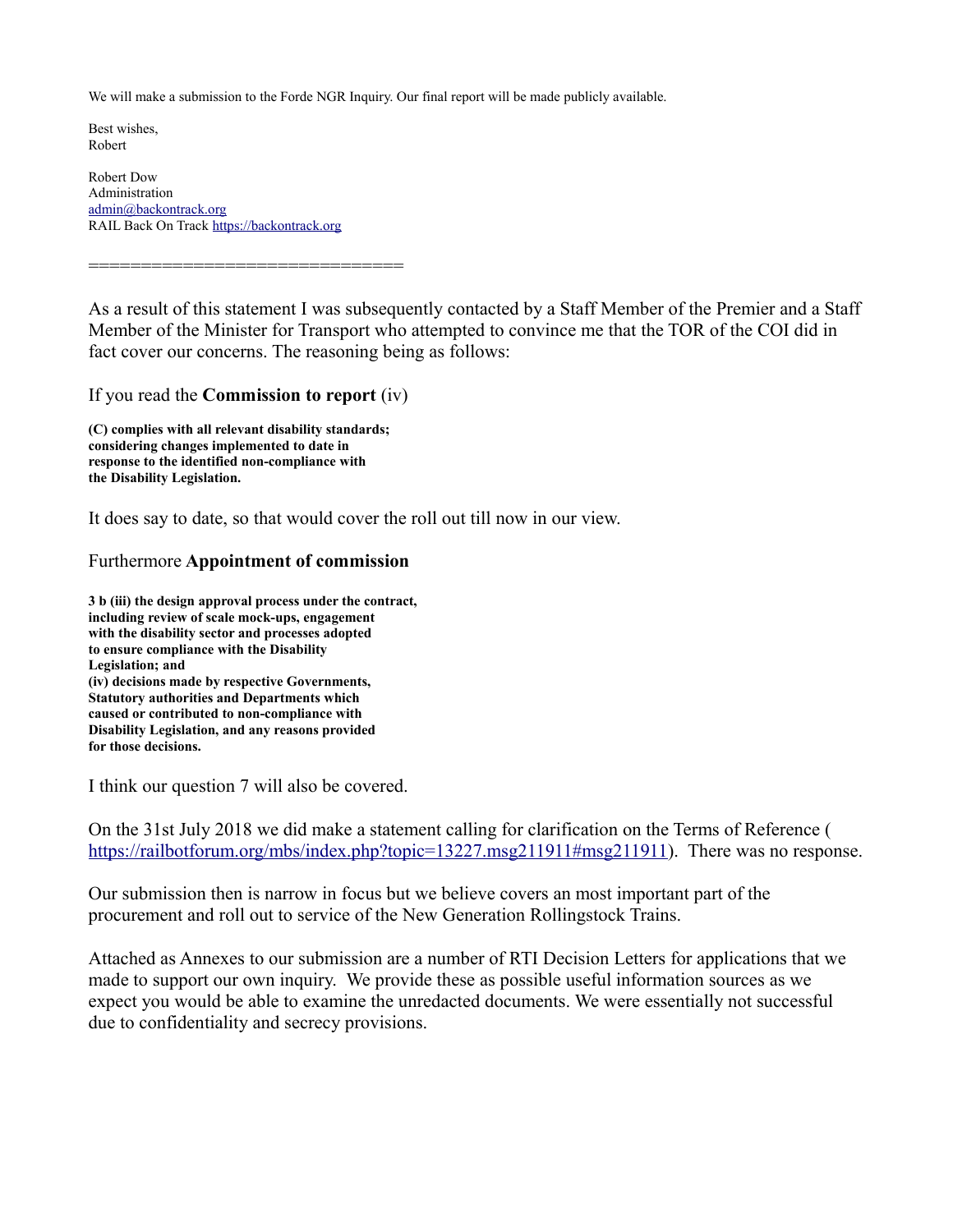Thank you.

Robert

Robert Dow Administration

admin@backontrack.org RAIL Back On Track [https://backontrack.org](https://backontrack.org/)

Attached documents:

1. Submission

Annexes:

- A. Decision letter RTI 135/05810 MIN 6 July 2018
- B. Decision letter RTI DOW869 6 August 2018
- C. Decision letter RTI 135/05799 9 August 2018
- D. Decision letter RTI 450 7 August 2018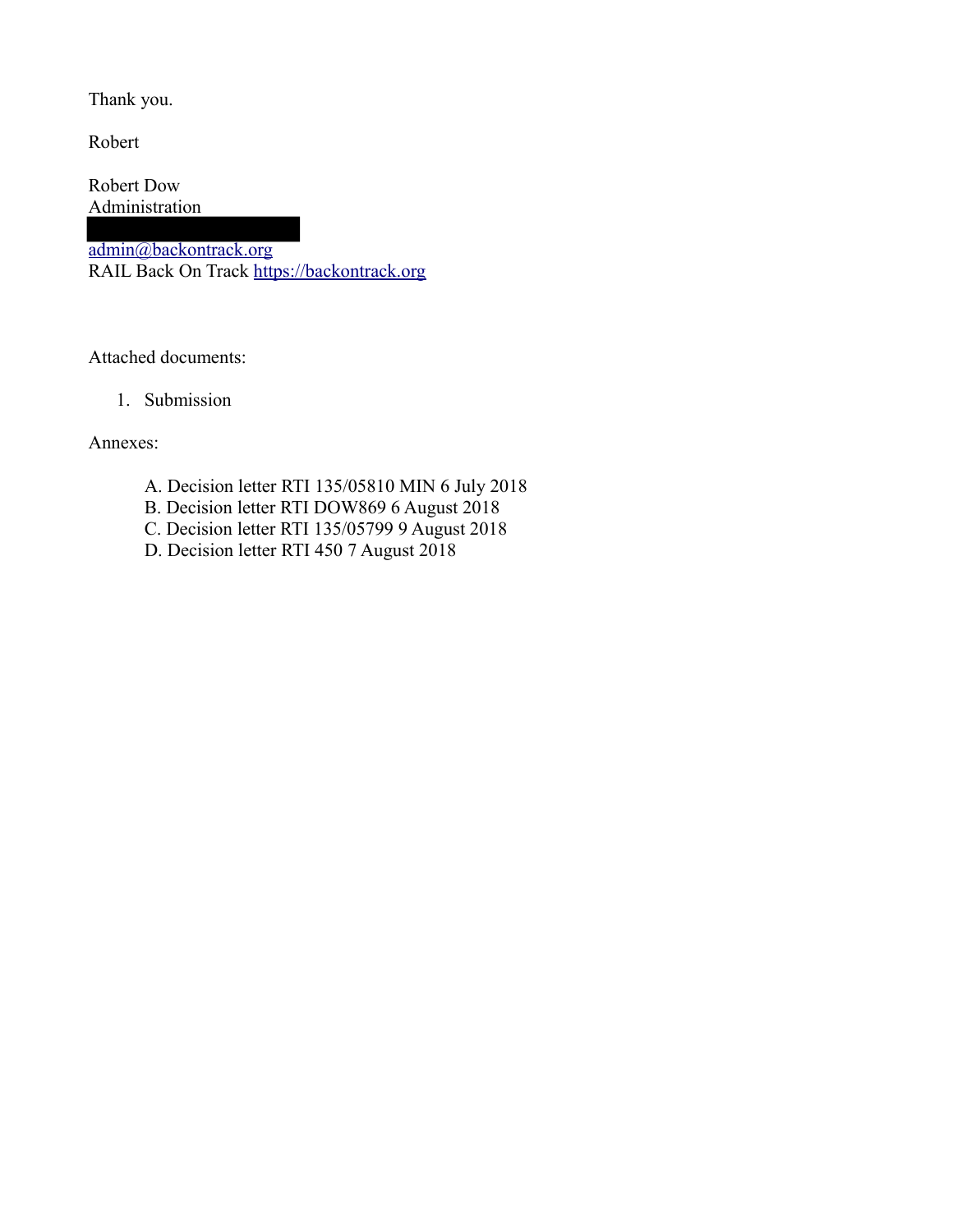

**14 August 2018 Submission to the Commission of Inquiry New Generation Rollingstock Trains**

*— RAIL Back On Track*

# **Introduction**

This submission should be read in conjunction with the accompanying letter of the same date. It is made by RAIL Back On Track (RBoT), the principal advocacy group for public transport users in South-East Queensland (SEQ). RBoT notes the Terms of Reference https://www.traininquiryngr.qld.gov.au/terms-of-reference.aspx

In our submission we will focus on:

## **Commission to report** (iv)

**(C) complies with all relevant disability standards; considering changes implemented to date in response to the identified non-compliance with the Disability Legislation.**

# **Appointment of commission**

**3 b (iii) the design approval process under the contract, including review of scale mock-ups, engagement with the disability sector and processes adopted to ensure compliance with the Disability Legislation; and (iv) decisions made by respective Governments, Statutory authorities and Departments which caused or contributed to non-compliance with Disability Legislation, and any reasons provided for those decisions.**

**ROBERT DOW – Administrator, RAIL Back On Track** 14 August 2018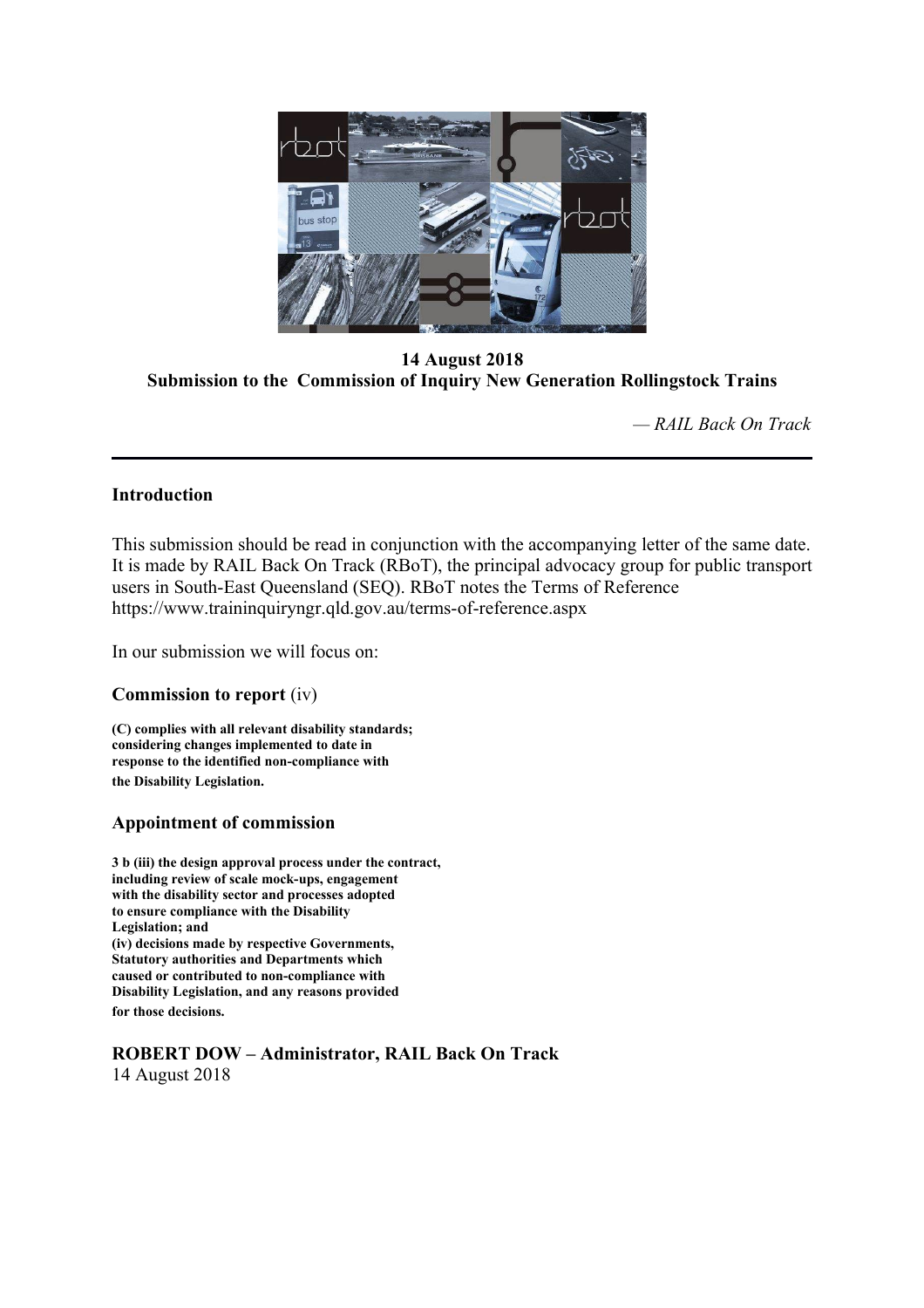# **Failure to publicly acknowledge a lack of DDA DSAPT compliance and late application to the AHRC for an exemption**

In our submission to the AHRC January 2018, we said the following:

## **What are the reasons in favour of granting an exemption?**

In respect of this matter, the Commission should have regard to the stated position of TMR/QR about contingency plans both agencies say they propose to implement up to and during the staging of the Gold Coast Commonwealth Games over 11 days in April when 6000 athletes and officials from 70 Commonwealth nations, as well as hundreds of thousands of visitors, will require fast and efficient public transport access to the various Games venues, some of them in Brisbane. This will involve trains running at 10 minute intervals on the Gold Coast Railway Line (GCL) and special traffic management provisions applying to the M1 Motorway between Brisbane and the Gold Coast. The SEQ transport network will be stretched considerably, beyond what could be regarded as the normal capacity for the rail network.

A 'perfect storm' of calamity has befallen QR. Old train sets that it would have hoped to retire before now have been kept in service, with some having to be broken up for parts to keep other trains operable. The New Generation Rollingstock (NGR) trains have had design issues apart from those relating to the DDA and DSAPT, delaying their introduction to service. And a driver shortage, due to too few new drivers being trained, has meant that QR is forced to operate an ever-changing reduced timetable frequency on school holidays, on Fridays (where the timetable is different to Mon.-Thurs.) and on Saturday and Sunday, which are different again, and different to each other. This has created much confusion in the eyes of the travelling public, and has led to them lacking confidence in QR to run a reliable service. The media and the public have dubbed the juxtaposition of these three occurrences as 'RailFail'. As of 1 January 2018, RailFail had been experienced for 455 days. These uncertainties that plague QR cannot occur during the period of the Gold Coast Commonwealth games in April, so much so that the Queensland Government has decided to run several non-compliant NGR trains in service, thereby risking legal action being brought against QR under the provisions of the DDA. We are aware of several impending actions being considered against QR.

TMR/QR have known of these predictable strains on the system and have relied on delivery of the 75 new NGR trains from India to begin to arrive in time to go into service on 10 suburban lines and three inter-urban lines across SEQ, but especially on the GCL, where it is proposed to ramp-up passenger train services to the 10 minute schedule during morning and evening peaks, and for much of the day while the Games are being staged. Since the onset of RailFail, QR has cutback services generally on all lines and has implemented a reduced service timetable during school holidays, reducing service frequency from 30 minutes to one hour in many cases and, as stated, different timetables on a Friday than Monday to Thursday. These reductions are due mainly to the availability of train crew on any one day, due to sick leave, holidays and rostered days off. It is thought this reduced service timetable will be the template for train operating schedules during the period of the Commonwealth Games and immediately before and after the Games are staged on the Gold Coast. The services on other lines will be sacrificed to maintain maximum passenger train loadings, and reliability, on the Gold Coast Line.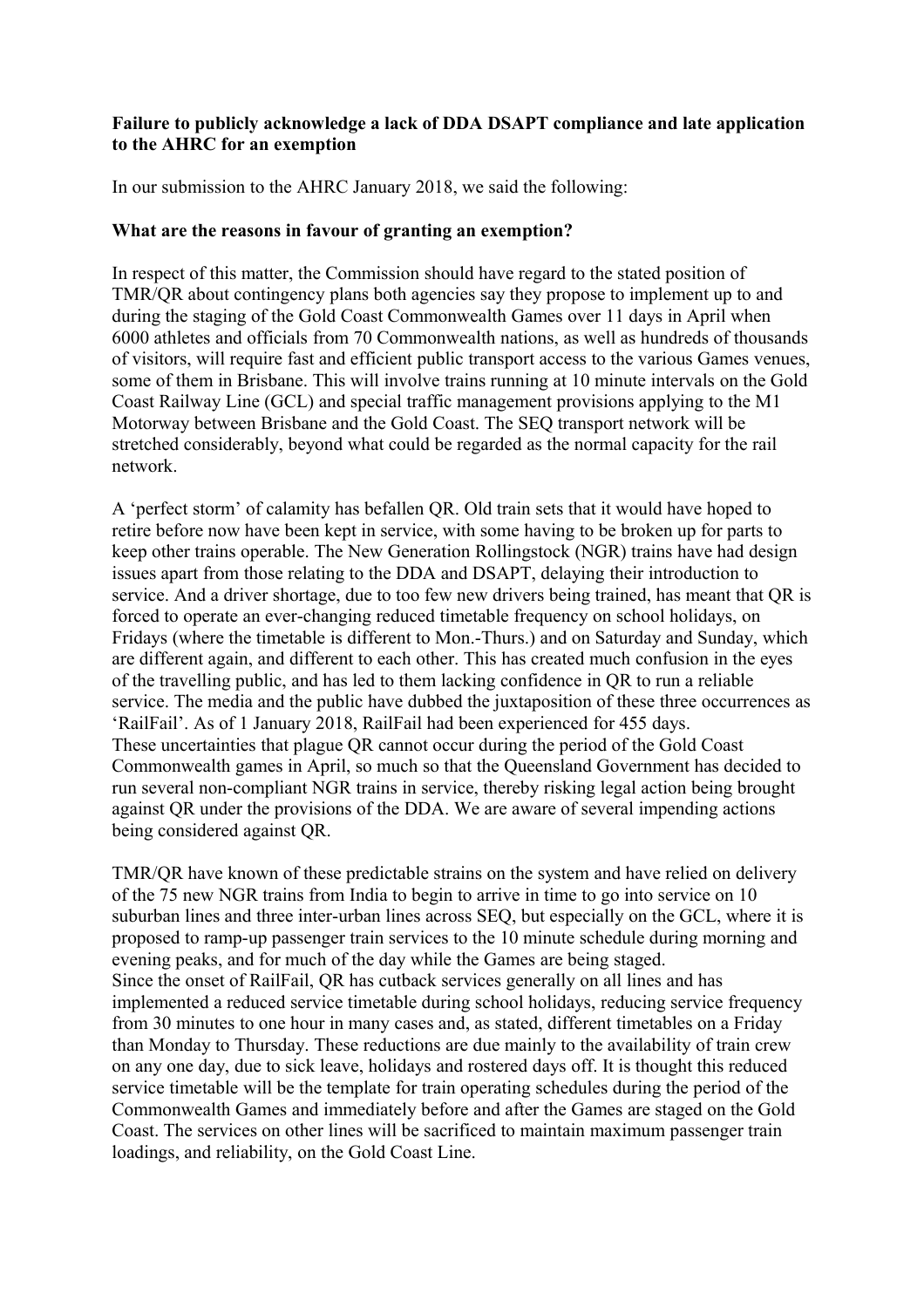QR has said that revised timetables will be announced 'well in advance of the Games'. Clearly TMR/QR are awaiting the Commission's deliberations on the exemption application for NGR trains before finalising the special Games timetable. It will be yet another timetable variation for the public to keep abreast of.

The *Sunday Mail* newspaper of 31 December 2017 carried an article quoting 'QR internal sources' as saying that the Shorncliffe Line would close for the duration of the Games, its trains diverted to the GCL, while buses and taxis would be deployed to move passengers along other rail corridors across the rail network, supplementing reduced train services. In response, QR CEO, Mr Nick Easy, issued this statement:

"There are no plans to close the Shorncliffe Line. There will inevitably be adjustments to some services given the scale of this international event and an increase in demand on the Gold Coast Line. An integrated transport model will be released well before the Games, which will best meet demand during the Commonwealth Games, and will ensure that public transport users will still be able to access services."

There was no categorical commitment that lines other than the Shorncliffe Line might need to close, with trains, most likely, operated by shuttle buses.

#### **Our recommendation is as follows:**

It is clear that the ongoing impact of RailFail and the added burden of Commonwealth Games patronage during April will have an adverse impact on the convenience of the general travelling public and the functioning of the SEQ tourism industry and economy such that operation of those NGR trains passed as safe be allowed to operate till the conclusion of the Commonweatlh Games, and subject to stringent conditions outlined later in this paper.

Notwithstanding the genuine concerns of the disability sector, these factors outweigh the impact on that particular group of people. RBoT in no way wishes to downplay or dismiss the issues people with a disability have concerning the NGR trains going into service in a non-compliant state. We share those concerns fully and have put forward a 'carrot and stick' plan for the Commission's consideration so that TMR/QR can bring the entire 75-train fleet to a compliant state within 18 months. We believe this is both responsible and achievable.

We reject utterly the applicants' request for a three-year exemption from the provisions of the DDA and DSAPT.

## **What will be the impact on individuals and others on the particular exemptions sought under sections 2.6, 2.8(1), 8.2, 15.3, 15.4(1)(a) and 15.4(1)(b) of the DSAPT?**

The relevant sections of the *[Disability Standards for Accessible Public Transport 2002](https://www.legislation.gov.au/Details/F2011C00213)* are as follows:

**2.6 :** ...... An access path that allows continuous and unhindered passage must be provided with a minimum width of at least 850 mm.

**2.8(1):** An access path must extend from the entrance of a conveyance to the facilities or designated spaces provided for passengers with disabilities.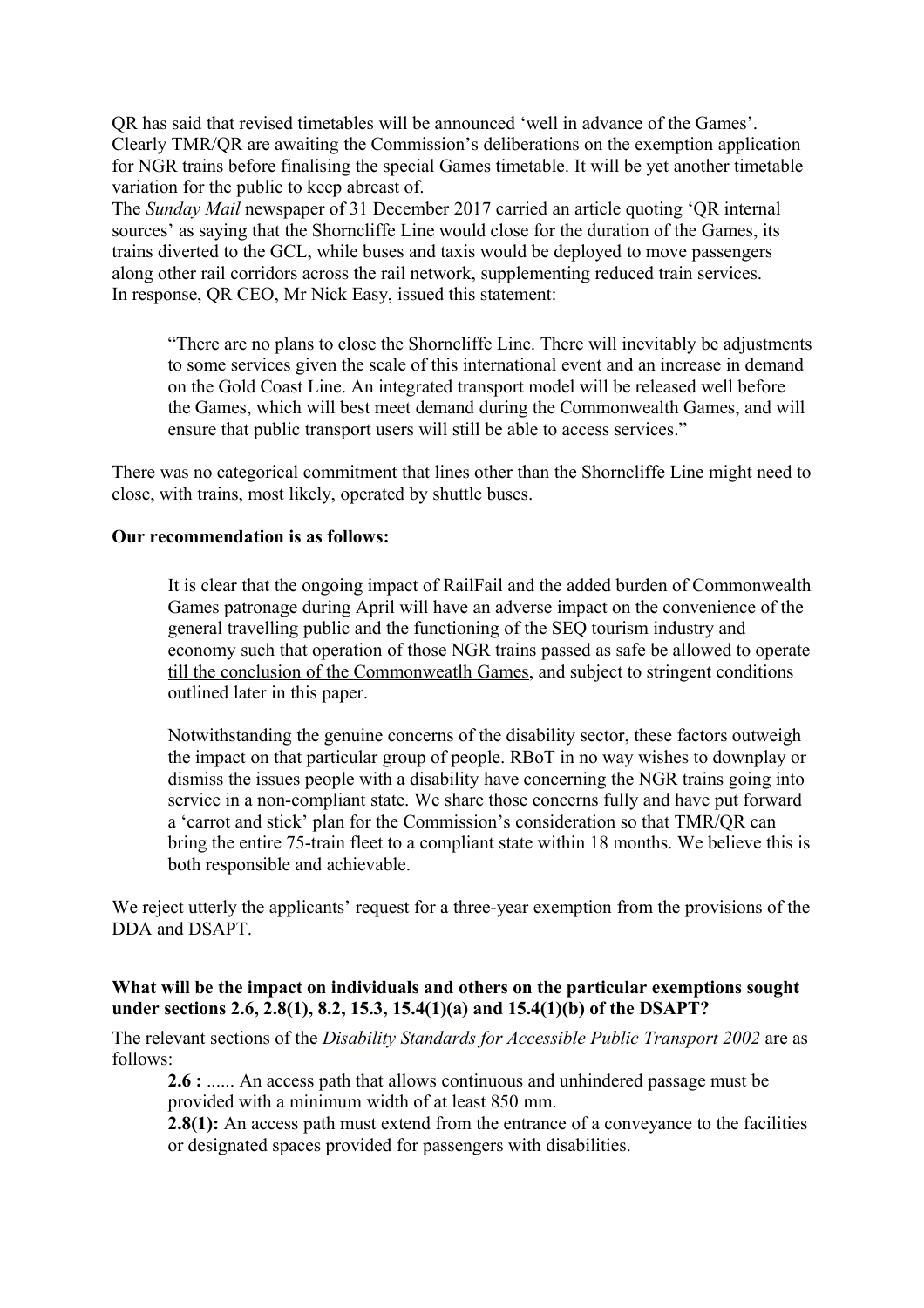**8.2:** A manual or power assisted boarding device must be available at any accessible entrance to a conveyance .....

**15.3:** If toilets are provided, there must be at least one unisex accessible toilet without airlock available to passengers using wheelchairs or mobility aids.

**15.4(1):** An accessible toilet must comply with the requirements set out in this section; and allow passengers in wheelchairs or mobility aids to enter, position their aids and exit.

RBoT is aware that the specifics of these provisions, and impacts, will be dealt with in other submissions to the Commission. The bottom line is that a new train designed from the ground up in the 21<sup>st</sup> Century should not require an exemption from the provisions of the DDA and the DSAPT. Something has gone horribly wrong with the management of this project. There were no technical, temporal or financial barriers preventing the NGR from being designed and constructed to a standard that would have offered an equality of service to all customers through an excellent, inclusive design.

QR prominently displays on its website — and through corporate policy literature that reflects a whole-of-government commitment to meeting the needs of people with disabilities — its goals and objectives to achieve those published outcomes. Yet, by applying for this exemption for the NGR trains, it seeks an exemption from the law while continuing to place greater emphasis on a confected image of protecting the rights and best interests of customers with a disability.

It wants to run brand new train sets that do not satisfy the DDA and the DSAPT on the GCL – complete with indigenous motif livery – to create an impression that papers over its duplicity.

The Queensland Government boasts that the 'inclusive' Gold Coast Commonwealth Games will proudly host the largest integrated Para-Sport program in Games history. GC2018 will set a new Commonwealth Games record by hosting up to 300 para-athletes and 38 medal events across seven sports — an increase of 45 per cent more athletes and 73 per cent more medals compared with the para-sport competition staged at the last Commonwealth Games at Glasgow in 2014.

TMR/QR proposes that these athletes, and the thousands of spectators with a disability travel to and around venues on trains that do not meet their specific needs. This is despite strong and prolonged representations by RBoT and bodies representative of the disability community over several years that the NGR design specifications were fundamentally flawed and in breach of the DDA.

The Queensland Government did not include persons with disabilities in consultation until 2014. This was after the design of the train's structure was finalised. Our experience is that TMR/QR enter into a public engagement process that is closely monitored and structured so as to achieve a pre-conceived outcome, rather than the consultation having its own dynamic leading to a superior result.

It beggars belief that QR is seeking an exemption for new NGR trains that don't conform with the DDA/DSAPT yet can operate successfully, on a narrow gauge track, the current Citytrain passenger fleet consisting mainly of Electrical Multiple Unit (EMU), Inter-urban Multiple Unit (IMU) and Suburban Multiple Unit (SMU) trains that have functioning toilets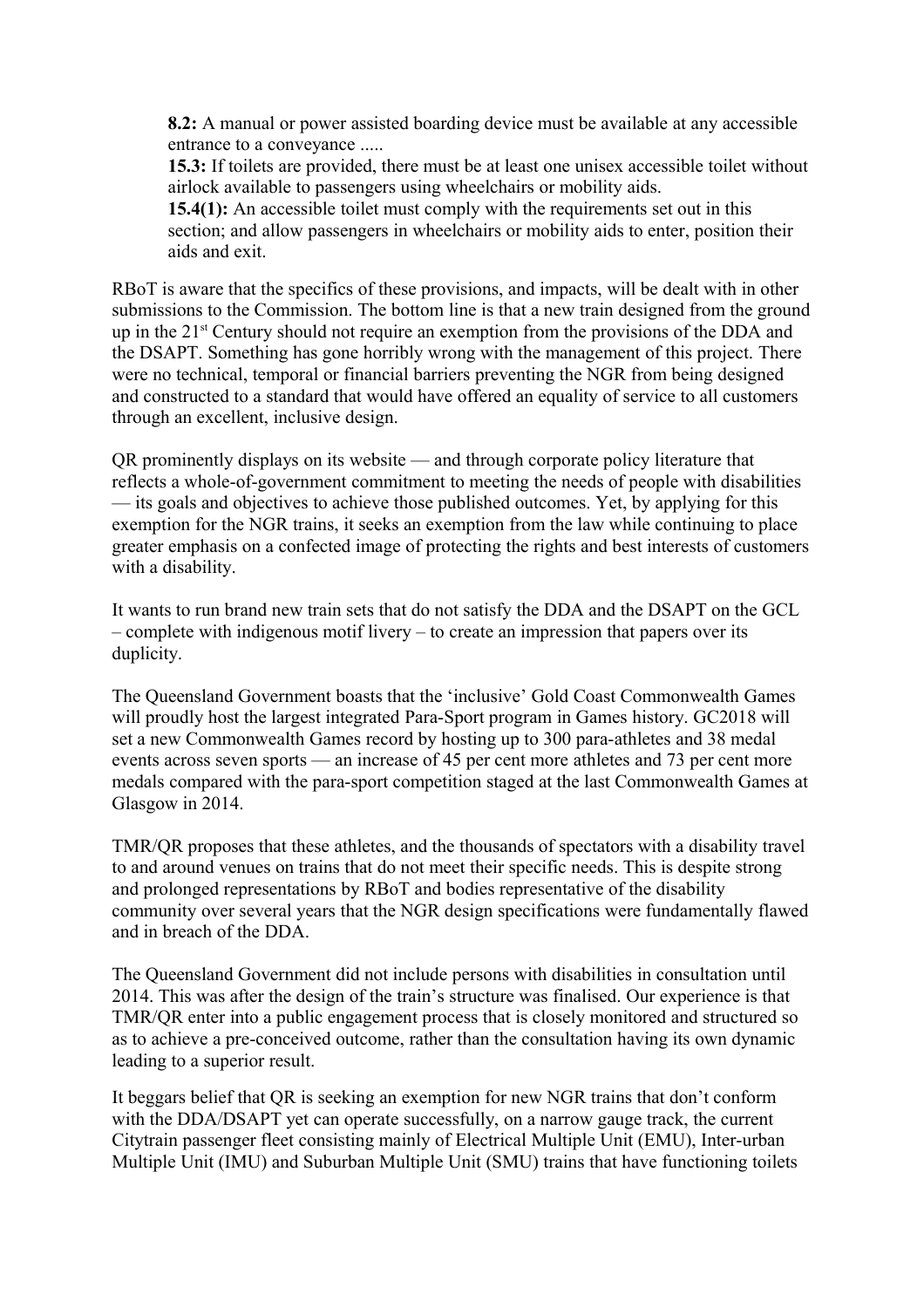(IMU) able to be used by people with disabilities, seating, vestibule space and aisle widths that meet the needs of all passengers.

# **What is your view regarding the applicants' submission that the post-rectified trains will ultimately have accessibility improvements that will exceed the requirements of the DSAPT?**

In short, bunkum.

The record of Queensland Government transport agencies in implementing stated policy, fulfilling strategies worked up with industry and interest groups, or following agreed internal procedures, is not a good one. On the RBoT website, our members scoff at the well-produced policy documents, brochures, artistic mock-ups and fly-through video presentations associated with proposed new infrastructure, the project hyperbole and motherhood statements that are implemented in part at best, but almost always fail to come to fruition. To be fair, these thwarted outcomes are not always the result of lapses and structural failure within TMR, QR and TransLink. They arise also from rapid-changing government policy, sometimes within the one term of a government, or due to the changing priorities of different political parties in power over time – the Liberal National Party (LNP) and the Australian Labor Party (ALP).

Two examples of this are:

- The myriad design changes to Brisbane's Cross River Rail (CRR) Project from one government to the next and the argy-bargy that exists between opposing political parties in power at a federal and state level over its funding, and
- $\bullet$  The NGR project itself, where design aspects were dealt with by TMR according to the ideology of the government of the day being that QR would become the rail operator, primed for potential privatisation, and that Queensland's new train fleet, over time, would consist of walk-through six-car sets, without guards, and driver-only operated (DDO).

The way in which Queensland transport agencies fail to coordinate their functions and exercise their responsibilities effectively or to plan has caused RBoT to declare the current arrangements dysfunctional; to be overcome, we believe, through the breakout of public transport functions from TMR and, together with QR and TransLink, the formation of a new statutory organisation that we call Public Transport Queensland (based on a WA model that works).

We have also sought a commission of inquiry into the NGR mess. The current state government is resisting this. The Opposition, because of its involvement in approving the design of the NGR trains and their procurement, won't push this matter either. This disjoint between the good intent of a published strategy document and abject failure to implement it has caught the eye of the Queensland Auditor-General, Mr Brendan Worrall. In his recent report on *Integrated Transport Planning in Queensland*, looking at the government's latest *Shaping SEQ* policy document, Mr Worrall documents siloed thinking and failure to coordinate across agencies that, together, have responsibility for co-ordinated policy implementation.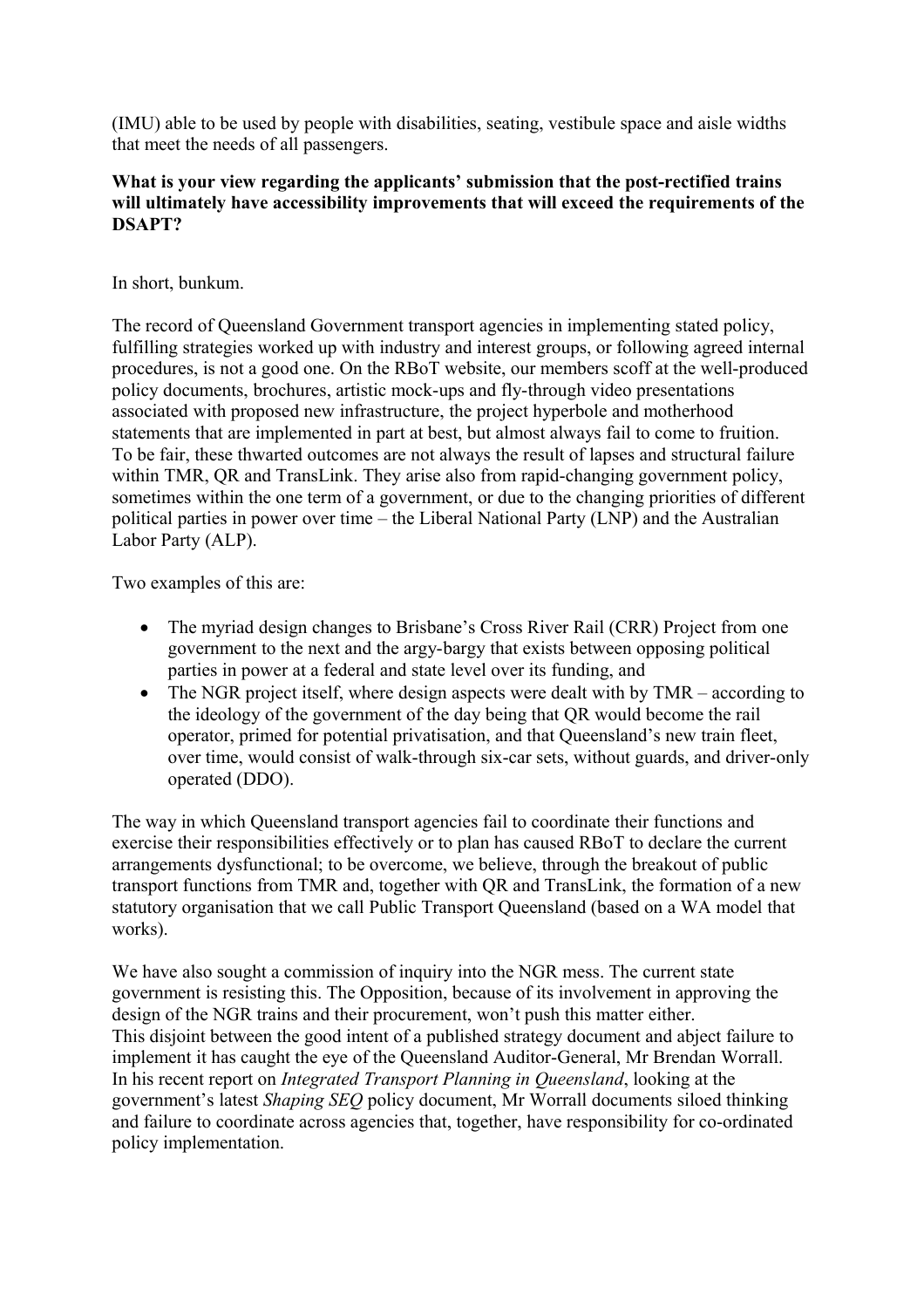The audit, which was conducted to determine whether the state's approach to strategic transport planning enables effective use of transport resources and a transport system that is sustainable over the long term, said:

"The government's *Shaping SEQ* plan finds journey lengths, trip times and the average kilometres people will travel each year will all fall, but includes no rationale for these assumptions."

In a follow-up editorial, the Courier-Mail newspaper said:

"*Shaping SEQ* was penned by the Department of Infrastructure, and could easily have contested the Man Booker Prize for Fiction."

The assertion by TMR/QR that post-rectified trains ultimately will have accessibility improvements that will exceed the requirements of the DSAPT, we submit, is a sop designed to have the Commission falsely believe that the granting of the exemption application will result in a superior outcome. It won't.

Our scepticism around this matter can best be demonstrated by publication on the QR website of the QR *Accessibility Action Plan 2014* that purports to activate policies to 'remove barriers and pioneer solutions that support inclusive communities'.

That document reads:

"People with disabilities are entitled to the same rights, responsibilities and opportunities as other people. Queensland Rail understands the connective role it plays in peoples' lives and is committed to improving access to its passenger rail services.

"At Queensland Rail, we strive to promote accessibility for all members of the community. We do this by working with our customers to remove barriers and pioneer solutions that support inclusive communities.

"As a public transport operator, Queensland Rail's obligations under the DDA are specified in the *Disability Standards for Accessible Public Transport 2002* (Transport Standards) and the *Disability (Access to Premises – Buildings) Standards 2010* (Premises Standards). Both the Transport and Premises Standards (collectively referred to as the Disability Standards) stipulate minimum requirements for the provision of accessible transport premises, services and facilities. Many of the standards rely on Australian Standards in setting out the requirements.

## "All new services coming into operation after October 2002 must be fully compliant.

"Where practicable, Queensland Rail has adopted the most up-to-date Australian Standards to provide a **higher** level of access than the minimum requirements. The up-to-date Australian Standards reflect improved application and understanding of the needs of customers with disabilities and this approach assists Queensland Rail in creating a more sustainable rail environment capable of responding to changing circumstances and local community needs.

"Our program of work continues to be shaped by the voice of our customers. We are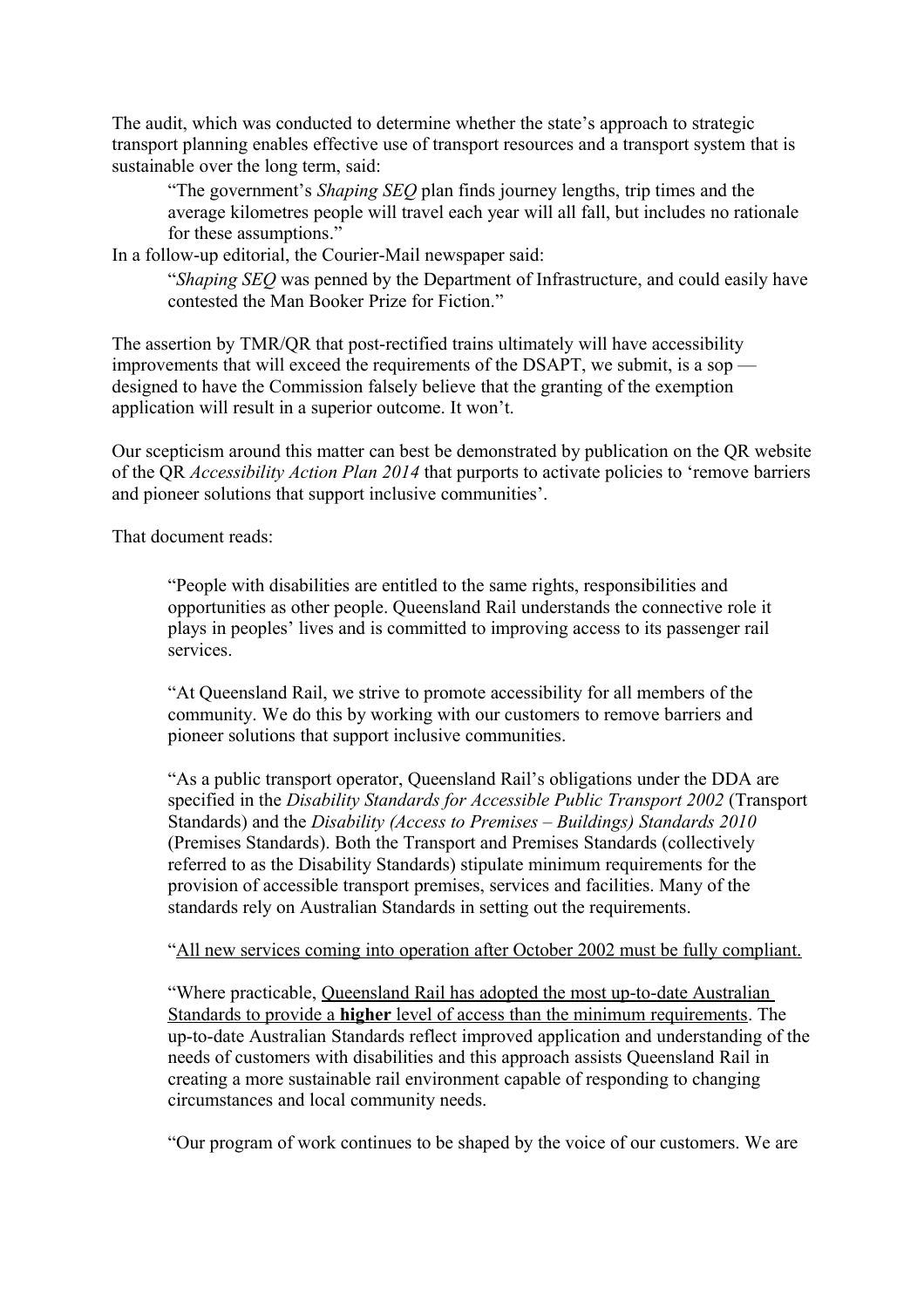committed to capturing their feedback about accessibility issues and considering different perspectives.

"Infrastructure upgrades to stations and train overhauls remain the major focus for improving existing service accessibility. Providing an accessible network for a wide range of customers will be central to our decision making process."

Critically, QR knew that all services coming into operation after October 2002 needed to be fully compliant with the DDA and DSAPT. Despite this being Queensland Government policy at the time the NGR trains were designed and ordered, this policy was ignored. The non compliant design was signed off by the then (LNP) Newman Government. The NGR project delivery was taken out of the hands of QR and handed to TMR, whose lack of expertise in rail-related matters has surfaced before in non compatible signalling being installed along the Redcliffe Line at the time it was built. This oversight delayed the line being brought into service and cost millions of dollars to rectify. A non-compliant pedestrian overbridge has been installed at Banyo Station. These breaches are indications of systemic problems perhaps best rectified by an employee education program discussed in the next section of this submission.

In 2014, QR was promising to 'provide a higher level of access than the minimum requirements'. Again, it has failed to deliver on rhetoric that, in the *Courier-Mail's* opinion is worthy of consideration for the Man Booker Prize for Fiction. It defies credulity that this late application by TMR/QR, in the shadows of the Commonwealth Games, was based on the realisation only in June 2017 that there were significant issues for both agencies to address. These issues have been known at least since 2015 and probably before that. The request for the Commission to 'expedite' the process is a sham and an attempt to cover up the State's abject failure to order compliant NGR trains and then failure to act in a timely and decisive manner to fix known problems. They have had more than two years to get this right and they haven't – remembering this involves public investment of \$4 billion.

Should the temporary exemption be granted and all changes made good as proposed, an ongoing discrimination will be inflicted. It is TMR/QR's continuing plan that the guard on NGR trains operate from a location at the back of the last carriage, as opposed to the centre of the train, as currently applies on all QR suburban passenger trains. The central guard's position coincides with the central platform location of all services for passengers with a disability, including so-called 'camel hump' raised sections of platform that allow wheelchairs easy access to the floors of trains.

The isolation of the guard by 70 metres from the mid-platform assisted boarding point will diminish service levels for people who require assistance to board or alight, especially on unstaffed platforms. This will be a permanent, unacceptable, consequence of the Commission granting an exemption and certainly is not a move towards providing a 'higher level of accessibility than the minimum requirements' (QR's own words). Despite what TMR/QR says about providing additional assistance staff at stations (at an estimated cost of \$15 million annually), not all stations will have these staff. People with a disability will be required to board and leave trains not at their closest or most convenient railway station, but one some distance from their home or destination. They will be required to phone ahead to see whether a station is staffed, and they have no way of knowing whether the next train will have a guard positioned in the middle of the train or at the end.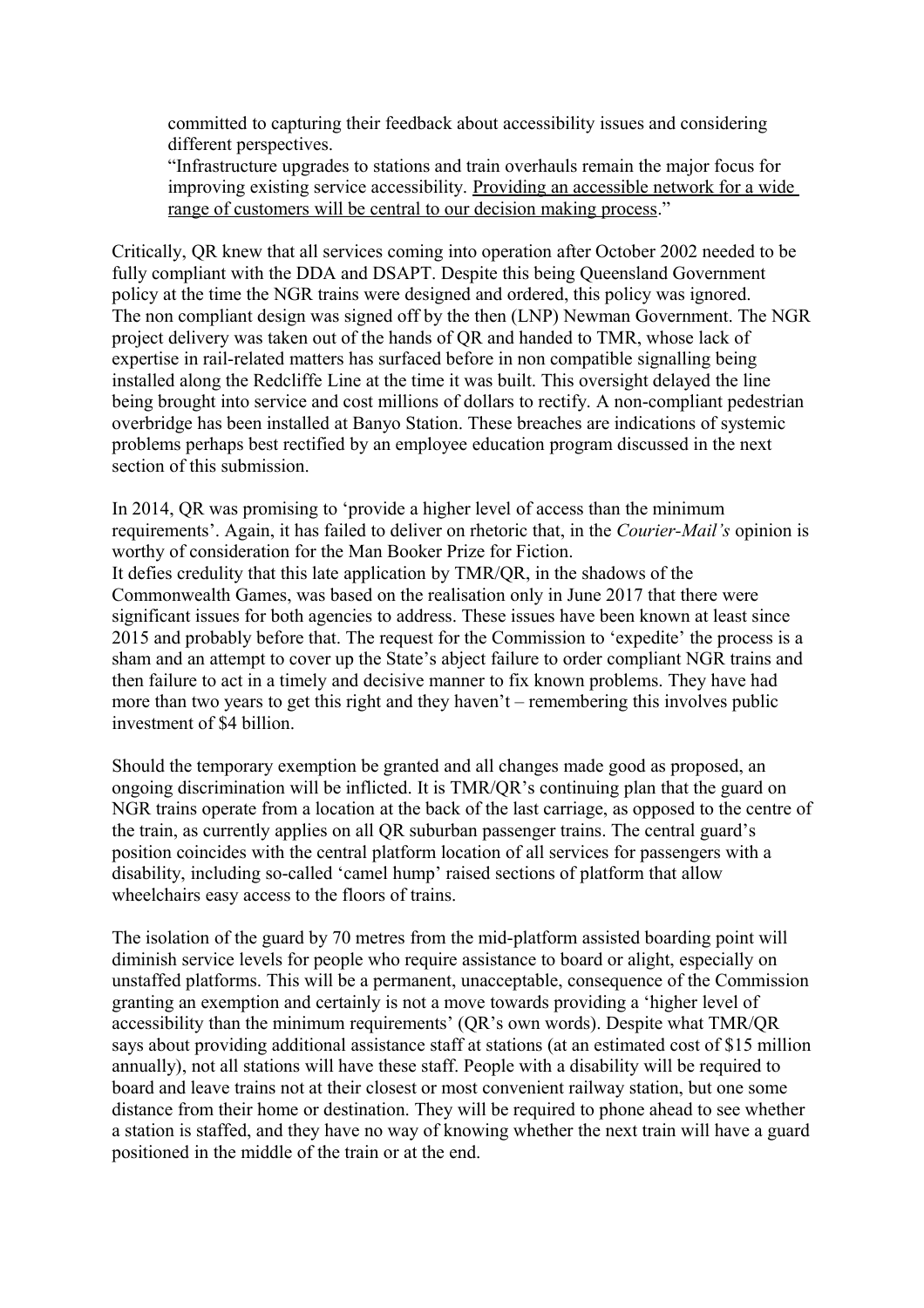TMR/QR's undertakings that post-rectified NGR trains 'ultimately will have accessibility improvements exceeding requirements' ring hollow.

The post-rectified NGR train fleet will be modified and split into a 'suburban fleet' (without toilets) and a long distance fleet with toilets. So whereas the original plan was to have 75 trains fully toilet-fitted, approximately half the fleet will be fitted thus. This will provide a lesser standard of service toilet-wise for the 30-year life of the entire NGR fleet. Another key objective intended at the outset will have been compromised.

# **In the event any of the exemptions sought are granted, should any conditions be imposed on the granting of an exemption in this matter?**

# Definitely, yes.

RBoT opposes absolutely the three-year exemption period being sought by TMR and QR in their joint submission. Our reasons for proposing an initial exemption covering the period of the Commonwealth Games are explained elsewhere in this paper. A three-year exemption, in our view, would allow the Queensland Government to import all

the train sets on order, with those trains potentially being non-compliant with respect to the DDA and DSAPT. Queensland then would be in a position to seek to have the exemption apply to the whole order by virtue of the fact that the importation of all NGR trains would have occurred in the three-year period during which an exemption was operable. It is likely that further exemptions would be sought.

RBoT is aware that submissions from groups representative of the disability sector will suggest that TMR/QR's request be rejected outright and that no exemption be granted under any circumstances until all NGR trains are made compliant. While respecting that viewpoint, and without diminishing the veracity of the arguments likely to be put, RBoT proposes a progressive compliance regime be applied as part of a binding order to a six-month exemption being granted immediately.

It is RBoT's view that the considerable disruption will likely flow should none of the NGR trains currently in Queensland be put into service during the period of the Commonweath Games. It will be severe, most likely requiring trains and crew to be re-allocated from other railway lines in SEQ, thereby severely affecting frequency of services and connectivity from elsewhere on the rail network to the GCL, where frequency will be ramped up considerably. While QR has denied categorically that it has 'no plans' to close one line (Shorncliffe) during the Games, it is obvious that buses and taxis will replace some services on lines other than the GCL. Trains that normally run to a 30-minute timetable most likely will run every hour, thereby inconveniencing passengers wanting to transfer to buses timed to run to and from bus-rail interchanges and co-located stops. In all probability, train frequency will be reduced to every two hours on the Sunshine Coast Line.

While giving consideration to allowing a temporary exemption for NGR trains to be put into service, our recommendation is that the Commission should consider the following binding conditions as a further imposition on TMR/QR.

Any further extension of the exemption period beyond the initial period should be subject to TMR/QR lodging with the Commission during the initial exemption period a costed rectification plan covering all 75 trains in the NGR order. The plan should require operating and compliant toilets being installed on all trains and must require abandonment of the current planning, which would see approximately half the fleet having toilets removed in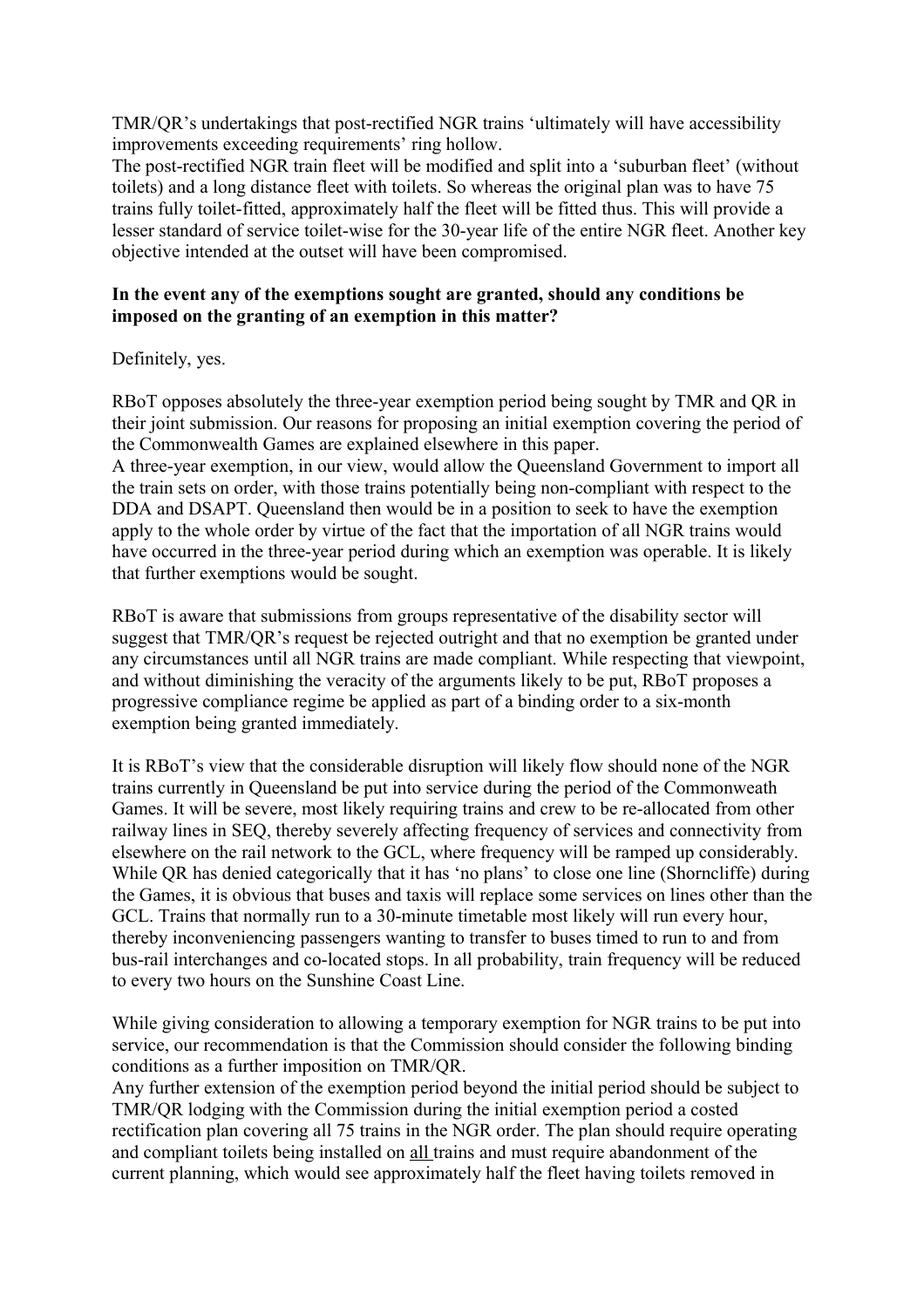order to save costs to make toilets on remaining trains compliant with the provisions of the DDA and DSAPT. Failure to lodge such a rectification plan should result in no further exemption being considered until the plan is produced and funds identified for its implementation.

- The implementation plan must be for 18 months duration, during which time the Commission would consider further exemption applications subject to satisfactory progress being made to convert the full fleet.
- All toilets at the 105 toilet-equipped stations across QR's SEQ network be open and accessible to the public at all times during which trains are running to those stations; this to apply for the duration of the Commonwealth Games at least, but ideally for the exemption period if longer. (Usually, station toilets are locked when the stations are unmanned. Not all toilets meet the DSAPT specifications.)
- Staffing of all stations on the Airport and Gold Coast lines during the duration of the Commonwealth Games, from the operating of the first morning service until 8pm.Also, it is clear that, within the siloed structures of TMR, QR and TransLink, there has been a breakdown in corporate governance around policy-making, planning and implementation of provision of disability services and accessibility for all.

A further stipulation the Commission may consider imposing on the applicants as a condition of granting an exemption could be as follows:

 An exemption being granted upon TMR/QR entering into a binding obligation with the Commission to conduct a staff education program about the DDA/DSAPT – that program being rolled out within the first six months of an exemption being granted and must be completed within an 18-month period of the exemption being granted.

Both TMR and QR have shown in the past their willingness to 'talk the talk' around DDA compliance and disability access, but lacking follow-through in this regard. The most recent example of this is the provision of an overpass at the suburban Banyo station not designed to meet DDA/DSAPT requirements.

This recalcitrance must be stamped out through changed corporate culture. Leadership should start at the top.

# **Further matters for consideration**

The evolution of this project should be noted and understood.

The former LNP Government approved procurement of the NGR trains as a Public-Private Partnership deal in December 2013, knowing the legislative requirements to be met under the DDA and DSAPT. Planning had begun more than a year earlier. The NGR trains are required to replace an ageing portion of the existing QR fleet known as EMUs (Electric Multiple Units), which had been upgraded to meet current DSAPT standards.

In September 2012, the Department of Transport and Main Roads (TMR) became the principal delivery agency for the NGR project and the responsibility for project procurement was handed to Projects Queensland (now Queensland Treasury Commercial Group).

The technical specification for the NGR train provided to Treasury Commercial Group at that time did not include a second toilet, calling for a six-car driver-only train, with one toilet in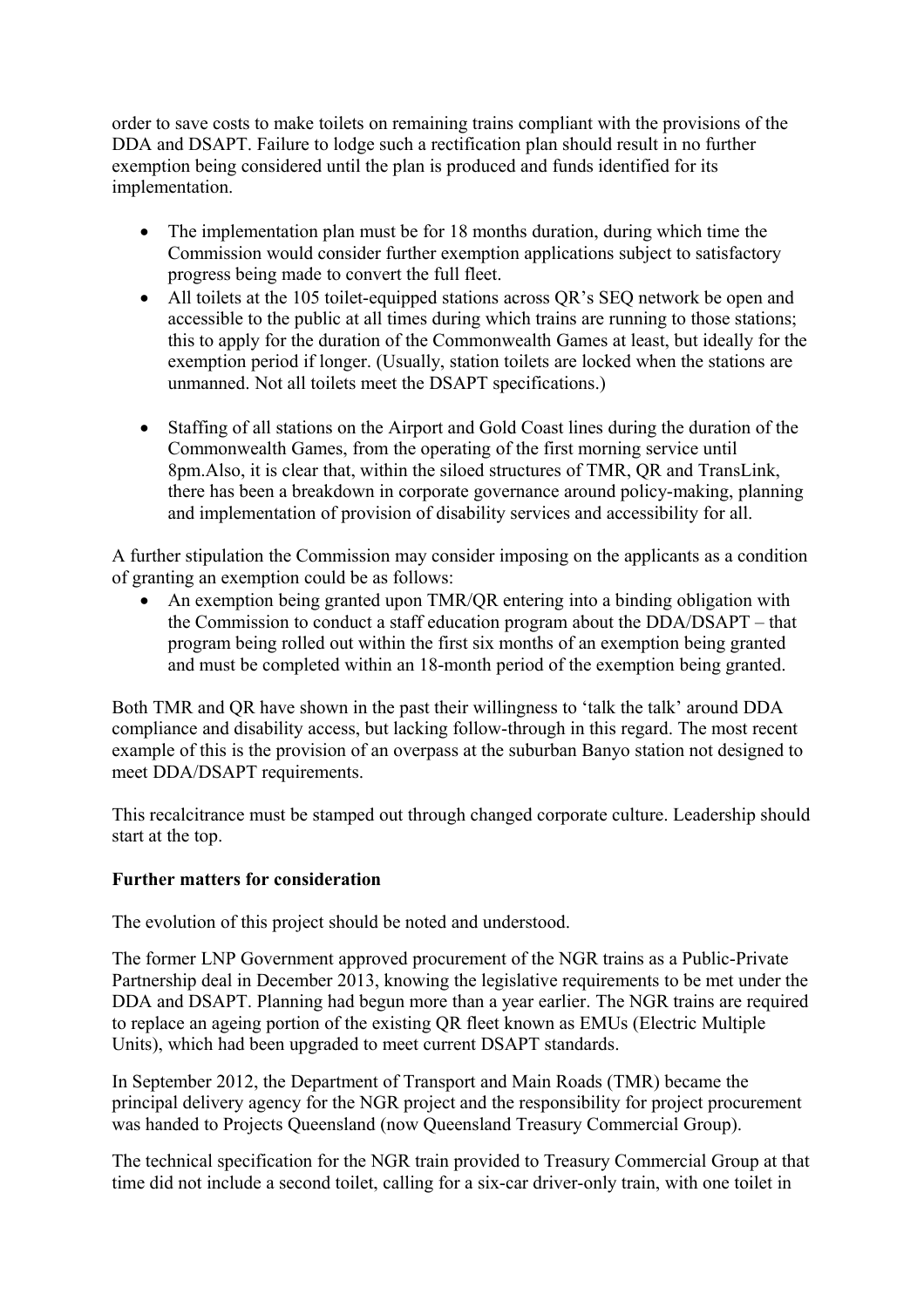the middle (to align with the platform assisted boarding point). The decision to include one toilet module (rather than two) was made at Cabinet level by the State Government at that time.

RBoT understand that the NGR designs were not signed off by QR. At that time, management of the project was the responsibility of TMR. This keeping of QR at arm's length was a crucial mistake.

The NGR design specifications were as follows:

- Single deck, electric train to operate on the SEQ suburban and interurban narrowgauge rail network Six narrow body cars per train, with a train crew/drivers cab at each
- Two accessible cars (known as the MA and MB cars) in the middle of the six-car set
- Twelve allocated spaces (six in each accessible car) specifically for people with disabilities
- One unisex accessible toilet module in the MB car
- Four priority seats in each car.

Consideration of two unisex accessible toilets per train (in the MA and MB cars) was abandoned due to cost-cutting measures.

Organisations representing the Disability Community were not consulted during the design stages. They were presented with a mock-up carriage in August 2014 as a *fait accompli* and were told there was no opportunity for change. Also non-negotiable was the position of the guard (at the rear) in a six-car consist, despite protestations at the time.

The advice from disability groups was consistent with the DDA, DSAPT and QR's own *Accessibility Action Plan 2014.* It can be established categorically that TMR/QR were well aware of their obligations to meet disability standards in mid-2014. And probably well before then.

Consistently, since March 2015, QR's Accessibility Reference Group has been told that the structural design of the NGR train sets was 'non-negotiable'. The written response from government was that: "NGR design changes are not possible, as we are under contract and the cost of change would be prohibitive." Consultation was one-way, weighted towards TMR's 'push through' approach. We now know the financial cost of this attitude is \$150 million (the government's own estimated cost of rectification of the NGR train sets.) The trains when they landed from India, were non compliant, and were known to be so. A further 18 months passed during which time TMR did nothing, ignored representations and advice. Finally it acknowledged at the end of that period that the trains were not compliant. There were other design issues, having to do with the cabin design. These were rectified.

Then Acting QR CEO, Neil Scales, interviewed in ABC Radio 612, Brisbane, 2 November 2016 said:

"On the NGR rolling stock, I actually met with the trade unions last year and their cab committee and sorted out a lot of the design issues because with any new [... so, you were aware] Oh yeah, I fixed them. The bottom line is that we were aware of all these issues on a cab mock-up. We got an independent ergonomist to have a look at the cab and they made five recommendations. Those five recommendations have been implemented. ... As far as I am concerned, I am making these trains work for the people of Queensland."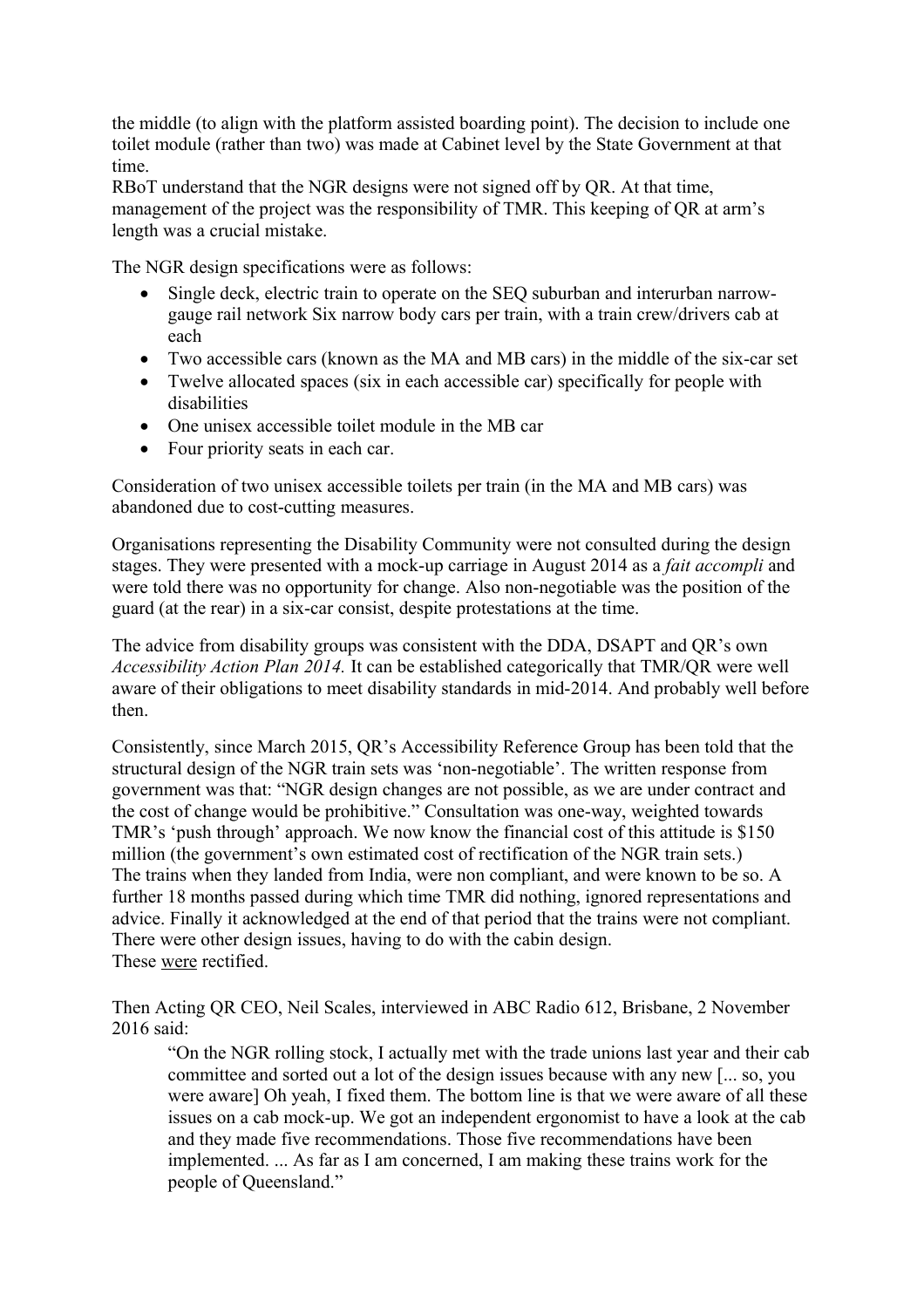Follow-up action was not taken after similar meetings with disability groups. Why? Had they done so, TMR/QR would have had plenty of time to undertaken rectification work to get trains fully compliant before the Commonwealth Games. Instead, they have gone down the path of delay, then seeking an exemption from the Commission.

And they have put non-compliant trains into service. TMR/QR is betting that any action brought under the DDA legislation would take months, dragging the matter into the period where the exemption (if successful) would be in place — allowing for a stay of proceedings until after the exemption period expires.

In addition to issues about the configuration of the on-board toilet, the one accessible toilet per train creates problems for people in a wheelchair (or mothers with large prams, or people with a walking frame) to get past the non-compliant toilet module from the adjoining carriage.

Realising that legal action can be brought against QR through the Commission, the state government proposes a rectification process that will achieve savings while attempting to keep within the overall \$4 billion budget. (A significant cost overrun would trigger an investigation by the Auditor-General.)

The now Palaszczuk Labor Government now proposes to split the 75 NGR trains into two fleets:

- Reconfiguration of the accessible toilet module to meet dimensions and improve functionality in line with DSAPT for an Interurban fleet of 35 trains (two toilet modules per six-car train) – adding a second unisex accessible toilet module to the MA car, so that allocated spaces and priority seats in both the MB and MA cars have an access path to a toilet module.
- A suburban fleet of 40 trains (no toilets). It is proposed to remove the unisex accessible toilet module from the MB car.

In addition, regarding train accessibility for people with disabilities, TMR/QR have adopted a platform based direct assistance solution to a rollingstock design problem. Over the expected 30+ year service life of the NGR train, the wages bill of the extra staff required is likely to be of \$450 million

We submit this is not an outcome best serving taxpayers, nor is it consistent with QR's policy position of adopting the 'most up-to-date Australian Standards to provide a higher level of access than the minimum requirements.' Clearly, it is not consistent with TMR's assertion that 'the post-rectified trains will ultimately have accessibility improvements that will exceed the requirements of the DSAPT.'

Whereas the original plan was to have 75 new train sets with fully-accessible toilets, only 35 of the new trains will have toilets. This will lead to scheduling issues, as a distinction will need to be made between those NGR trains without toilets are run on shorter suburban runs, while long-distance services require toilet-equipped trains.

Having all 75 NGR trains' toilets compliant with DDA and DSAPT would overcome deficiencies of toilet design at stations. People with a disability 'needing to go' will be required to alight their suburban train, use the station toilets (assuming they are open and a wheelchair can fit inside) and must hope that the station concerned is manned to assist them on and off the train, or that the guard can help by running from the end of the train to the middle. This Heath Robinson arrangement is a patchwork of add-on changes that TMR/QR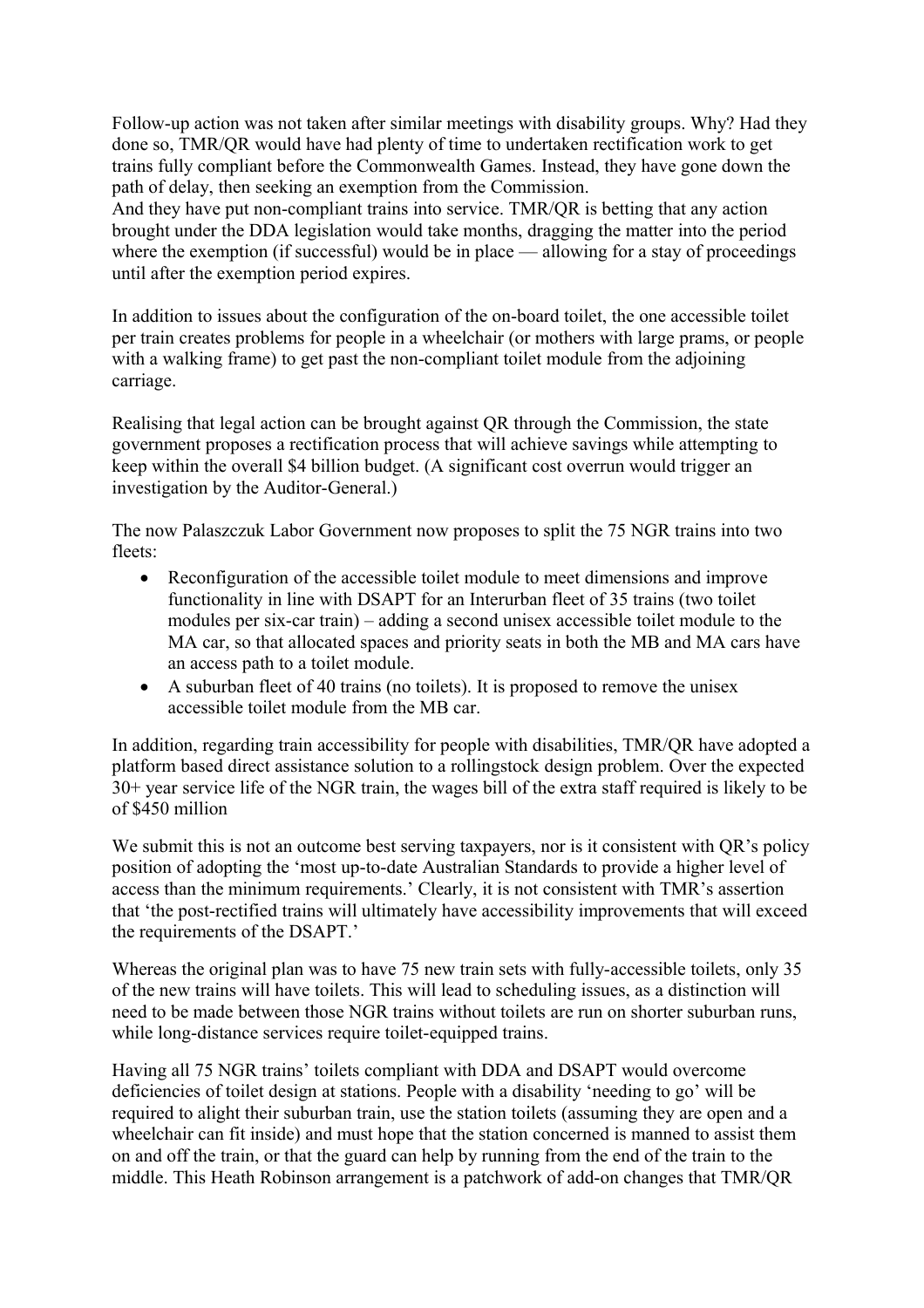says is temporary only, but which is likely to be in place for the 30-year lifespan of the NGR fleet. There is a strong possibility that people with a disability will be overlooked by a guard who will be situated at the end of the train and not in the middle, as currently is the situation for all other six-car trains, with guard and the passenger requiring assistance being within a metre or two of each other.

# **Summary**

It was clear that the NGR trains had compliance issues in 2015, why was it it took till July 2017 for TMR to publicly acknowledge the non compliance? This delay put the rail network in SEQ at great risk, and still is.

Additionally it is very disturbing that the DG of TMR Mr Neil Scales still thinks the right trains were ordered and confirms that in Budget Estimates on the day the Queensland Government announces a Commission of Inquiry into the New Generation Rollingstock trains.

https://www.parliament.qld.gov.au/documents/hansard/2018/2018\_07\_27\_EstimatesTPC.pdf page 37

## Mr MINNI**K**IN: My question is to the director-general, Mr Scales. I refer to your previous public

**statements that, under the NGR contract, the right trains were ordered. That was on ABC Radio back**

**in November 2016. You still stand by that statement?**

**Mr Scales: Thank you very much for the question. Yes, I do**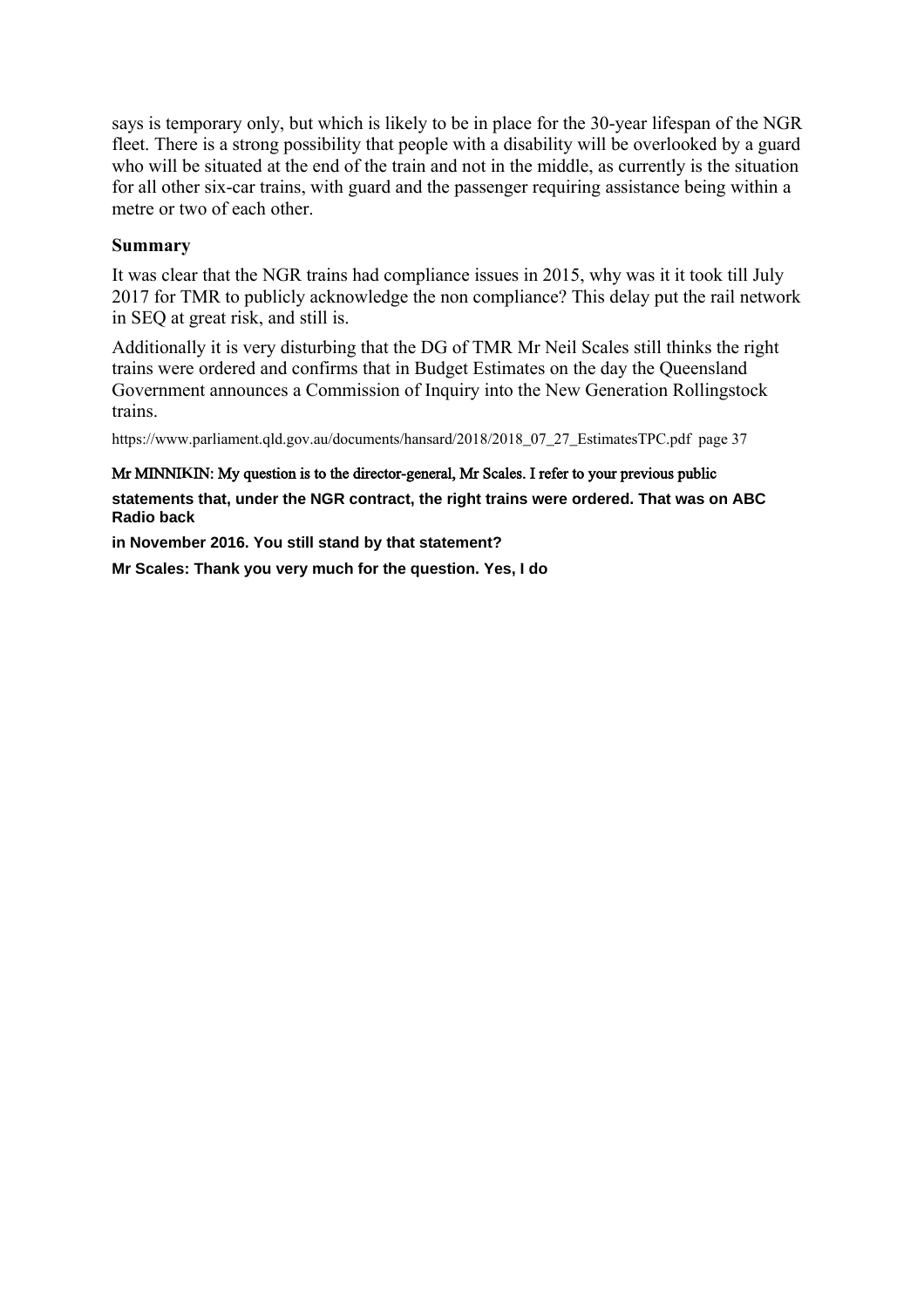ANNEX A



Department of **Transport and Main Roads**

Our ref 135/05810 MIN Your ref Enquiries Helen Adcock

6 July 2018

Mr Robert Dow Rail Back on Track 13 Storr Circuit GOODNA QLD 4300

*Via Email: admin@backontrack.org* 

Dear Mr Dow

### **Right to Information Access Application - Decision Letter - Documents non-existent - 135/05810 MIN**

I refer to your Information Access Application to the Minister for Transport and Main Roads (**Office of the Minister** requesting access to documents under the *Right to Information Act 2009* (Qld) (**RTI Act**), which was received on 30 May 2018 and validated on 4 June 2018 following payment of the statutory application fee.

In your application you requested access to:

*Communication between Transport Minister's office (Minister and Ministerial Staff) and New Generation Rollingstock (NGR) project team, QR legal team, QR accessibility team and DG level of TMR and CEO of QR regarding approval of NGR for first revenue service.* 

*Date range: 01/07/2017 - 31/12/2017.* 

## **Search Results**

I have met with officers from the Minister's Office to discuss this application and the searches that were undertaken to locate documents relevant to the scope of the application.

I was advised that after conducting searches for documents relevant to the scope of the request, no documents were located.

In addition, and as advised in my correspondence dated 5 June 2018, it was confirmed that Minister Bailey, the current Minister for Transport and Main Roads was not the relevant Minister at the time of first revenue service for the NGR, which occurred on 11 December 2017.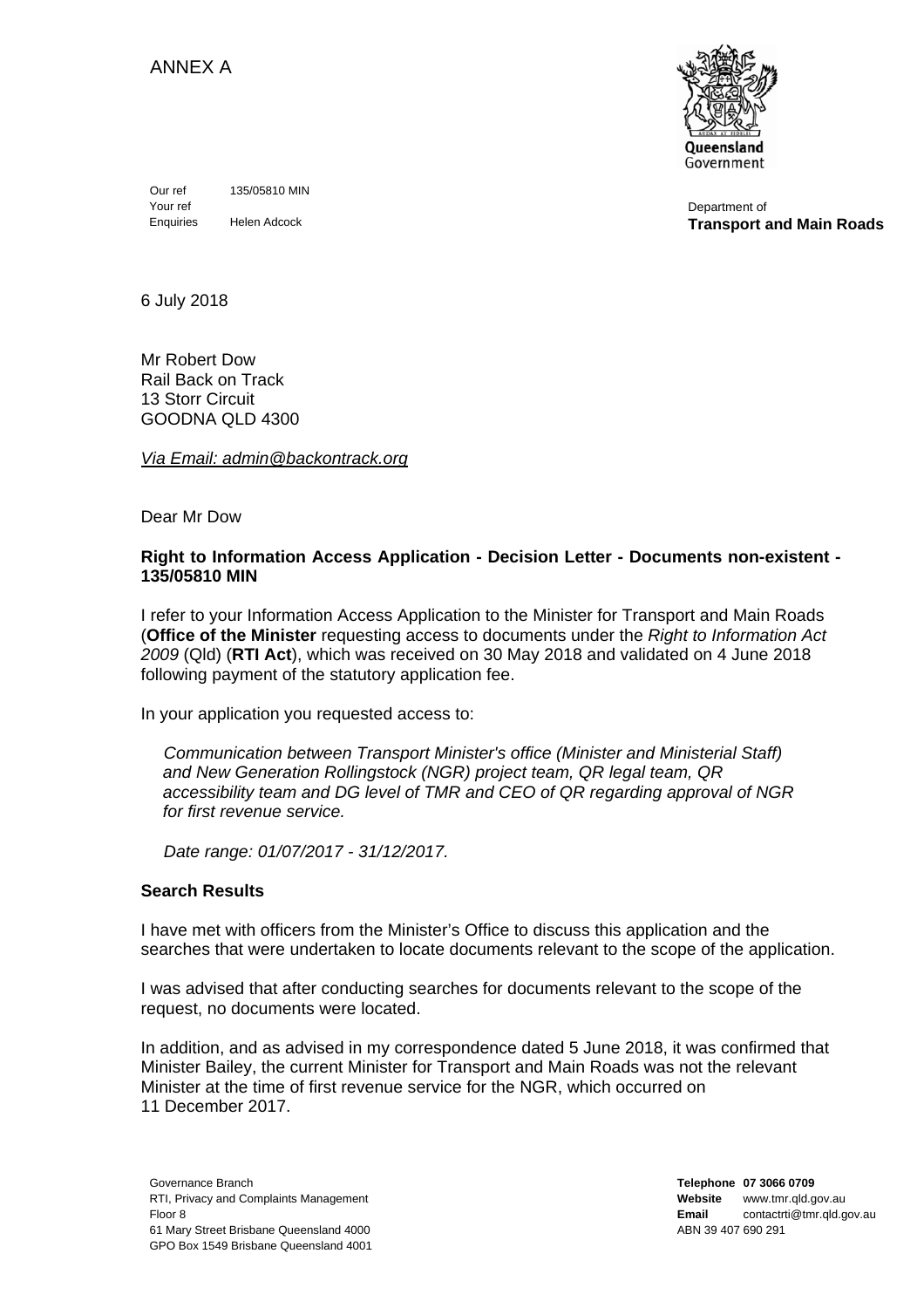Section 47(3)(e) of the RTI Act states:

## *47 Grounds on which access may be refused*

- *(3) On an application, an agency may refuse access to a document of the agency and a Minister may refuse access to a document of the Minister –* 
	- *(e) because the document is nonexistent or unlocatable as mentioned in section 52.*

Section 52(1) of the RTI Act states:

### *52 Document nonexistent or unlocatable*

- *(1) For section 47(3)(e), a document is nonexistent or unlocatable if* 
	- *(a) the agency or Minister dealing with the application for access is satisfied the document does not exist; or*
	- *(b) the agency or Minister dealing with the application for access is satisfied-* 
		- *(i) the document has been or should be in the agency's or Minister's possession; and*
		- *(ii) all reasonable steps have been taken to find the document but the document can not be found.*

I am satisfied that all reasonable steps have been undertaken to verify the existence of these documents. I consider the documents are nonexistent and in accordance with sections 47(3)(e) and 52(1)(a or b) of the RTI Act, access cannot be provided.

#### **Decision**

On 6 July 2018 and by delegation under section 31 of the RTI Act, I have decided under section 47 of the RTI Act, that I must refuse your application, as the Office of the Minister does not hold any documents responsive to your request.

#### **Review Rights**

If you are not satisfied with this decision, you can apply for a review under the RTI Act. Please refer to Attachment A for complete details regarding your review rights.

Should you wish to discuss your application in any way, please contact me on 3066 0709.

Yours sincerely

Allen adrak

Helen Adcock **A/Director (RTI, Privacy and Complaints Management)**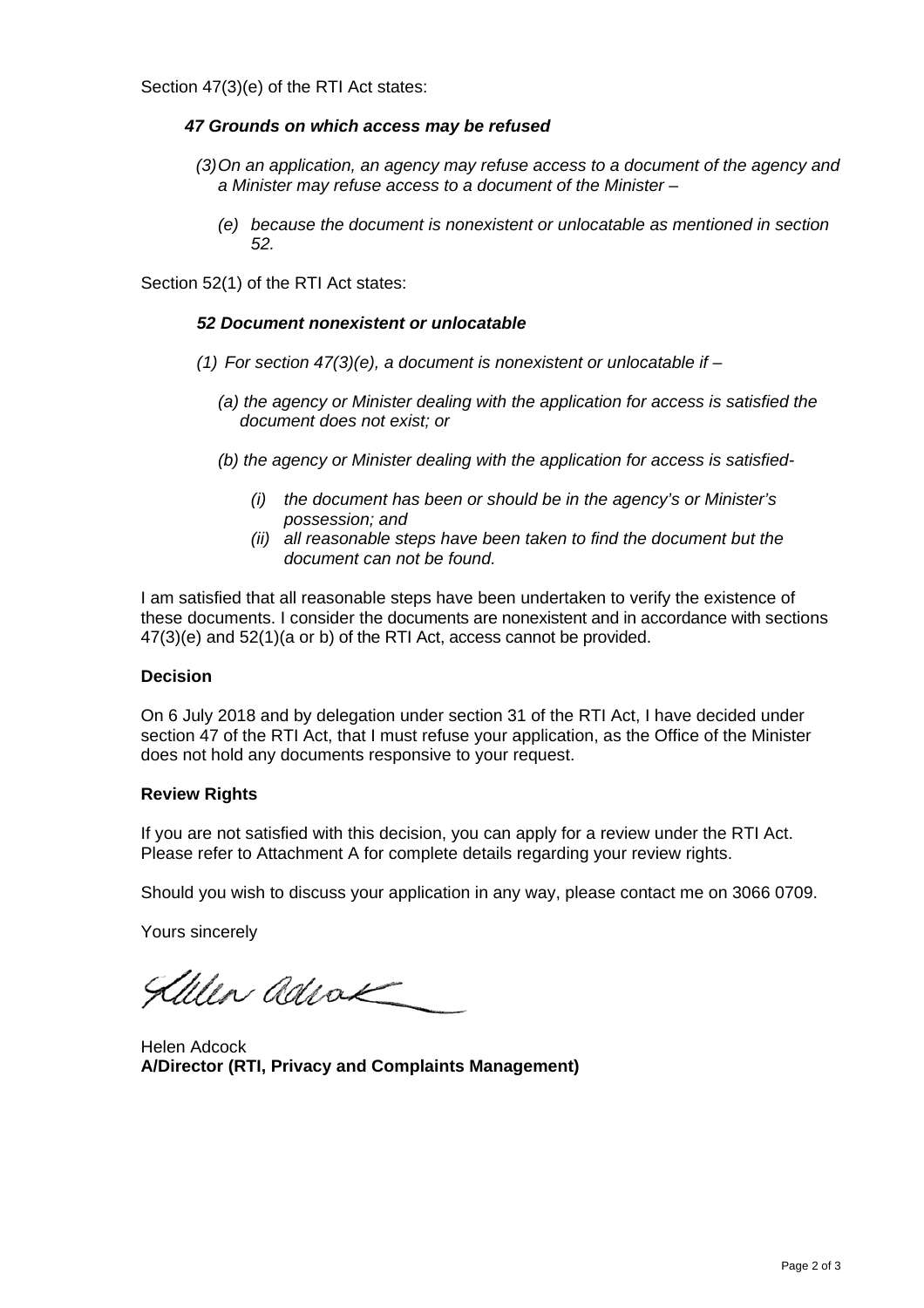# *Right to Information Act 2009*

## **APPEAL RIGHTS**

If you are dissatisfied or aggrieved with the decision of this department made under the *Right to Information Act 2009* (Qld) (**RTI Act**), you can apply for an internal or external review of the decision.

An application for internal review must be in writing (detailing your grounds for appealing), state an address to which notices under this Act may be sent and be lodged with the department within **20 business days** of the date of the written notice of this decision. Any personal information you provide in your application for an internal review will be managed in accordance with the *Information Privacy Act 2009*.

Applications for **internal review** should be forwarded:

By Post to:

**Director**  RTI, Privacy and Complaints Management Department of Transport and Main Roads GPO Box 1549 BRISBANE QLD 4001

**OR** 

By Email to:

**Director**  RTI, Privacy and Complaints Management Department of Transport and Main Roads contactrti@tmr.qld.gov.au

Your internal review application will be referred to another officer of this agency who is at least as senior as the original decision-maker and who will consider the matter afresh. You will be notified of the decision within 20 business days after the agency receives your internal review application. Using the internal review option gives the agency an opportunity to consider additional evidence or information that is raised in an internal review application and conduct any necessary further searches.

You do not have to request an internal review to be eligible to apply for an external review by the independent Information Commissioner. You may apply for external review by the Information Commissioner under section 85 of the Act. External reviews may take 4‐5 months to complete.

An application for external review must be in writing (detailing your grounds for appealing), state an address to which notices under this Act may be sent and be lodged with the Information Commissioner within **20 business days** of the date of the written notice of this decision. Under the Act and the *Acts Interpretation Act 1954* (Qld), you are taken to "receive" this decision on the day on which you should receive it in the ordinary course of post.

Applications for **external review** can be forwarded to the Office of the Information Commissioner by the following methods:

| In person: | Level 7, 133 Mary Street, Brisbane 4000                                   |
|------------|---------------------------------------------------------------------------|
| Post:      | PO Box 10143, Adelaide Street, Brisbane Qld 4000                          |
| Email:     | administration@oic.gld.gov.au                                             |
| Telephone: | 07 3234 7373                                                              |
| Online:    | https://www.oic.qld.gov.au/about/right-to-information/apply-for-external- |
|            | review-of-an-access-or-amendment-decision                                 |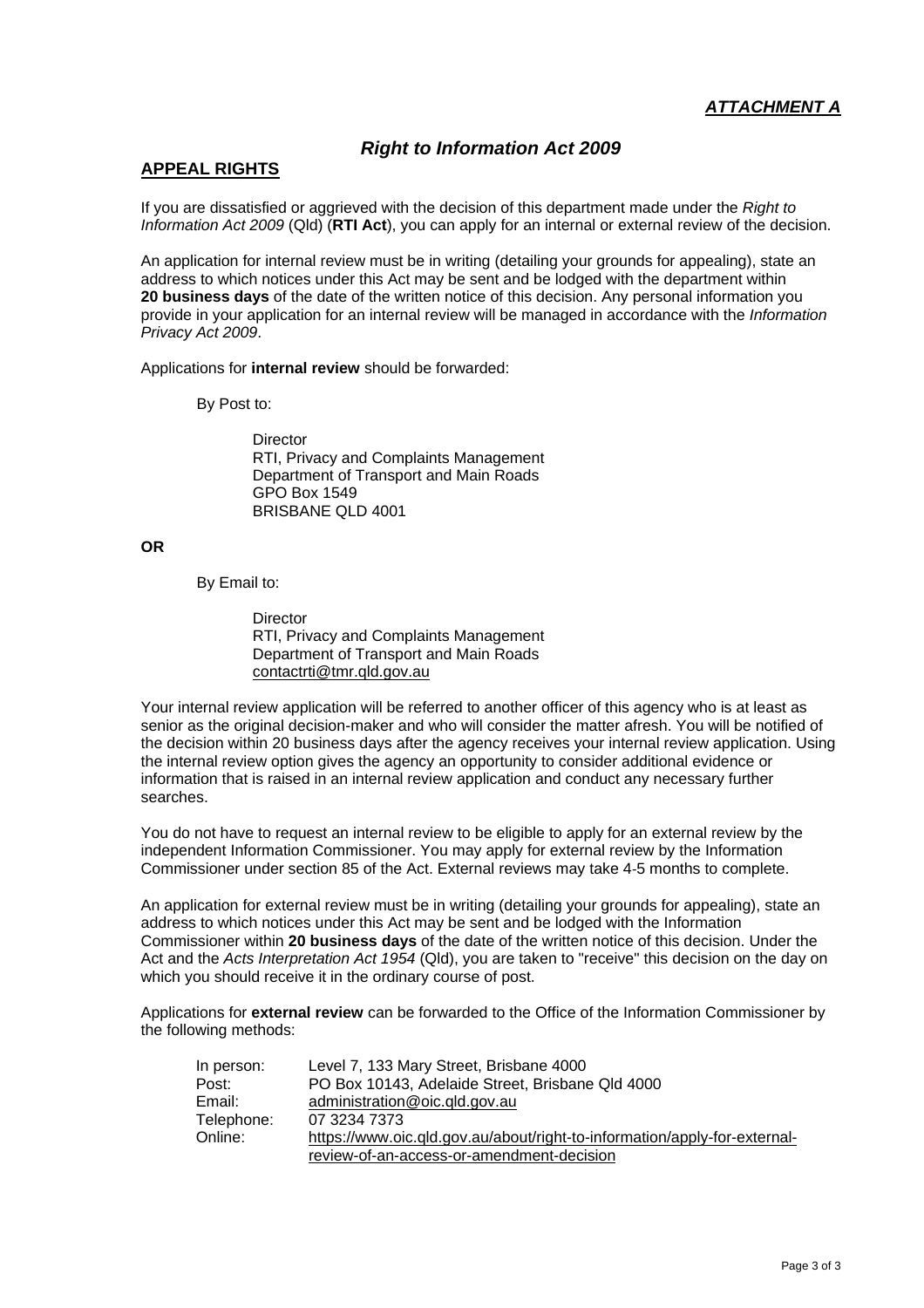

**Queensland Treasury**

*Our Reference: DOW869*

6 August 2018

Mr Robert Dow Rail Back on Track 13 Storr Circuit GOODNA QLD 4300

*Email:* [admin@backontrack.org](mailto:admin@backontrack.org)

Dear Mr Dow

## **Application for access to documents under the** *Right to Information Act 2009*

I refer to your Right to Information application made on 16 June 2018 seeking access to the following documentation pursuant to section 23 of the *Right to Information Act 2009* (RTI Act):

*Communications (Documents, memos, letters, emails, meeting minutes, briefings and any attached post it notes, or other attachments (hand written or other)) between the then Transport Minister and NGR Project team, QR legal team, QR accessibility team and DG level of TMR and CEO of QR regarding approval of New Generation Rollingstock (NGR) for first revenue service.*

*The type of documents: Documents, memos, letters, emails, meeting minutes, briefings and any attached post it notes, or other attachments (hand written or other).*

*The date range: 1st July 2017 - 31st December 2017*

As required under section 24(2)(d) of the RTI Act, you identified Rail Back on Track as seeking to use or benefit from access to the documents.

#### **Authority of the decision maker**

I am authorised to deal with Right to Information applications made to the Office of the Deputy Premier.

> 1 William Street GPO Box 611 Brisbane Queensland 4001 Australia  **Telephone** +61 7 3035 1865  **Website** www.treasury.qld.gov.au ABN 90 856 020 239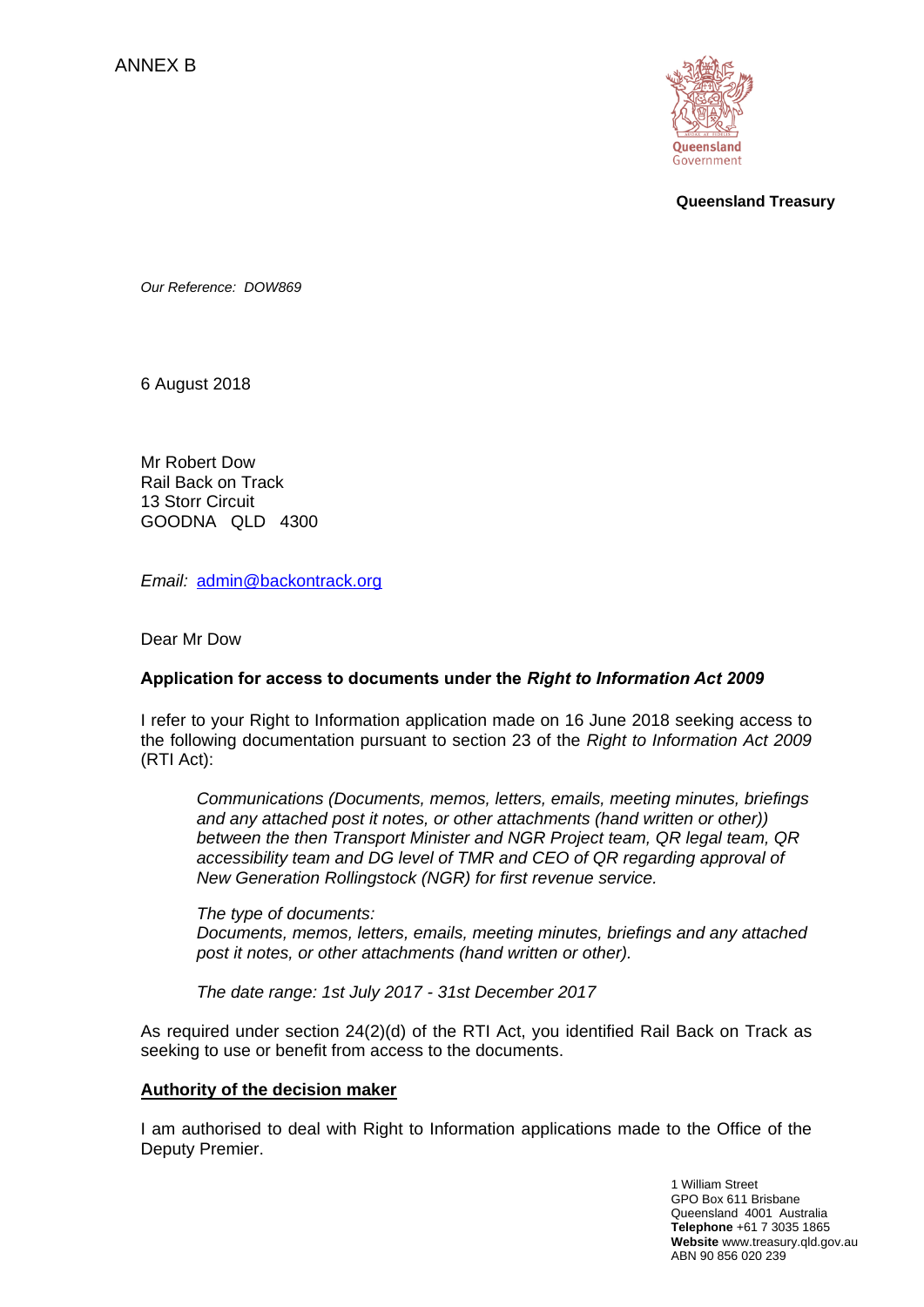## **Searches conducted**

To locate documents relevant to your request, the files and records (including electronic) of the Deputy Premier's Office was searched.

### **Consultation**

There was formal consultation undertaken with third parties in the processing of this application.

#### **Decision**

For the reasons set out below, I have determined today to refuse access to all documents relevant to the RTI application.

#### **Reasons for decision**

#### **Section 48 of the RTI Act – Exempt information**

Section 48 of the RTI Act states that Schedule 3 sets out the types of information the disclosure of which the Parliament has considered would, on balance, be contrary to the public interest.

The documents in issue qualify for exemption under Schedule 3 (8) of the RTI Act, on the basis that disclosure of the documents would found an equitable action for breach of confidence.

In *Re "B" and Brisbane North Regional Health Authority* (1994) 1 QAR 279, the Information Commissioner considered in detail the elements which must be established in order for matter to qualify for exemption under section 46(1)(a) of the FOI Act (which is now contained in Schedule 3 (8) of the RTI Act). In that case it was said that the test of exemption is to be evaluated by reference to a hypothetical legal action in which there is a clearly identifiable plaintiff, possessed of appropriate standing to bring a suit to enforce an obligation of confidence said to be owed to that plaintiff, in respect of information in the possession or control of the agency or Minister faced with an application for access under section 25 of the FOI Act to the information in issue.

In *Re "B" and Brisbane North Regional Health Authority*, also established that when deciding whether the release of information would constitute an equitable breach of confidence, five cumulative criteria must be established:

- 1. It must be possible to specifically identify the information in issue, in order to establish that it is secret, rather than generally available information;
- 2. The information in issue must possess the "necessary quality of confidence"; i.e. the information must not be trivial or useless information, and it must possess a degree of secrecy sufficient for it to be the subject of an obligation of conscience, arising from the circumstances in or through which the information was communicated or obtained;
- 3. The information in issue must have been communicated in such circumstances as to fix the recipient with an equitable obligation of conscience not to use the confidential information in a way that is not authorised by the confider of it;
- 4. It must be established that disclosure to the applicant for access would constitute a misuse, or unauthorised use, of the confidential information in issue; and
- 5. It must be established that detriment is likely to be occasioned to the original confider of the confidential information in issue if that information were to be disclosed.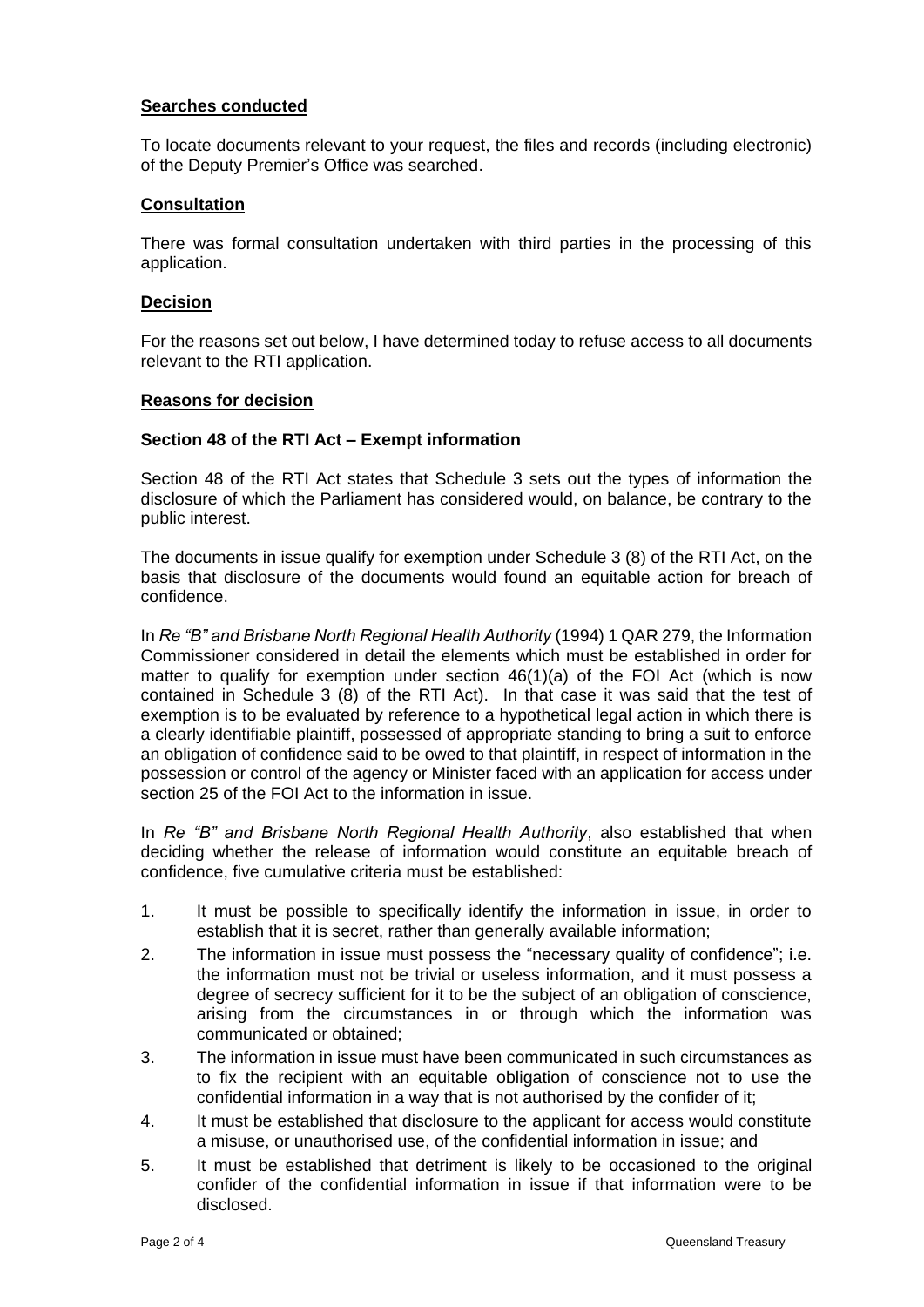The documents responsive to the scope of the RTI application comprise two email chains.

These documents contain confidential information concerning contractual arrangements between the State/Queensland Rail and Qtectic/Bombardier.

Queensland Rail is a statutory authority established under the *Queensland Rail Transit Authority Act 2013 (Qld) (QRTA Act)* and is a statutory body for the purposes of the *Financial Accountability Act 2009 (Qld)* and the *Statutory Bodies Financial Arrangements Act 1982 (Qld)*. Queensland Rail discharges its statutory functions through its whollyowned subsidiary Queensland Rail Limited (QRL).

Qtectic is the trading identity for the NGR Project Company Pty Ltd established in January 2014 to deliver the New Generation Rollingstock (NGR) Project by a consortium of Bombardier Transportation, John Laing, ITOCHU and Aberdeen Asset Management.

The State's confidentiality obligations in relation to the NGR Project are governed by a Project Deed between the State and Qtectic. Under the Project Deed, the State is required to keep confidential and not disclose any confidential information without Qtectic's prior written consent. Confidential information is defined to include information in relation to or in connection with the Project Documents. The information contained in the emails falls within that definition.

The information in the emails satisfy the requirements for an equitable breach of confidence because:

- the information in relation to the requirements for approval is secret and not known to anyone outside the NGR project, and is not in the public domain; -
- $\bullet$  the information has the necessary quality of confidentiality it is not trivial and relates to matters of significant importance, particularly to Qtectic/Bombardier who would not want the information disclosed to competitors;
- the information was communicated in the emails in circumstances importing an obligation of confidence – the State was at all times aware that it was confidential information, disclosure of which to third parties is not permitted under the confidentiality provisions of the project deed;
- disclosure of the information would constitute an unauthorised use of confidential information, in breach of the confidentiality provisions of the project deed; and
- the disclosure of the information would cause a detriment to the State as it is a breach of the confidentiality provisions of the project deed and would erode the trust between the State and Qtectic.

I am satisfied that the parties to the above leases and deeds of variations are identifiable individuals who would have standing to bring an action for breach of confidence, and that the information claimed to be confidential information can be identified with specificity.

I am therefore satisfied that all of the requisite elements necessary for exemption under Schedule 3 (8) are made out in respect of the information recorded in the document.

None of the defences to an action for breach of confidence, as discussed in the Information Commissioner's decision in *Re "B"* are applicable in the circumstances.

I have considered the pro-disclosure bias is section 44 of the RTI Act and I believe the confidentiality aspect attached to these documents supports the considerations of Parliament in setting out in schedule 3 (8) of the RTI Act that documents that would found an equitable action for breach of confidence are exempt information. I therefore consider that disclosure would be contrary to the public interest.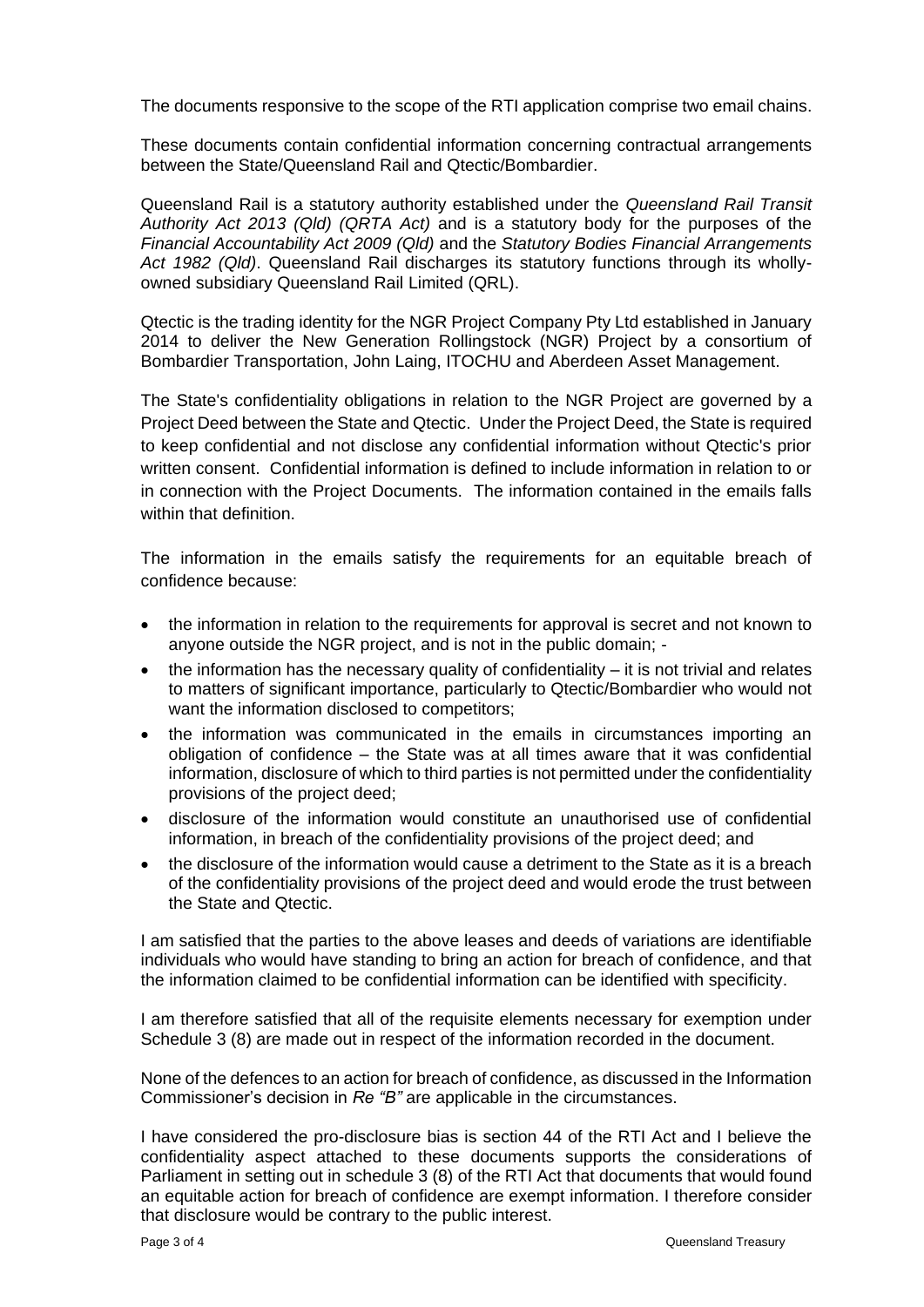Accordingly, the documents identified qualify for exemption under schedule 3 (8) of the RTI Act and therefore access is refused.

#### **Fees and charges**

I note that an application fee of \$48.00 has been paid, no further charges are payable.

### **Review Rights**

If you are not satisfied with this decision you can apply for internal review under section 80 of the RTI Act. An application for internal review must be made to Queensland Treasury within 20 business days after the date of the written notice of the decision. Your application for internal review can be made to the agency in one of the following ways:

- By email: [rti@treasury.qld.gov.au](mailto:rti@treasury.qld.gov.au)
- By post: Legal and Administrative Review Office Queensland Treasury GPO Box 611 Brisbane Qld 4001

The internal review will be undertaken by an officer more senior to the original decision maker.

Alternatively, you may apply for apply for an external review by the Information Commissioner. You do not however have to apply for an internal review to be eligible to apply for an external review by the Information Commissioner. However, using the internal review option provides an opportunity to consider additional evidence or information that is raised in an internal review application and conduct any further searches.

If you wish to apply for an external review by the Office of the Information Commissioner Queensland, the application must be must be made to the Information Commissioner Queensland within 20 business days after the date of the written notice of the decision.

You may also apply for an external reiew by the Office of the Information Commissioner if you are not satisfied with the decision that is made in the internal review.

Your application can be lodged with the Office of the Information Commissioner Queensland in one of the following ways:

In person: Level 7, 133 Mary Street, Brisbane Qld 4000 Post: PO Box 10143, Adelaide Street, Brisbane Qld 4000<br>Fmail: administration@oic.gld.gov.au administration@oic.gld.gov.au Online: [www.oic.qld.gov.au](http://www.oic.qld.gov.au/)

If you have any questions regarding this decision or your rights under the RTI Act please contact me on (07) 3035 1865 quoting RTI reference **DOW869**.

Yours sincerely

helles

Haidee Ellis **Senior Administrative Review Officer**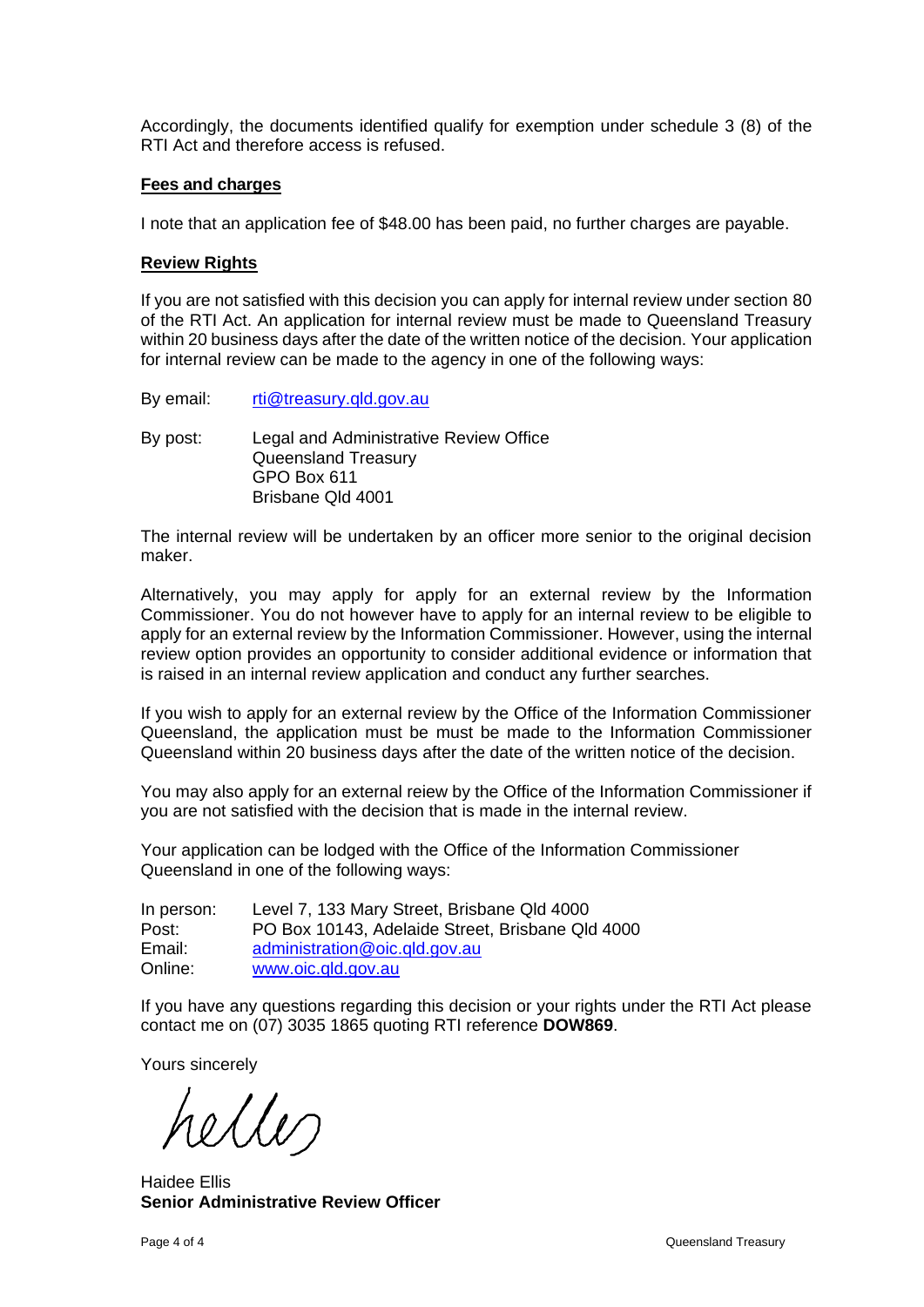

Our ref 135/05799 Your ref Enquiries Frank White

Department of **Transport and Main Roads**

9 August 2018

Mr Robert Dow RAIL Back on Track 13 Storr Circuit GOODNA QLD 4300

*By email:* [admin@backontrack.org](mailto:admin@backontrack.org)

Dear Mr Dow

## **Right to Information Access Application - Decision Letter - 135/05799**

I refer to your Information Access Application to the Department of Transport and Main Roads (**department**) requesting access to documents under the *Right to Information Act 2009* (Qld) (**RTI Act**). Your application, on behalf of RAIL Back on Track, was received by the department on 4 June 2018 and validated with payment of the \$48.00 application fee.

In your application you requested access to:

*"All Briefing Notes (excluding cabinet matter, commercial-in-confidence or legal professional privilege, duplicate documents or any draft versions) in relation to and referencing the Disability Discrimination Act (DDA) and/or Disability Standards Accessible Public Transport (DSAPT) compliance and rectification of New Generation Rollingstock.*

*Time period for request: 01/01/2017 to 31/05/2018.*"

# **Decision**

By delegation under section 30(2) of the RTI Act, I have decided to:

- provide **full** access to 3 documents (pages);
- provide **partial** access to 7 documents (pages) pursuant to Section 47(3)(a) and (b) and Schedule 3 and Schedule 4 of the RTI Act; and
- **refuse** access to 40 documents (pages) pursuant to Section 47(3)(a) and (b) and Schedule 3 and Schedule 4 of the RTI Act.

I made this decision on 9 August 2018. The reasons for my decision are set out in Attachment A.

If you are not satisfied with this decision, you can apply for a review under the RTI Act. Please refer to Attachment B for complete details regarding your review rights.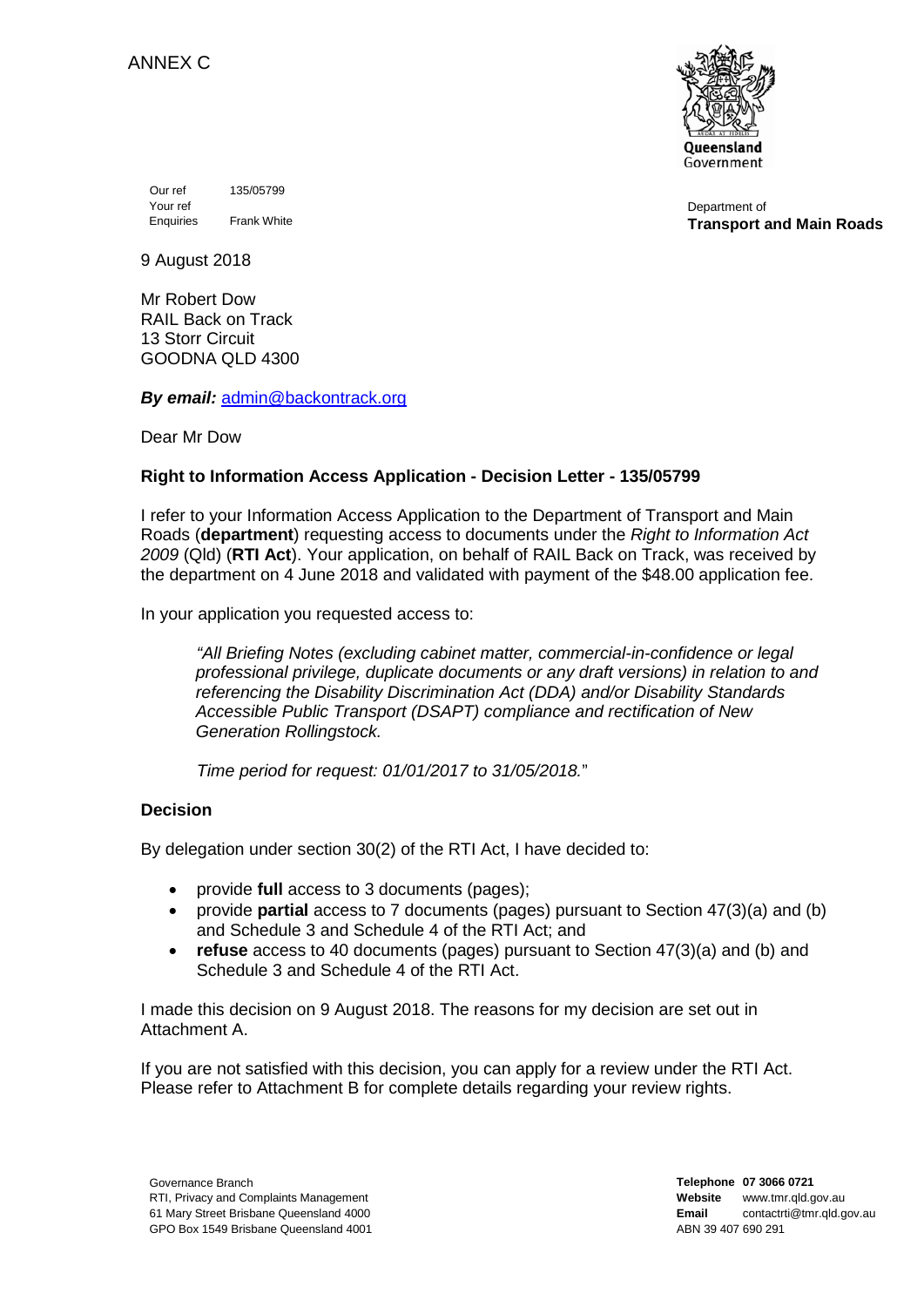## **Publication of released documents on the Disclosure Log**

Under section 54(2)(a)(iii) and (iv) of the RTI Act, I am required to inform you of the obligations set out in the RTI Act and supporting Ministerial Guidelines, to publish Right to Information documents on a Disclosure Log. When the department makes a decision to grant access to document/s, the document/s will also be published on the department's Disclosure Log, which appears on the Department of Transport and Main Roads website.

Please note that the department may remove information from the documents before they are placed on the disclosure log. For example, the department may remove information the publication of which is prevented by law, information which may be defamatory, would unreasonably invade an individual's privacy, or would cause substantial harm to an entity<sup>[1](#page-24-0)</sup>.

Publication will occur as soon as practicable after you have accessed copies of the released documents. As you have requested access via email, access is considered to have occurred when the email is sent to you.

Should you wish to discuss your application in any way, please contact me on 07 3066 0721.

Yours sincerely

Frank White **Senior Advisor (RTI & Privacy)**

1

<span id="page-24-0"></span><sup>1</sup> As required under section 78B of the RTI Act.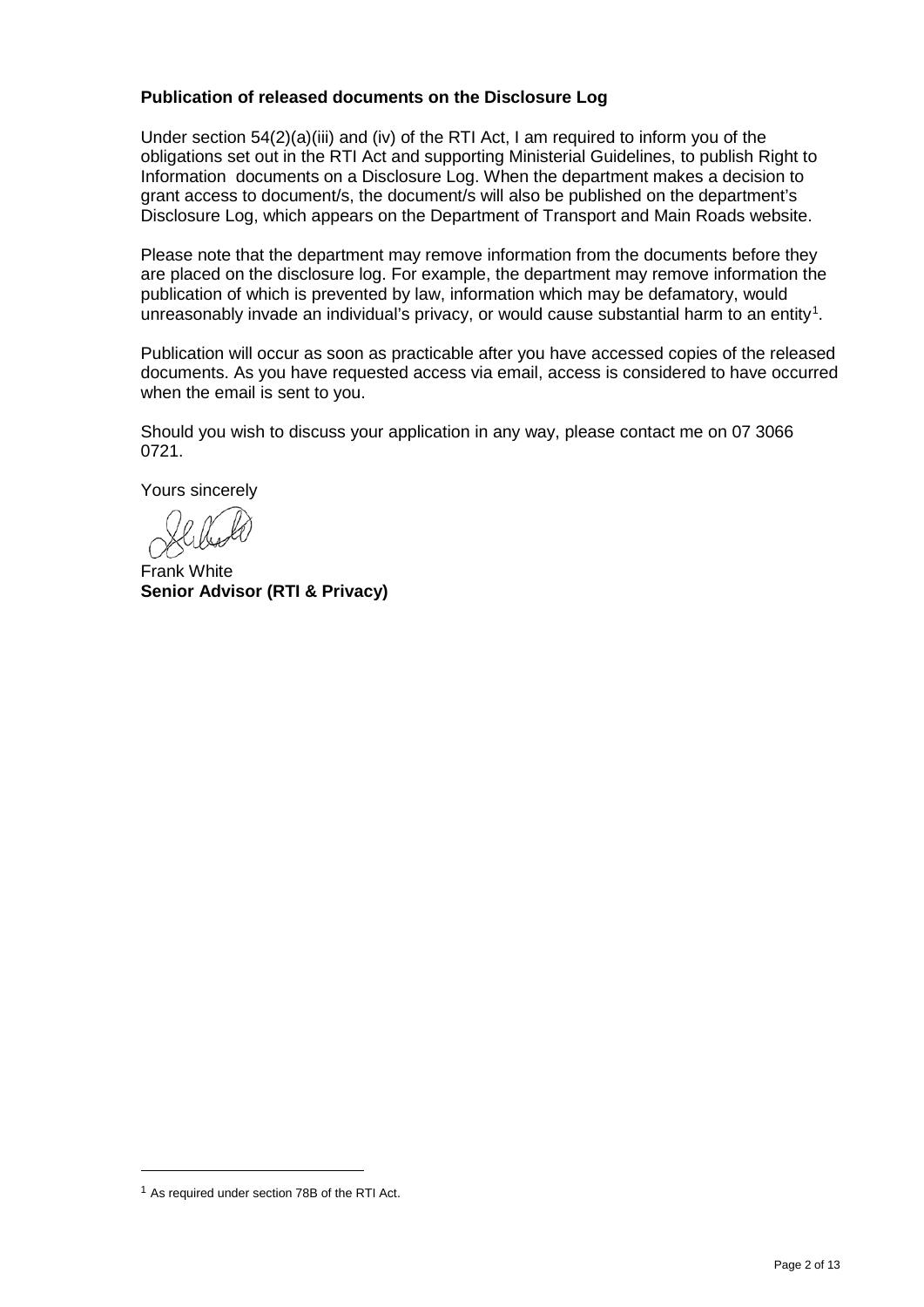# *ATTACHMENT A*

# **Statement of Reasons for a decision under the** *Right to Information Act 2009*

| 135/05799                                                                 |
|---------------------------------------------------------------------------|
| RAIL Back on Track                                                        |
| <b>Frank White</b><br>Department of Transport and Main Roads              |
| By delegation under section 30(2) of the Right to Information<br>Act 2009 |
|                                                                           |

#### **Date of Decision:**

The following is a Statement of Reasons for the decision to grant partial access to information under the *Right to Information Act 2009* (Qld) (**RTI Act**).

#### **Legislation references**

Sections of legislation referenced in this statement are provided in Attachment C.

#### **Scope of request**

On 4 June 2018 the Department of Transport and Main Roads (**department**) received an application for access to:

*"All Briefing Notes (excluding cabinet matter, commercial-in-confidence or legal professional privilege, duplicate documents or any draft versions) in relation to and referencing the Disability Discrimination Act (DDA) and/or Disability Standards Accessible Public Transport (DSAPT) compliance and rectification of New Generation Rollingstock.*

*Time period for request: 01/01/2017 to 31/05/2018."*

## **Search results**

As a result of searches of the department's records by the New Generation Rollingstock project team and the Cabinet Legislation and Liaison Office, I was provided with documents consisting of 77 pages.

I consider these documents to be relevant to the scope of the request and are identified as the "discovered documents".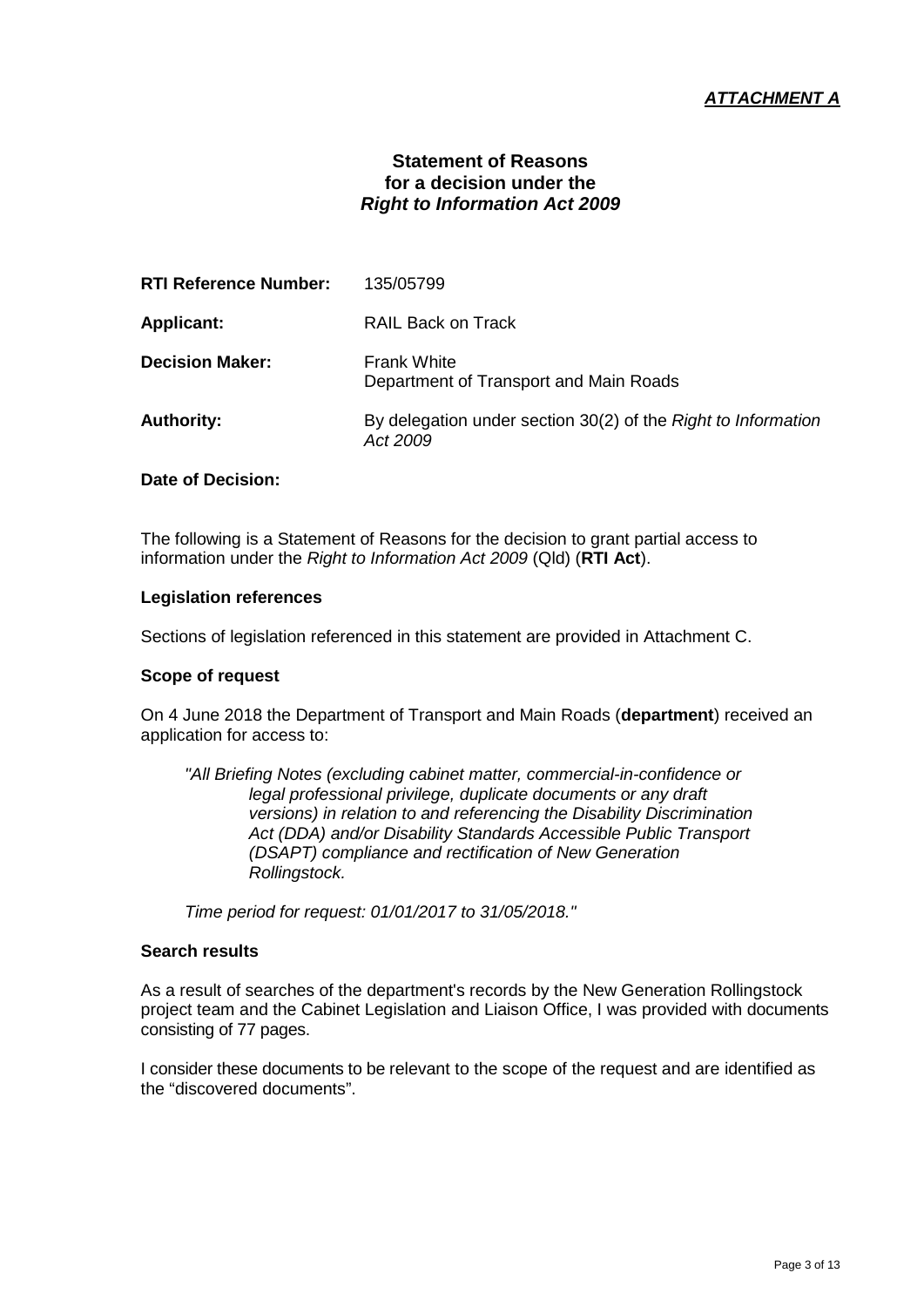## **Irrelevant information**

Upon inspection of these discovered documents, I determined that certain information contained within these documents was not relevant to the scope of the applicant's request. This irrelevant information is identified as:

- mobile telephone numbers
- information relating to matters other than the disability compliance and rectification of the New Generation Rollingstock trains

This information was removed under section 73(2) of the RTI Act as irrelevant information and is identified on the release and/or part release documents as "Not Relevant".

The remaining information in these documents is considered to be relevant to the scope of the applicant's request. These documents are identified as the "document in issue".

### **Section 37 consultation process**

In accordance with section 37 of the RTI Act, consultation was undertaken with a third party to obtain their views on the proposed release of the information. You were advised of these consultation by the letter of 12 July 2018 and also the extension of time for consultation granted under the RTI Act.

The third party objected to the release of all the documents.

I considered this objection and decided not to uphold it. However, due to this objection and the requirements of the RTI Act, I must defer providing access to all documents until the third parties review rights under the RTI Act are exhausted (See *Deferral of Access* below).

#### **Legislative time frames and extension of time**

After making allowances for the time allowed for third party consultations, the due date for a decision on your application was 2 August 2018.

On 31 July 2018, you confirmed your agreement to a longer processing period making the new due date 9 August 2018.

### **GENERAL CONSIDERATIONS**

#### **Information Commissioner decisions**

The Information Commissioner is an independent review body which conducts the review of decisions made under the RTI Act and the *Information Privacy Act 2009* (**IP Act)**. In addition to this, the Information Commissioner was also the review body for decisions made under the repealed *Freedom of Information Act 1992* (Qld) (**FOI Act**). In making a decision in this matter, I have had regard to the Information Commissioner's precedent decisions.

#### **Release "to the world at large"**

In the Information Commissioner decision *Re: Stewart and the Department of Transport*, the Commissioner made the following comment: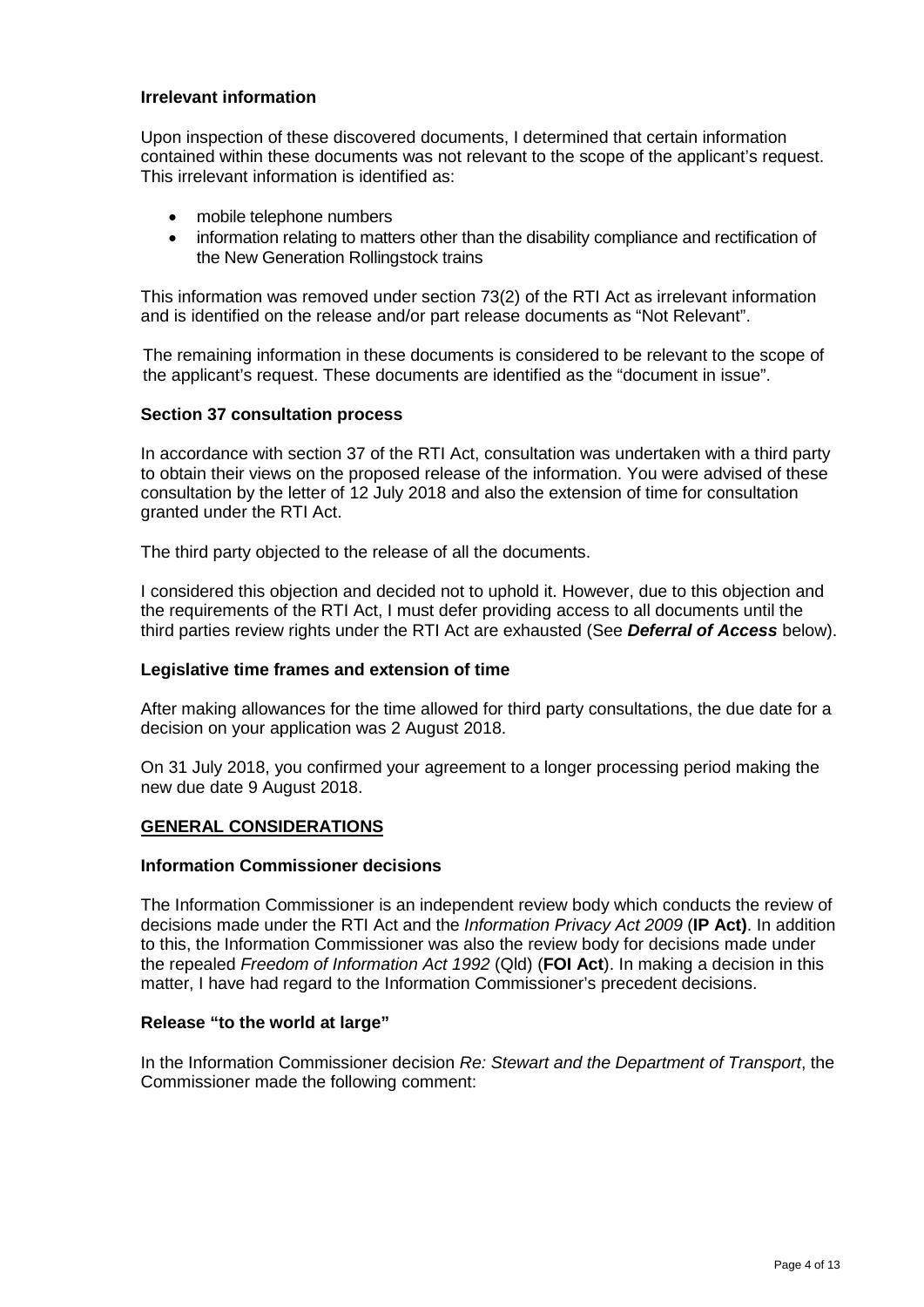*"Because s.21 of the Qld FOI Act confers a legally enforceable right of access on any person with no requirement to show a special interest in obtaining particular information, an assessment of the effects of disclosure of a particular document (for the purpose of determining whether an exemption provision applies) generally requires that the interests of a particular applicant be ignored and the question be approached as if disclosure were to anyone who could make an application, or as it is sometimes said "to the world at large".* 

Section 23 of the RTI Act confers the same legally enforceable rights as section 21 of the FOI Act. Additionally, the RTI Act requires agencies to publish details of documents released under the RTI Act on a publicly available Disclosure Log.

Consideration of this fact may occur within the decision making process.

### **Right of access, exempt matter and the public interest**

The role of the decision-maker in this matter is to determine whether or not an applicant is entitled to access documents held by the government.

Section 44(1) of the RTI Act states:

*It is the Parliament's intention that if an access application is made to an agency or Minister for a document, the agency or Minister should decide to give access to the document unless giving access would, on balance, be contrary to the public interest.*

Section 23 of the RTI Act provides that a person has a right to be given access under the RTI Act to documents of an agency. This right of access is subject to other provisions in the RTI Act, including:

- Section 47 of the RTI Act, which sets out grounds on which an entity may refuse access to documents, this includes information that is exempt information under section 48 of the RTI Act and information, the disclosure of which, would be contrary to the public interest under section 49 of the RTI Act;
- Section 48 of the RTI Act, which sets out an agencies right to refuse access to exempt information and schedule 3 of the RTI Act which identifies the types of information considered to be exempt information; and
- Section 49 of the RTI Act, which sets out the steps and schedule 4 the factors that a decision-maker must undertake and consider when deciding whether disclosure would, on balance, be contrary to the public interest.

In deciding whether disclosure of the information in issue would, on balance, be contrary to the public interest I have undertaken the steps set out under sections 23, 47, 48 and 49 of the RTI Act.

## **DECISION MAKER'S CONSIDERATIONS**

#### *Exempt information*

Section 48 of the RTI Act, states that an agency must give access to a document, unless disclosure would, on balance, be contrary to the public interest.

Schedule 3 of the RTI Act, sets out the types of information the disclosure of which would, on balance, be contrary to the public interest.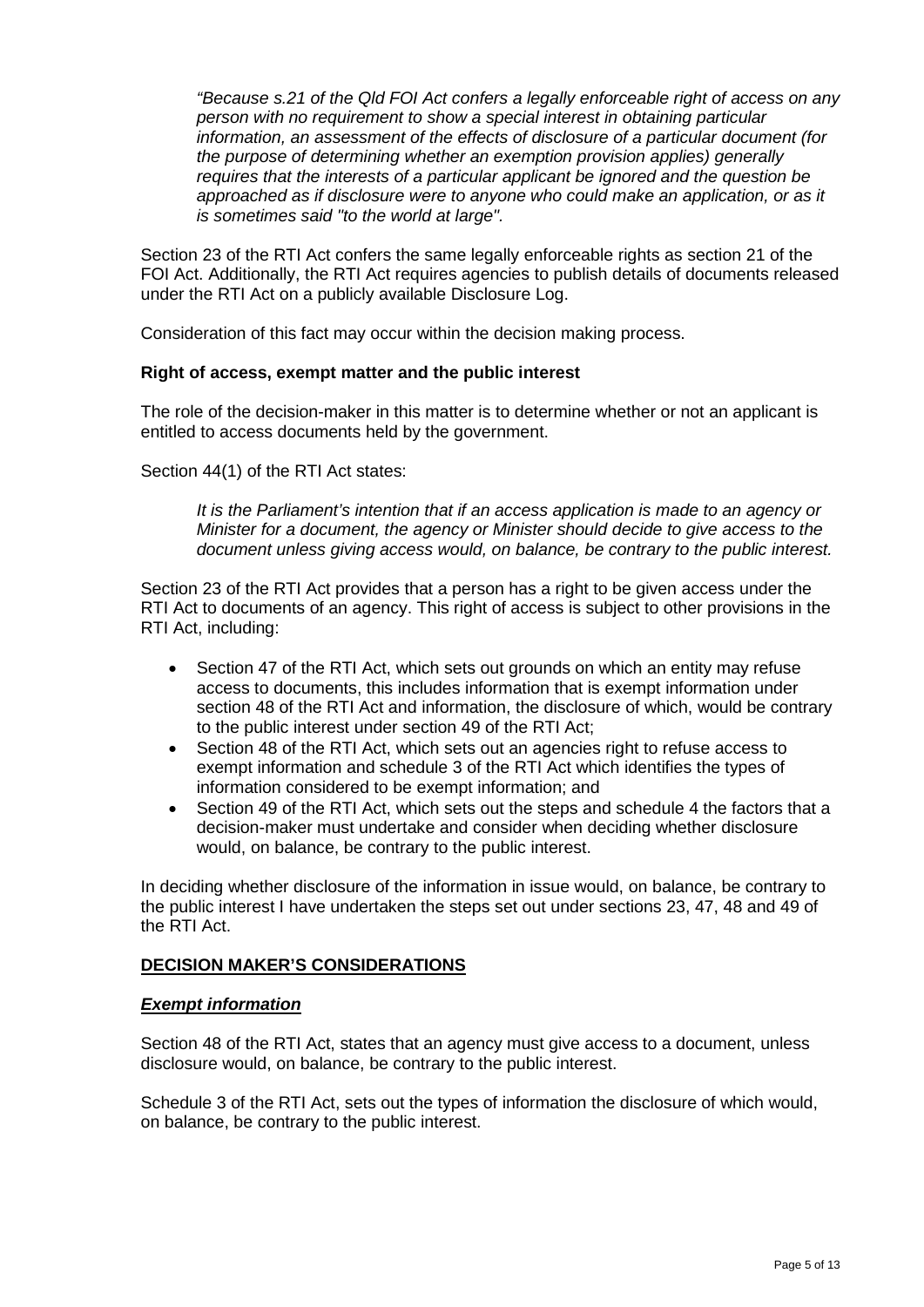The exemption provisions considered in this application were:

- Schedule 3, Item 2(1)(b) Cabinet information brought into existence on or after commencement.
- Schedule 3, Item 8 Information disclosure of which would found action for breach of confidence

## **Cabinet information**

The documents considered under this section of the RTI Act are identified as parts of the relevant documents which discuss Cabinet deliberations and decisions.

Schedule 3, Section 2(1)(a) and (b) of the RTI Act states:

*(1) Information is exempt information for 10 years after its relevant date if— (b) its disclosure would reveal any consideration of Cabinet or would otherwise prejudice the confidentiality of Cabinet considerations or operations;.*

Certain sections of the document discuss deliberations and decisions of the Cabinet Budget Review Committee (CBRC), and the specific outcomes of CBRC decisions.

Schedule 3, Section 2(5) of the RTI Act states:

## *Cabinet includes a Cabinet committee or subcommittee.*

The Cabinet Budget Review Committee is a committee of Cabinet and as such its deliberations and decisions are protected in the same way as Cabinet deliberations and decisions.

Based on my review of the documents in issue and the relevant information's direct connection to the Cabinet processes, I consider that this information qualifies as exempt matter under the RTI Act.

I consider the disclosure of this Cabinet information would not be in the public interest and for this reason I have decided to refuse access as exempt information under Schedule 3, Section 2 of the RTI Act.

## **Breach of confidence**

The annotated RTI Act published by the Office of the Information Commissioner (OIC) notes that there are five cumulative elements which must be satisfied in order to found an action in equity for breach of confidence. These five elements are drawn from Gummow J's judgment in *Corrs Pavey Whiting & Byrne v Collector of Customs (Vic)*. [2](#page-28-0) The five elements are:

- 1. The confidential information is specifically identified
- 2. The information has the necessary quality of confidentiality
- 3. There were circumstances imposing an obligation of confidence
- 4. There is actual or threatened misuse of the information
- 5. To the detriment of the plaintiff

I will deal with each of these elements in turn.

1

<span id="page-28-0"></span><sup>2</sup> (1987) 14 FCR 434.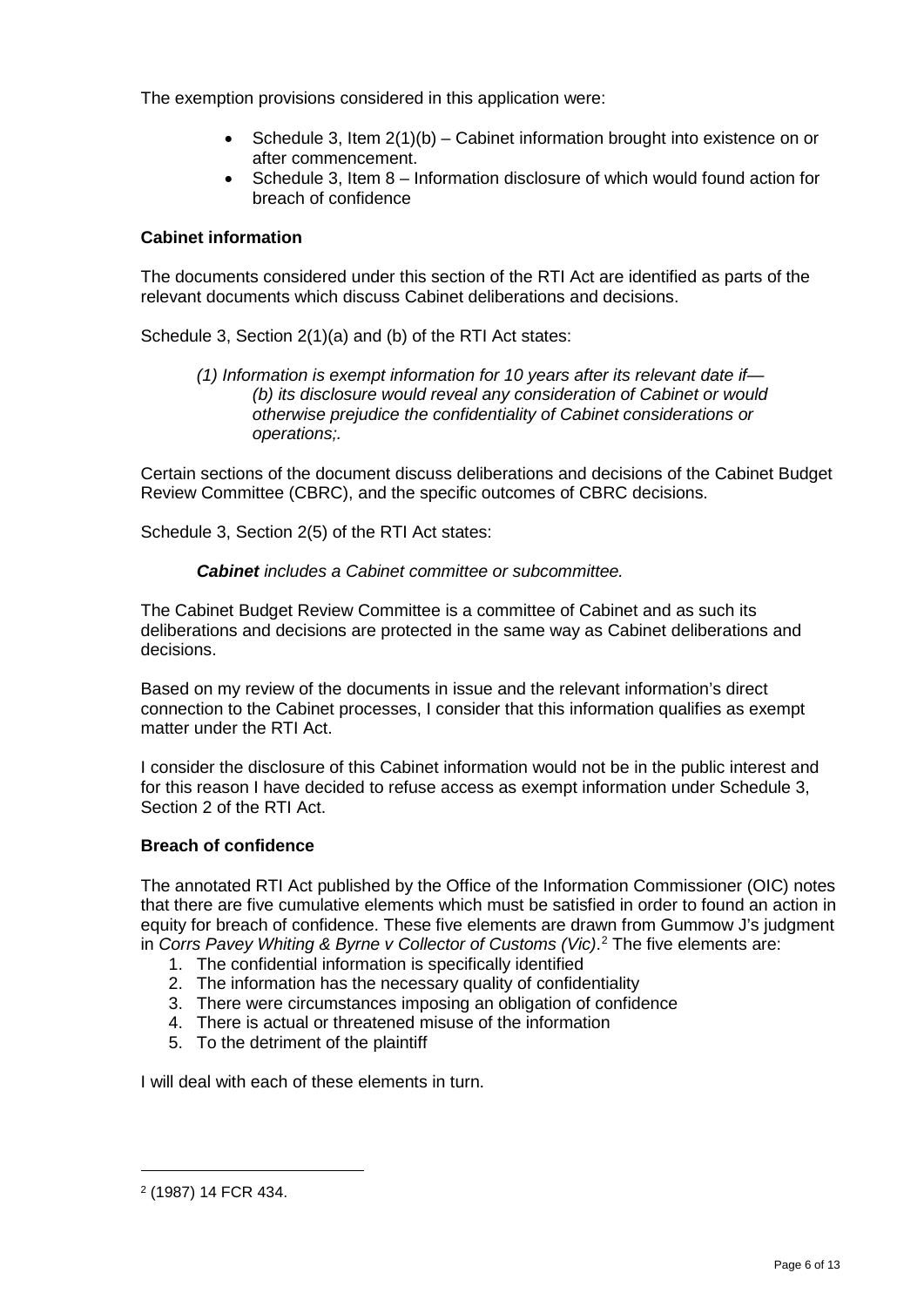## *Confidential information specifically identified*

The confidential information can be specifically identified as financial and commercial information of an entity outside the department. The information is found on pages 4, 29-36 and 50 of the relevant documents.

### *Quality of confidentiality*

Information about the financial and commercial position of private sector entities would normally have the quality of confidentiality. Private sector entities, particularly those which operate in competitive industries, typically keep their financial and commercial information confidential. When reviewing the information in question, I formed the view that a reasonable person reading this information would consider it to be confidential and not for public dissemination, because of its sensitivity and the harm which could flow from release. On this basis, I am satisfied that the information has the necessary quality of confidentiality.

### *Circumstances imposing an obligation of confidence*

The OIC's annotated legislation notes that an obligation of confidence will be established when the circumstances surrounding the provision of the information would lead a reasonable recipient to realise upon reasonable grounds that the information was being provided in confidence. There are two reasons why I consider that this element is satisfied.

Firstly, there is a contractual agreement between the department and this entity, imposing obligations of confidentiality on both parties. These obligations extend to this financial and commercial information. Secondly, the information is inherently sensitive and release of it could reasonably be expected to prejudice the competitive commercial activities of this entity. I am satisfied that a reasonable recipient of this information would realise that information of this kind would only be provided in confidence. For this reason, I have decided that there were circumstances imposing and obligation of confidence on the department.

#### *Actual or threatened misuse of the information*

In light of the circumstances imposing an obligation of confidence on the department, I am satisfied that disclosure of the information in response to an application under the RTI Act would be a misuse of the information.

#### *Detriment to the confider*

It is clear to me that disclosure of this information would be detrimental to the entity which confided the information in the department. The documents contain detailed information about the financial and commercial position of the entity. This information could be used by third parties (including the entity's competitors) to jeopardise the entity's position.

#### *Breach of confidence – conclusion*

On the basis of the discussion above, I have decided that parts of the documents are exempt, as disclosure would constitute a breach of confidence.

#### *Public Interest Considerations*

Section 49 of the RTI Act, states that an agency must give access to a document, unless disclosure would, on balance, be contrary to the public interest then goes on to set out the steps that must be followed when making public interest considerations.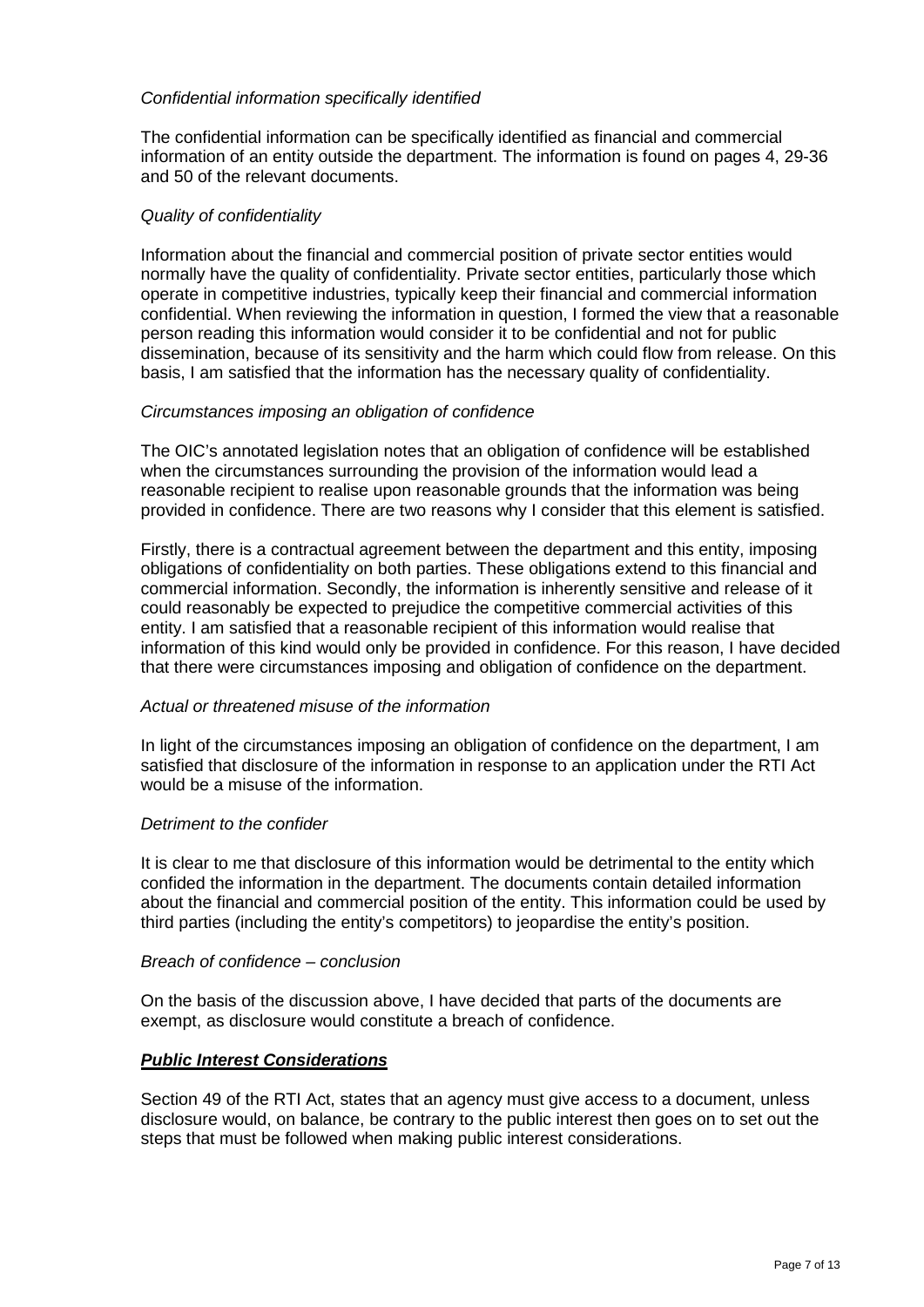The documents considered under this section of the RTI Act are identified as pages 10-28, 37-49 and 52 and parts of pages 4-5, 50, 53-54.

## *Step 1 – Identification of factors irrelevant to deciding the public interest*

Section 49(3)(a) of the RTI Act requires the identification of any factors that are irrelevant when deciding whether the disclosure would, on balance, be contrary to the public interest. I have considered the irrelevant factors set out in Schedule 4, Part 1 of the RTI Act, and determined that none apply. I have not identified any other irrelevant factors. Therefore, no irrelevant factors influenced my consideration of whether disclosure of the information at issue would, on balance, be contrary to the public interest.

## *Step 2 – Identification of factors favouring disclosure*

Section 49(3)(b) of the RTI Act requires the identification of any factor favouring disclosure that applies to the information. I have identified the factors favouring disclosure, including any factor mentioned in Schedule 4, Part 2 of the RTI Act. The factors favouring disclosure that I have identified as being relevant to the information at issue are:

• disclosure of the information could reasonably be expected to contribute to positive and informed debate on important issues or matters of serious interest.

## *Step 3 – Identification of factors favouring nondisclosure*

Section 49(3)(c) of the RTI Act requires the identification of any factor favouring nondisclosure that applies to the information. I have identified the factors favouring nondisclosure that apply in relation to the information at issue, including any factors mentioned in Schedule 4, Part 3 and Part 4 of the RTI Act. The factors favouring nondisclosure that I have identified as being relevant to the information at issue are:

- disclosure of the information could reasonably be expected to prejudice the private. business and commercial affairs of the department and other entities
- disclosure of the information could reasonably be expected to prejudice a deliberative process of government
- disclosure of the information could reasonably be expected to cause a public interest harm through disclosure of opinions and deliberation that have taken place in the course of the deliberative processes of government
- disclosure of the information could reasonably be expected to cause a public interest harm because disclosure of the information would disclose information concerning the business, commercial and financial affairs of the department and other entities and disclosure could reasonably be expected to have an adverse effect on those affairs.

## *Step 4 – Public interest balancing test*

The process now calls for the decision-maker to consider the above factors and weigh them in order to determine whether, on balance, disclosure of the information in issue would be contrary to the public interest. If the disclosure would, on balance, be contrary to the public interest, access to the information should be refused.

## **Decision-Maker's balancing of the public interest factors**

When considering the public interest factors, where there is a direct link between disclosure of the particular matter in issue and the advancement of the public interest, considerations may favour disclosure.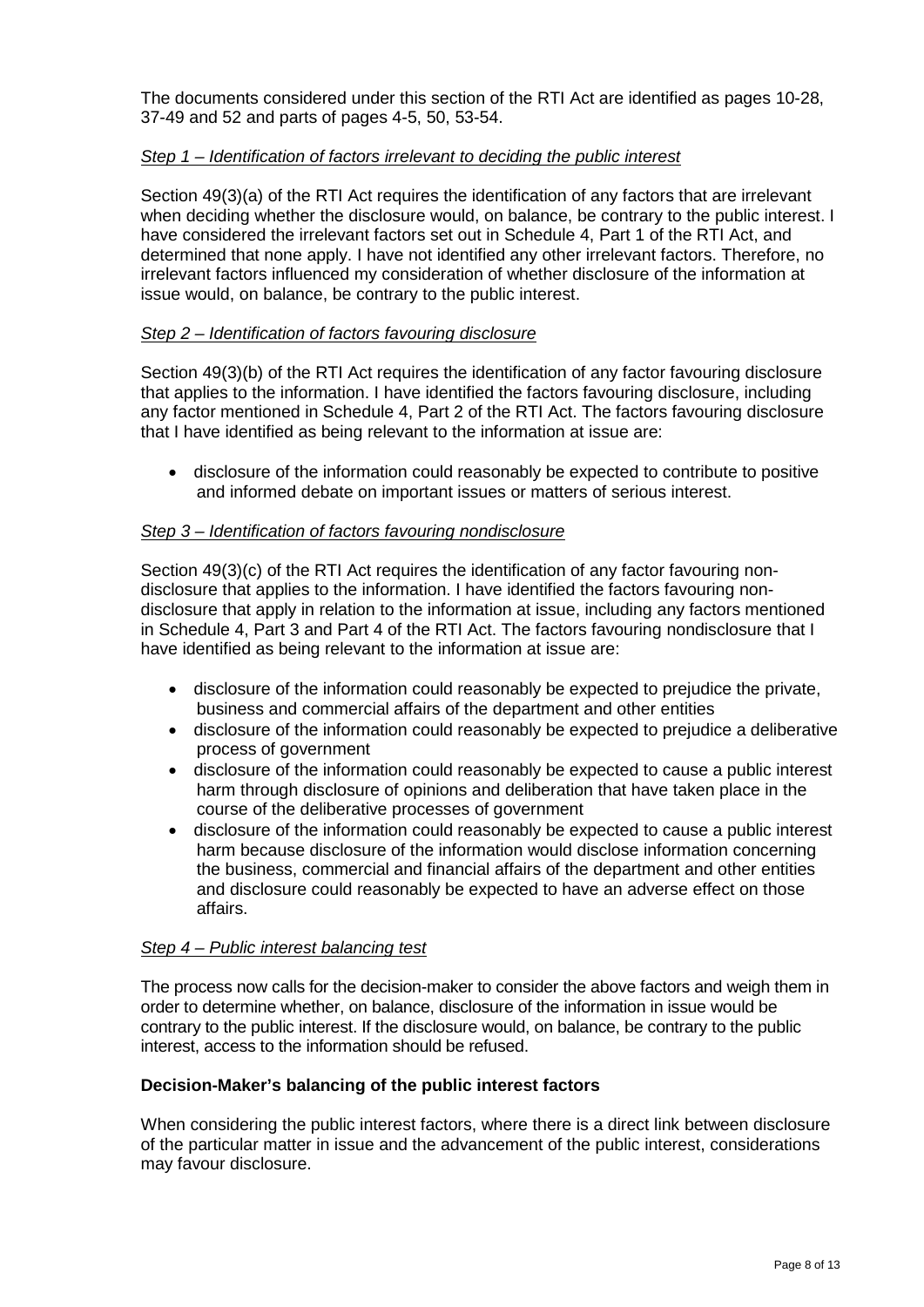The New Generation Rollingstock project is the largest single investment by Queensland in trains. The Queensland Government will contribute \$4.4 billion over 32 years to fund the project. This is clearly a major investment of public funds. Consequently, a high degree of scrutiny of this expenditure (including through applications under the RTI Act) is warranted and appropriate. It is for this reason that I have elected to release a significant amount of factual information about door faults and failures.

On the other hand, in any project of this size and timeframe, there will be unforeseen issues which will require resolution. When these matters arise, commercial discussions between the parties need to occur, and commercial decisions need to be made. The parties need time and space to engage in these discussions, in order to reach mutually acceptable agreements. It is highly likely that premature release of sensitive information would jeopardise the parties' ability to resolve the issues. Ultimately, such an outcome would be contrary to the public interest, as it would result in higher costs to taxpayers and make it more difficult for the government to achieve a favourable resolution. For this reason, I consider that the public interest is best served by disclosing certain factual information, while refusing access more sensitive commercial information.

# **Decision**

I have decided to:

- provide **full** access to 3 documents (pages);
- provide **partial** access to 7 documents (pages) pursuant to Section 47(3)(a) and (b) and Schedule 3 and Schedule 4 of the RTI Act; and
- **refuse** access to 40 documents (pages) pursuant to Section 47(3)(a) and (b) and Schedule 3 and Schedule 4 of the RTI Act.

# **Deferral of Access**

As a third party has objected to the release of the document, I must defer granting access to the documents until such time as they have exhausted their review rights. The third party has 20 business days to seek a review of my decision to release the document in question. I will advise you if such a review application is received.

In the event that the third party does not seek a review of my decision, the document will be forwarded to you on approximately 7 September 2018.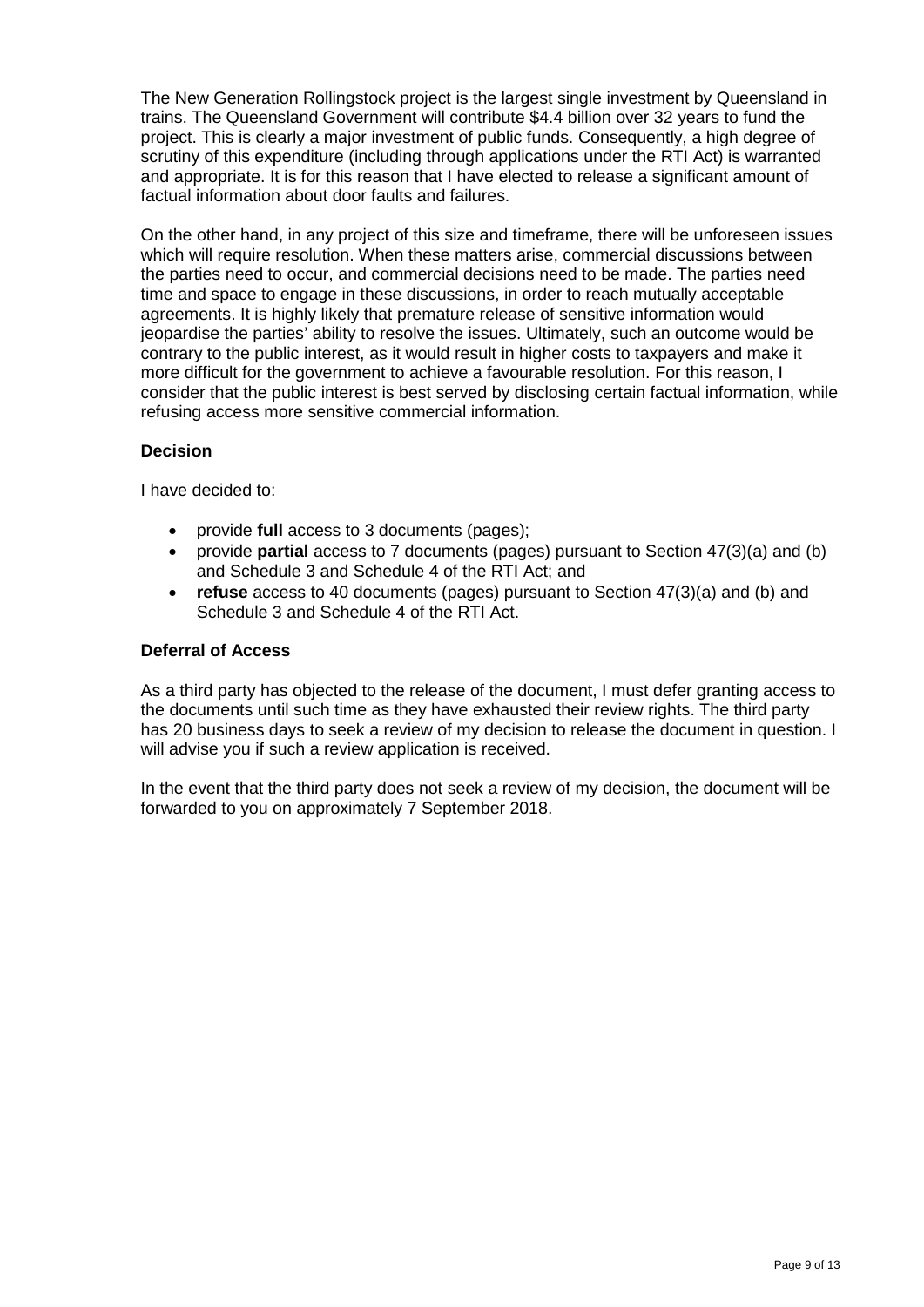## *Right to Information Act 2009*

#### **APPEAL RIGHTS**

If you are dissatisfied or aggrieved with the decision of this department made under the *Right to Information Act 2009* (**RTI Act**), you can apply for an internal or external review of the decision.

An application for internal review must be in writing (detailing your grounds for appealing), state an address to which notices under the RTI Act may be sent and be lodged with the department within **20 business days** of the date of the written notice of this decision.

Applications for **internal review** should be forwarded:

By Post to:

**Director** RTI, Privacy and Complaints Management Department of Transport and Main Roads GPO Box 1549 BRISBANE QLD 4001

#### **OR**

By Email to:

**Director** RTI, Privacy and Complaints Management Department of Transport and Main Roads [contactrti@tmr.qld.gov.au](mailto:contactrti@tmr.qld.gov.au)

Your internal review application will be referred to another officer of this agency who is at least as senior as the original decision-maker and who will consider the matter afresh. You will be notified of the decision within 20 business days after the agency receives your internal review application. Using the internal review option gives the agency an opportunity to consider additional evidence or information that is raised in an internal review application and conduct any necessary further searches.

You do not have to request an internal review to be eligible to apply for an external review by the independent Information Commissioner. You may apply for external review by the Information Commissioner under section 85 of the RTI Act. External reviews may take 4‐5 months to complete.

An application for external review must be in writing (detailing your grounds for appealing), state an address to which notices under the RTI Act may be sent and be lodged with the Information Commissioner within **20 business days** of the date of the written notice of this decision. Under the RTI Act and the *Acts Interpretation Act 1954* (Qld), you are taken to "receive" this decision on the day on which you should receive it in the ordinary course of post.

Applications for **external review** can be forwarded to the Office of the Information Commissioner by the following methods:

| In person: | Level 7, 133 Mary Street, Brisbane 4000                                   |
|------------|---------------------------------------------------------------------------|
| Post:      | PO Box 10143, Adelaide Street, Brisbane Qld 4000                          |
| Email:     | administration@oic.gld.gov.au                                             |
| Telephone: | 07 3234 7373                                                              |
| Online:    | https://www.oic.gld.gov.au/about/right-to-information/apply-for-external- |
|            | review-of-an-access-or-amendment-decision                                 |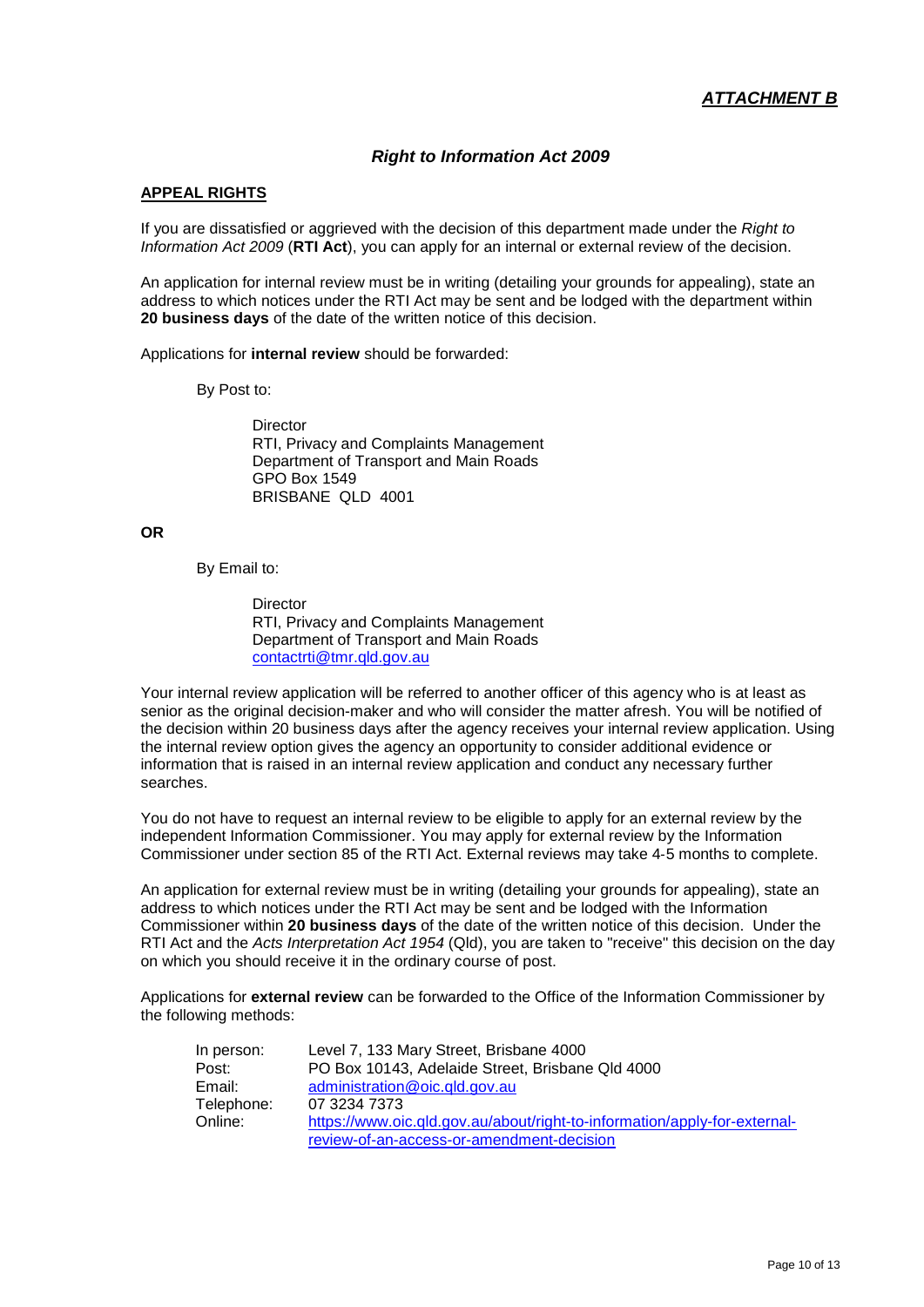# *Right to Information Act 2009*

#### *23 Right to be given access to particular documents*

*(1) Subject to this Act, a person has a right to be given access under this Act to—*

*(a) documents of an agency; and*

*(b) documents of a Minister.*

Notes—

*1 See part 2 for how to exercise this right to access.*

*2 Exclusions of the right are provided for under part 4 (which provides particular circumstances where an entity may refuse to deal with an application) and section 47 (which provides grounds on which an entity may refuse access).*

*3 A limitation on the right is set out in section 73 (which provides that, in particular circumstances, an entity may delete irrelevant information from a document before giving* 

*access).*

- *(2) Subsection (1) applies to documents even if they came into existence before the commencement of this Act.*
	- Note—

*Section 27 deems an access application to apply only to documents that are, or may be, in existence on the day the application is received.*

### *30 Decision-maker for application to agency*

- *(1) An access application to an agency must be dealt with for the agency by the agency's principal officer.*
- *(2) The agency's principal officer may delegate the power to deal with the application to another officer of the agency.*

#### *37 Contact with the relevant third party*

- *(1) An agency or Minister may give access to a document that contains information the disclosure of which may reasonably be expected to be of a concern to a government, agency or person (the relevant third party) only if the agency or Minister has taken the steps that are reasonably practicable -* 
	- *(a) to obtain the views of the relevant third party about whether* 
		- *(i) the document is a document to which this Act does not apply; or*
		- *(ii) the information is exempt information or contrary to the public interest information; and*
	- *(b) to inform the relevant third party that if access is given to the document because of an*
- *access application, access may also be given to the document under a disclosure log. (2) If disclosure of information may reasonably be expected to be of a concern to a person but for the fact that the person is deceased, subsection (1) applies as if the person's representative were a relevant third party.*
- *(3) If –*
	- *(a) the agency or Minister obtains the views of the relevant third party and the relevant third party considers –*
		- *(i) the document is a document to which this Act does not apply; or*
		- *(ii) the information is exempt information or contrary to the public interest information; but*
	- *(b) the agency of Minister decides –*
		- *(i) the document is a document to which this Act does apply; or*
		- *(ii) the information is not exempt information or contrary to the public interest information;*
		- *the agency or Minister must –*
	- *(c) give prescribed written notice of the decision of the agency or Minister to the applicant and the relevant third party; and*
	- *(d) defer giving access to the document until after –*
		- *(i) the agency or Minister is given written notice by the relevant third party that it does not intend to make any application for review under this Act; or*
		- *(ii) if the notice is not given under subparagraph (i) and no application for review under this Act is made by the end of the review period-the end of the review period; or*
		- *(iii) if an application for review under this Act is made by the end of the review period-the review has ended (whether because of an informal resolution of because of a decision of the entity conducting the review).*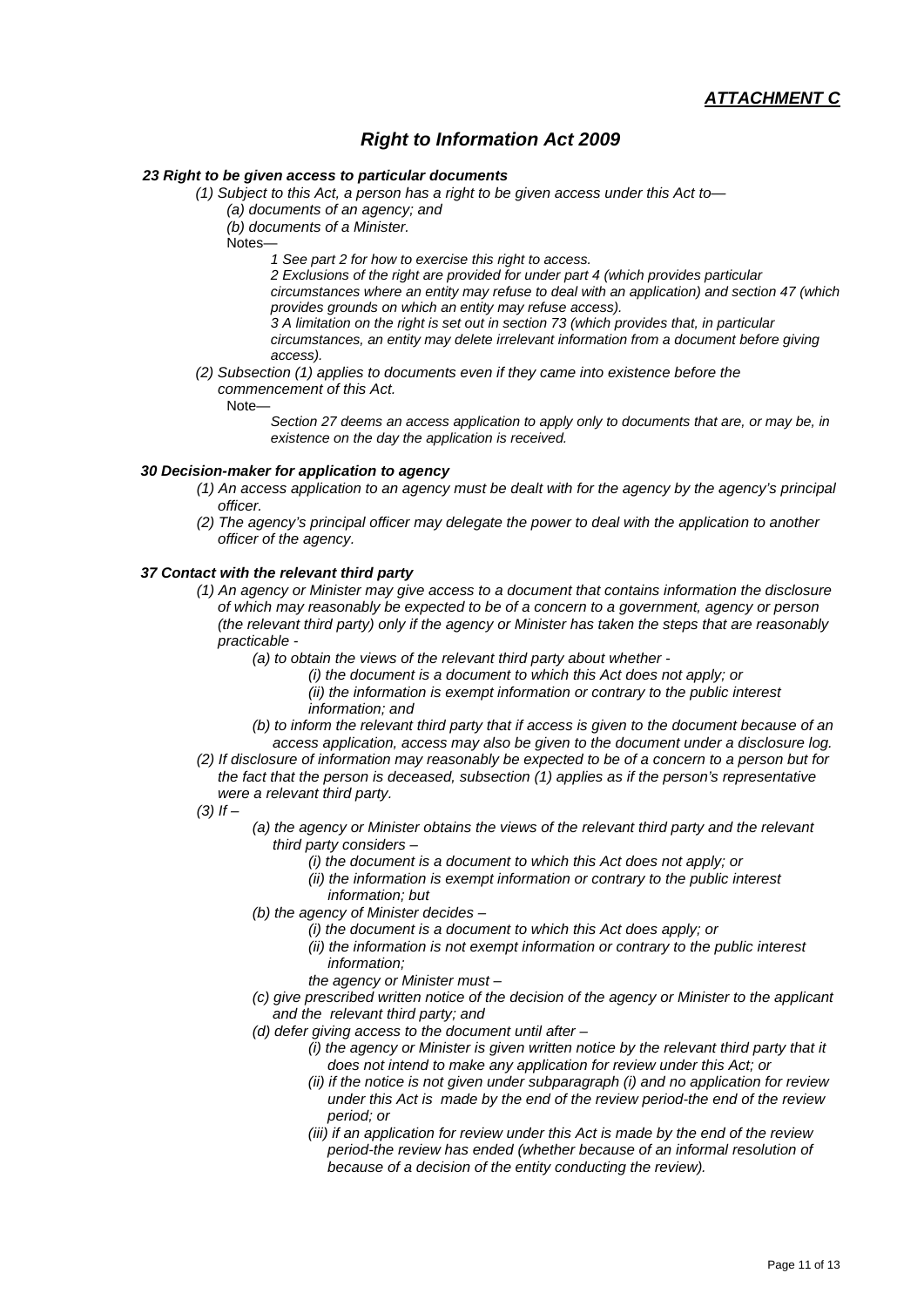- *(4) The agency of Minister must give the applicant written notice when access is no longer deferred under subsection (3)(d).*
- *(5) In this section-*

*Representative, in relation to a deceased person, means the deceased person's eligible*  family member, or, if 2 or more persons qualify as the deceased person's eligible family *member, 1 of those persons.*

*Review period means the period within which any application for review under this Act may be made.*

#### *44 Pro-disclosure bias in deciding access to documents*

*(1) It is the Parliament's intention that if an access application is made to an agency or Minister for a document, the agency or Minister should decide to give access to the document unless giving access would, on balance, be contrary to the public interest.*

#### *47 Grounds on which access may be refused*

- *(1) This section sets out grounds on which access may be refused.*
- *(2) It is the Parliament's intention that—*
	- *(a) the grounds are to be interpreted narrowly; and*
	- *(b) an agency or Minister may give access to a document even if a ground on which access may be refused applies.*
- *(3) On an application, an agency may refuse access to a document of the agency and a Minister may refuse access to a document of the Minister—*
	- *(a) to the extent the document comprises exempt information under section 48; or*
	- *(b) to the extent the document comprises information the disclosure of which would, on balance, be contrary to the public interest under section 49; or*
	- *(c) to the extent the document is sought under an application by or for a child and comprises the child's personal information the disclosure of which would not be in the child's best interests under section 50; or*
	- *(d) to the extent the document comprises an applicant's relevant healthcare information the disclosure of which might be prejudicial to the physical or mental health or wellbeing of the applicant under section 51; or*
	- *(e) because the document is nonexistent or unlocatable as mentioned in section 52; or*
	- *(f) because other access to the document is available as mentioned in section 53.*
- *Note—*

*Only a principal officer, Minister or appointed healthcare professional may refuse access to a document of an agency as mentioned in paragraph (d)—see sections 30(5) and 31(2).*

*(4) In this section—*

*child means an individual who is under 18 years.*

#### *48 Exempt information*

- *(1) If an access application is made to an agency or Minister for a document, the agency or Minister must decide to give access to the document unless disclosure would, on balance, be contrary to the public interest.*
- *(2) Schedule 3 sets out the types of information the disclosure of which the Parliament has considered would, on balance, be contrary to the public interest.*
- *(3) However, despite an agency or Minister being able, under section 47(3)(a), to refuse access to all or part of a document, the agency or Minister may decide to give access.*
- *(4) In this Act*
	- *exempt information means the information that is exempt information under schedule 3.*

#### *49 Contrary to public interest*

- *(1) If an access application is made to an agency or Minister for a document, the agency or Minister must decide to give access to the document unless disclosure would, on balance, be contrary to the public interest.*
- *(2) This section sets out the steps, and, in schedule 4, factors, the Parliament considers appropriate for deciding, for types of information (other than exempt information), whether disclosure would, on balance, be contrary to the public interest.*
- *(3) If it is relevant for an agency or Minister to consider whether, on balance, disclosure of information would be contrary to the public interest, the agency or Minister must undertake the following steps—*
	- *(a) identify any factor that is irrelevant to deciding whether, on balance, disclosure of the information would be contrary to the public interest, including any factor mentioned in schedule 4, part 1 that applies in relation to the information (an irrelevant factor);*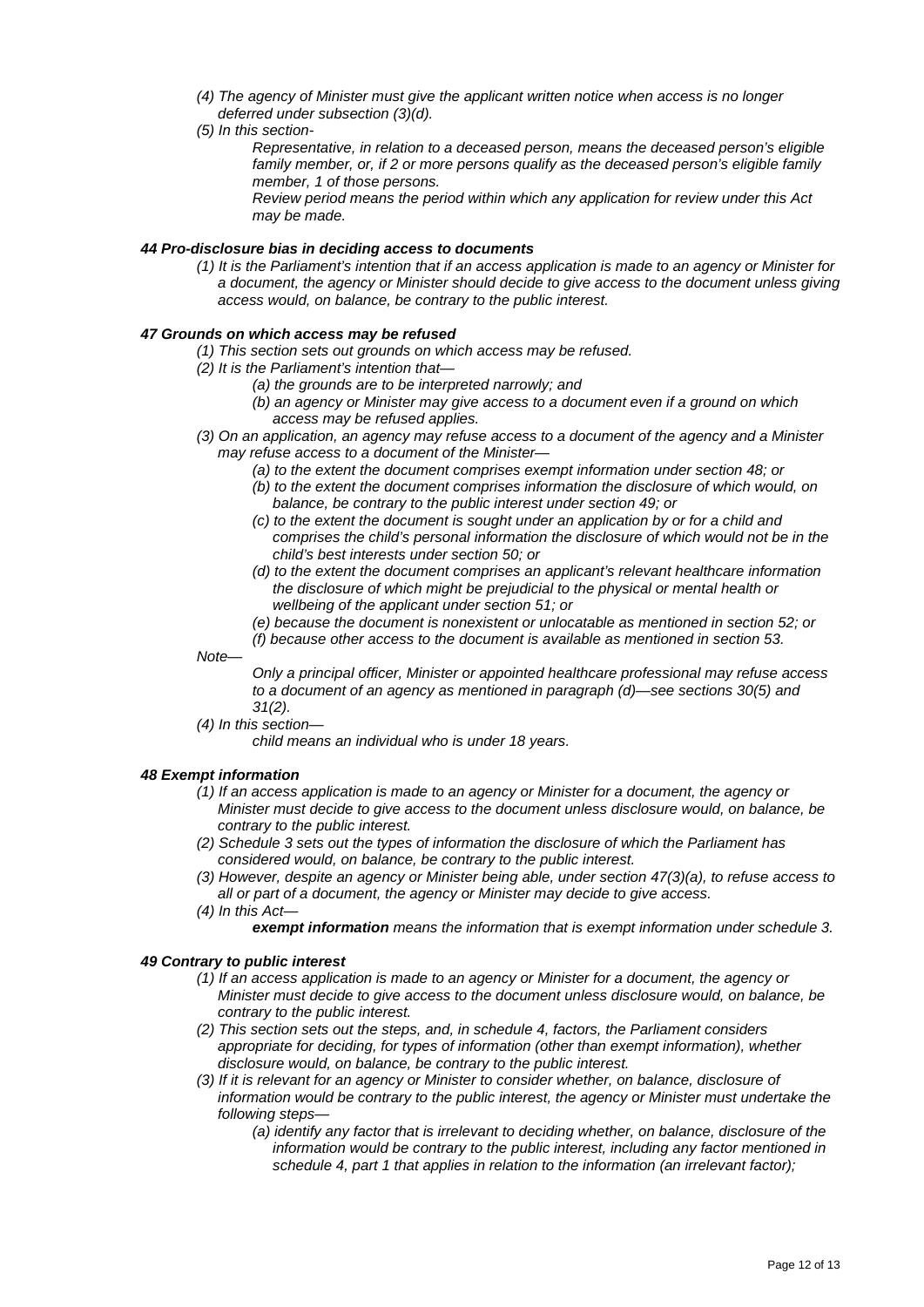- *(b) identify any factor favouring disclosure that applies in relation to the information (a relevant factor favouring disclosure), including any factor mentioned in schedule 4, part 2;*
- *(c) identify any factor favouring nondisclosure that applies in relation to the information (a relevant factor favouring nondisclosure), including any factor mentioned in schedule 4, part 3 or 4;*
- *(d) disregard any irrelevant factor;*
- *(e) having regard to subsection (4), balance any relevant factor or factors favouring disclosure against any relevant factor or factors favouring nondisclosure;*
- *(f) decide whether, on balance, disclosure of the information would be contrary to the public interest;*
- *(g) unless, on balance, disclosure of the information would be contrary to the public interest, allow access to the information subject to this Act.*
- *(4) The factors mentioned in schedule 4, part 4 are factors where disclosure could reasonably be expected to cause a public interest harm (harm factors) but the fact that 1 or more of the relevant factors favouring nondisclosure is a harm factor does not of itself mean that, on balance, disclosure of the information would be contrary to the public interest.*
- *(5) However, despite an agency or Minister being able, under section 47(3)(b), to refuse access to all or part of a document, the agency or Minister may decide to give access.*

#### *73 Deletion of irrelevant information*

- *(1) This section applies if giving access to a document will disclose to the applicant information the agency or Minister reasonably considers is not relevant to the access application for the document.*
- *(2) The agency or Minister may delete the irrelevant information from a copy of the document and give access to the document by giving access to a copy of the document with the irrelevant information deleted.*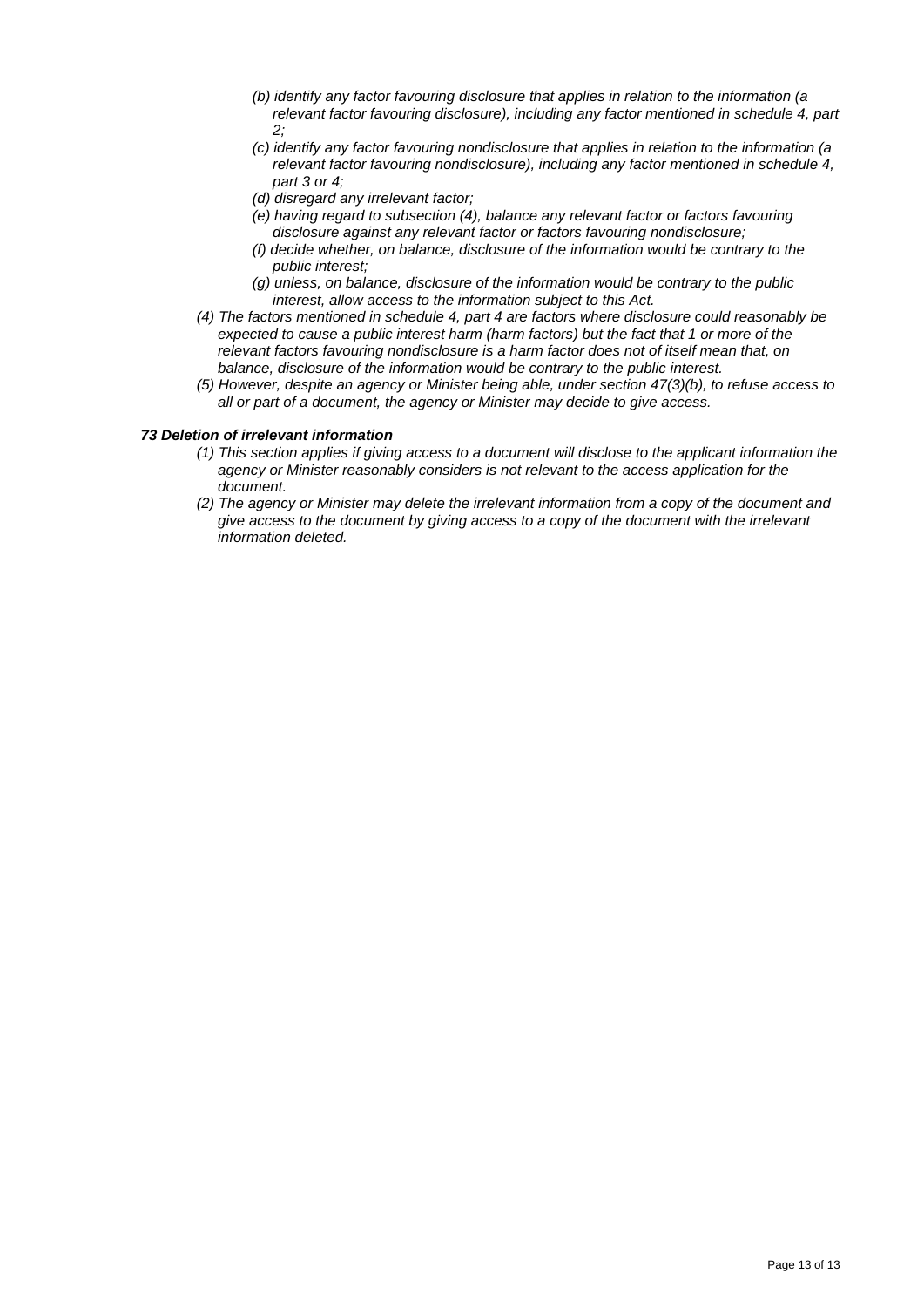

Level 8 Rail Centre 1 305 Edward Street Brisbane QLD 4001

T 07 3072 8650 F 07 3072 8389 rti@qr.com.au queenslandrail.com.au

Your ref: Our ref: RTI-450

RAIL Back on Track 13 Storr Circuit Goodna QLD 4300

Attention: Mr Robert Dow

# **By email: admin@backontrack.org**

Dear Mr Dow

# **Decision Notice made under the** *Right to Information Act 2009* **(Qld)**

I refer to your application made to Queensland Rail under the *Right to Information Act 2009* (Qld) (**RTI Act**) for:

*'Minutes and associated documents of Queensland Rail Board Meetings Time Period: 1 January2015 to 30 April 2018'.*

By email dated 7 July 2018 you narrowed the scope of your application to:

'*Queensland Rail Board Meeting minutes and associated documents concerning NGR and their introduction to service, period 1 July 2017 to 31st January 2018'*.

Based on the narrowed scope of your application, appropriate searches have been undertaken by the relevant business groups within Queensland Rail. The searches have revealed that Queensland Rail holds 339 pages in relation to your application (Documents In Issue).

## **Decision**

I have on 7 August 2018 decided to give you:

- part access to 55 pages; and
- refuse access to 284 pages on the basis that the pages are comprised of exempt and contrary to the public interest information.

## *Deletion of Irrelevant Information*

Additionally, I have deleted information which is irrelevant to your access application.<sup>[1](#page-36-0)</sup>

## **Reasons for Decision**

## *Access to information under the Right to Information Act 2009 (Qld)*

<span id="page-36-1"></span>The RTI Act gives an individual a right to access documents of an agency $^2$  $^2$  and access is to be administered with a pro-disclosure bias.<sup>[3](#page-36-2)</sup> Section 47(3) of the RTI Act operates as

<span id="page-36-2"></span><span id="page-36-0"></span> <sup>1</sup> Pursuant to section 73 of the RTI Act.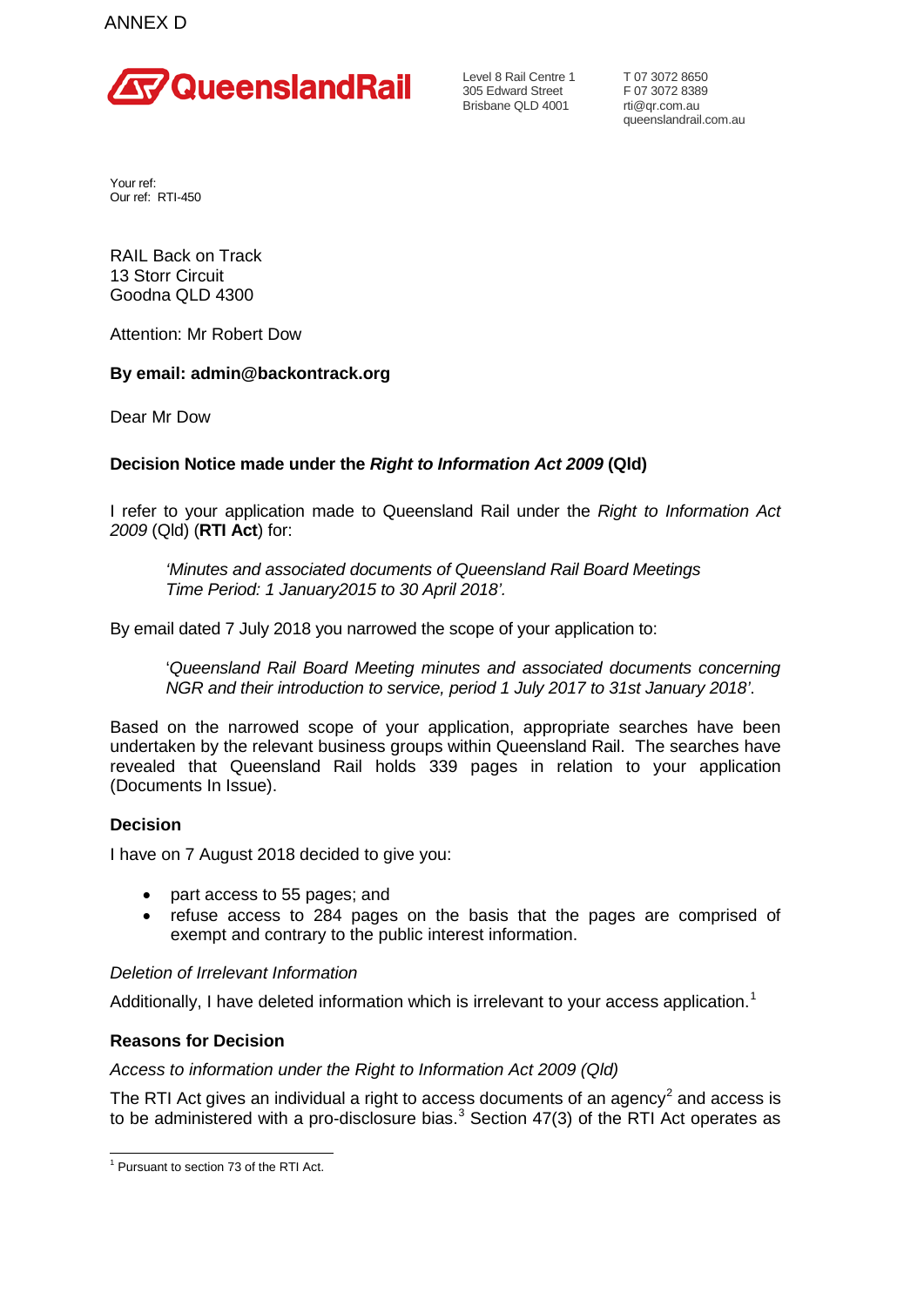

an exclusion of the right of access set out in section 23 of the RTI Act, and provides grounds for refusal of access to documents. This right of access is subject to certain exclusions and limitations, including the grounds upon which an agency may refuse access to documents.

Relevantly, an agency may refuse access to a document or part of a document to the extent that the document comprises:

- exempt information;<sup>[4](#page-37-0)</sup> or
- information which if disclosed, would on balance, be contrary to the public interest.<sup>[5](#page-37-1)</sup>

#### *Relevant law*

Exempt information is information that Parliament has considered the disclosure of which would, on balance, be contrary to the public interest. The categories of exempt information are set out in Schedule 3 of the RTI Act. The following exemptions are relevant to information, as marked, contained in the Documents In Issue:

- Schedule 3 Section 2(1): *Information is exempt information for 10 years after its relevant date if:*
	- *(a) it has been brought into existence for the consideration of Cabinet; or*
	- *(b) its disclosure would reveal any consideration of Cabinet or would otherwise prejudice the confidentiality of Cabinet considerations or operations; or*
	- *(c) it has been brought into existence in the course of the State's budgetary processes*; and
- Schedule 3 Section 7: *Information is exempt information if it would be privileged from production in a legal proceeding on the ground of legal professional privilege.*

## *Public Interest Test*

Section 49 of the RTI Act prescribes that access must be granted unless disclosure is contrary to public interest. Section 49(3) of the RTI Act states that to determine whether the disclosure of the documents would, on balance, be contrary to the public interest I must:

- 1. identify and disregard any factor that is irrelevant to deciding whether the disclosure of information would, on balance, be contrary to the public interest;
- 2. identify any relevant factors favouring disclosure and non-disclosure of the information;
- 3. balance the relevant factors favouring disclosure and non-disclosure; and
- 4. decide whether disclosure of the information would, on balance, be contrary to public interest.

 $2$  Section 23(1) of the RTI Act.

<sup>&</sup>lt;sup>3</sup> Section 44 of the RTI Act.

<span id="page-37-0"></span> $4$  Sections 47(3)(a) and 48 of the RTI Act.

<span id="page-37-1"></span> $5$  Sections  $47(3)(b)$  and 49 of the RTI Act.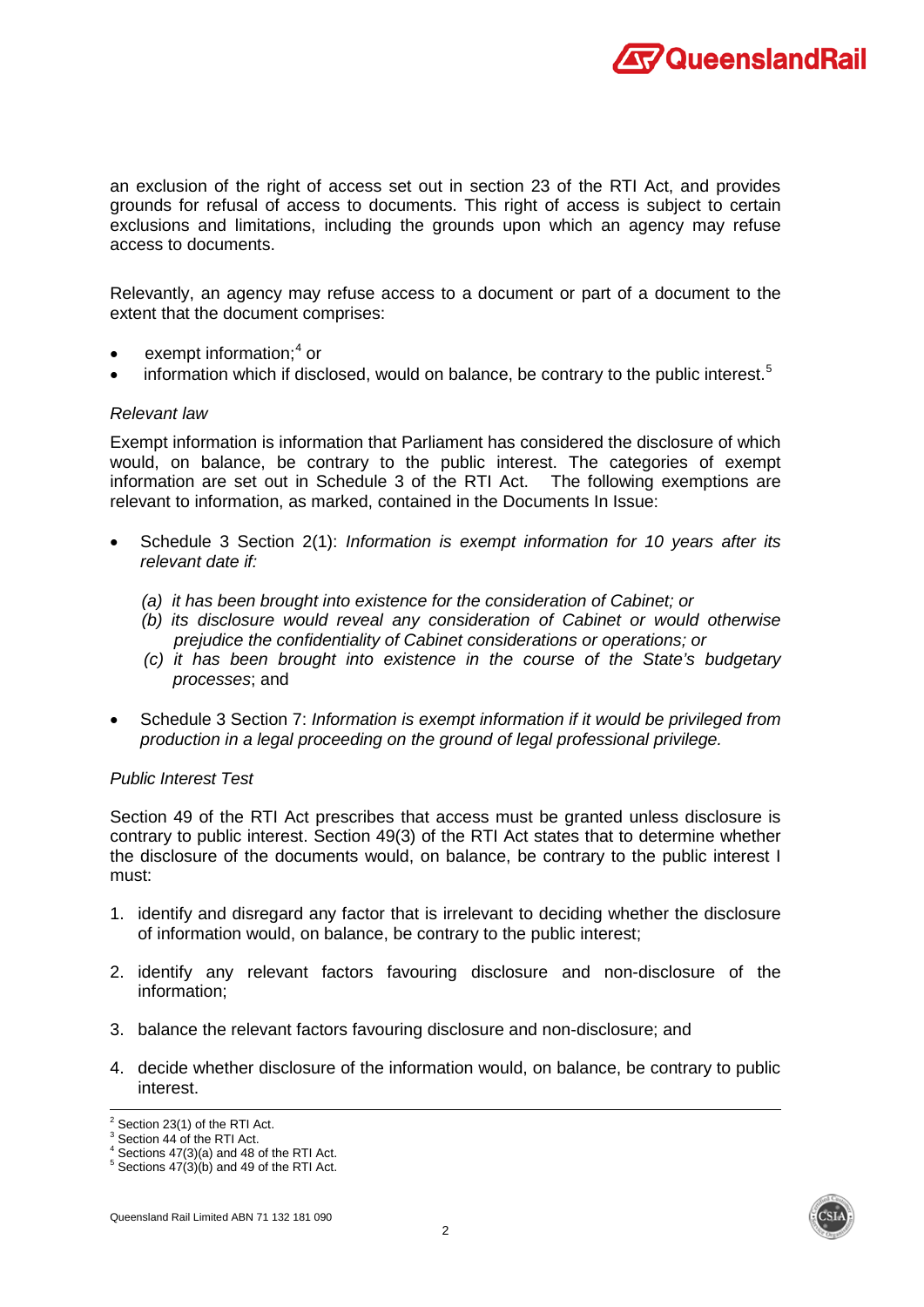

The public interest factors are set out in Schedule 4, Parts 1-4 of the RTI Act. As decision-maker it is my role to consider relevant public interest factors and weigh them against the material considerations of your application.

I have considered whether any of the factors irrelevant to the public interest apply to the requested information. No irrelevant factors arise in the context of the Documents In Issue

*Public interest factors favouring disclosure in the public interest relevant to this application:*

• Schedule 4 Part 2 Section 2: *Disclosure of the information could reasonably be expected to contribute to positive and informed debate on important issues or matters of serious interest.*

*Public interest factors favouring nondisclosure in the public interest relevant to this application:*

- Schedule 4 Part 3 Section 2: *Disclosure of the information could reasonably be expected to prejudice the private, business, professional, commercial or financial affairs of entities*; and
- Schedule 4 Part 3 Section 3: *Disclosure of the information could reasonably be expected to prejudice the protection of an individual's right to privacy.*

*Factors favouring nondisclosure in the public interest because of public interest harm in disclosure:*

- Schedule 4 Part 4 Section 3(d): *Disclosure of the information could reasonably be expected to cause a public interest harm if disclosure could have a substantial adverse effect on the conduct of industrial relations by an agency*;
- Schedule 4 Part 4 Section 4(1): *Disclosure of the information could reasonably be expected to cause a public interest harm through disclosure of:*
	- *(a) an opinion, advice or recommendation that has been obtained, prepared or recorded; or*

*(b) a consultation or deliberation that has taken place,* 

*in the course of, or for, the deliberative processes involved in the functions of government*; and

• Schedule 4 Part 4 Section 6: *Disclosure of the information could reasonably be expected to cause a public interest harm if disclosure would disclose personal information of a person, whether living or dead.*

## *Conclusion*

Based on the above, I have determined that the Documents In Issue contain exempt and contrary to the public interest information as described in the RTI Act.

I have considered whether it is possible to provide you with copies of the Documents In

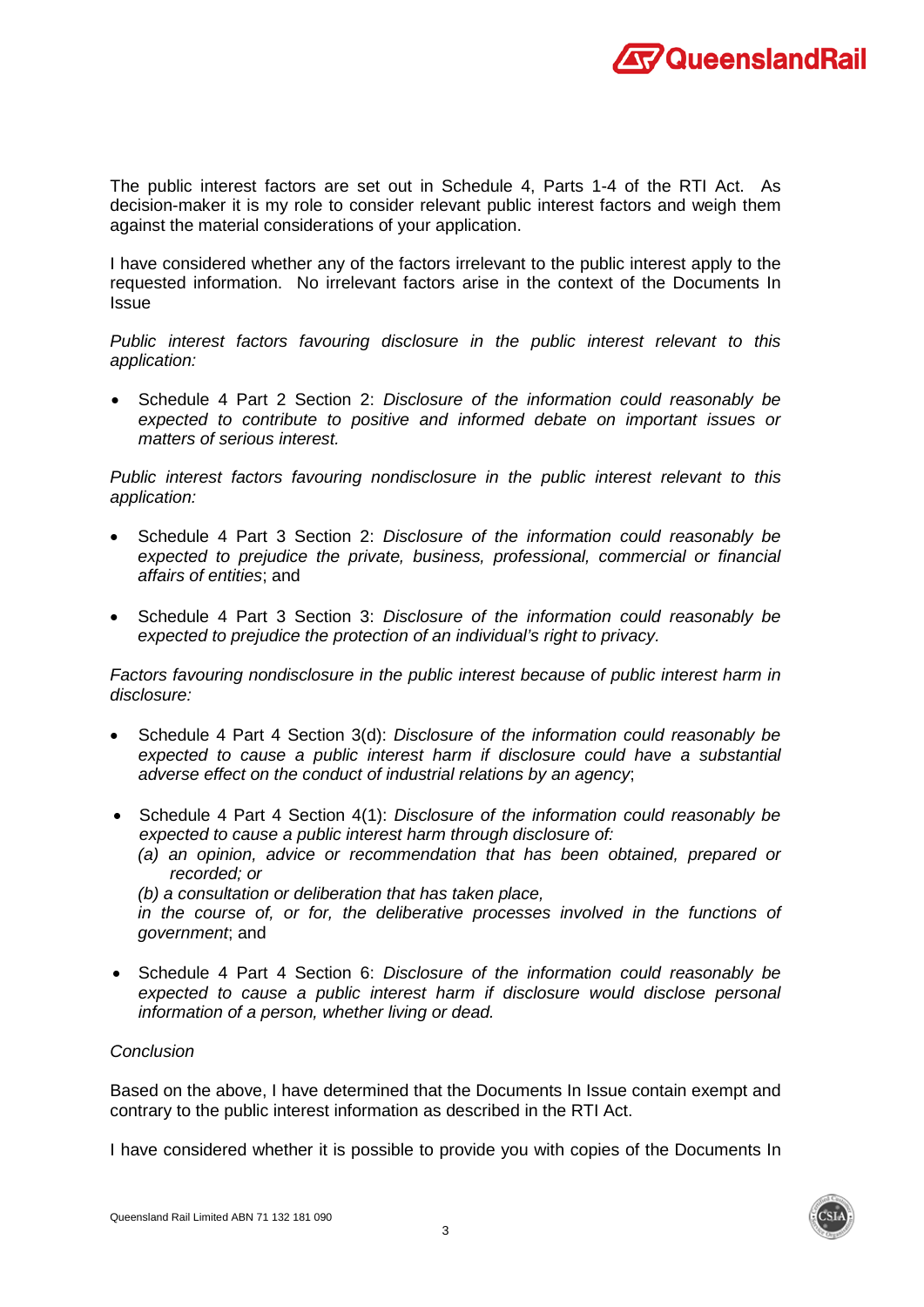

Issue subject to the deletion of exempt and contrary to the public interest information and have decided to give you:

- part access to 55 pages; and
- refuse access to 284 pages on the basis that the pages are comprised of exempt and contrary to the public interest information.

#### **Access**

There are no applicable access or processing charges.

#### **Defamation / Breach of Confidence**

The information you have requested has been assessed against the RTI Act and released in accordance with this Act by an authorised officer of Queensland Rail. The decision has been made in the genuine belief that the access was required or permitted to be given under this Act. Section 170 of the RTI Act provides protection to Queensland Rail against actions for defamation or breach of confidence by giving you access as stated above.

Please note: These protections do not extend to you for any further release, e.g. where you release this information by posting it onto a social network forum on the internet. You may need to seek your own legal advice if you intend to release this information to a third party. Inappropriate release of this information by you could expose you to possible defamation or breach of confidence actions.

### **Right to Seek a Review**

If you are not satisfied with my decision or any part of it you may exercise your review rights under the RTI Act. [6](#page-39-0) An application for a review **must** be made within **20 business days** from the date of this decision.

### *Internal review*

For an internal review, your application **must**:

- be made within **20 business days** after the date of the written notice of the decision; $<sup>7</sup>$  $<sup>7</sup>$  $<sup>7</sup>$  and</sup>
- be in writing; and
- state an address to which Queensland Rail may correspond with you; and
- $\bullet$  be lodged at the Queensland Rail office. $8$

You may lodge your application in one of the following ways:

| Email:     | rti@gr.com.au       |
|------------|---------------------|
| Post:      | <b>GPO Box 1429</b> |
|            | Brisbane Q 4001     |
| Fax:       | (07) 3072 8389      |
| In person: | 305 Edward Street,  |
|            | Brisbane Q 4000     |



<span id="page-39-0"></span> $^6$  Sections 80 and 85 of the RTI Act.<br> $^7$  or within the further time QR allows (whether before or after the end of the 20 business days.

<span id="page-39-2"></span><span id="page-39-1"></span><sup>8</sup> Section 82 of the RTI Act.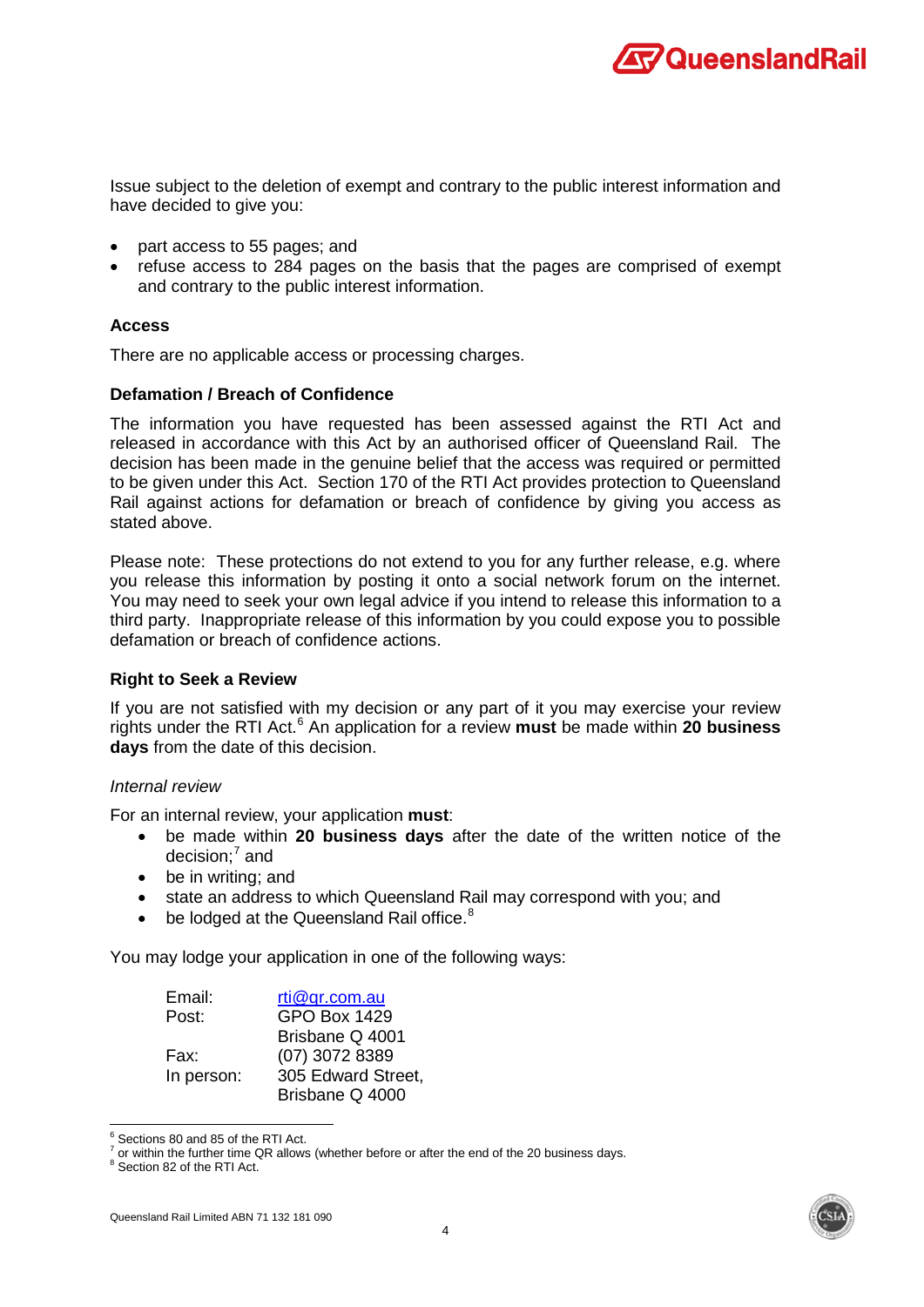

When Queensland Rail receives a valid request for an internal review, a decision maker with the appropriate delegation of authority<sup>[9](#page-40-0)</sup> (different from the original decision maker) will manage the internal review and make a decision as soon as practicable.<sup>[10](#page-40-1)</sup>

However, if the decision maker does not make a decision and notifies the applicant of the decision within 20 business days after the internal review application is made, Queensland Rail is taken to have made a decision at the end of the 20 business days affirming the original decision.<sup>[11](#page-40-2)</sup> Queensland Rail must give prescribed written notice of the decision to the applicant as soon as practicable.<sup>[12](#page-40-3)</sup>

It is also worth noting that you are not required to apply for an internal review before applying for an external review. That is, you may choose to apply for an external review of my decision by contacting the Office of the Information Commissioner (**OIC**) within 20 business days of my decision.

#### *External review:*

For an external review, you may lodge an application with the OIC in one of the following ways:

|         | In person: Level 8, 160 Mary Street, Brisbane |
|---------|-----------------------------------------------|
| Post:   | PO Box 10143, Adelaide Street                 |
|         | <b>BRISBANE QLD 4000</b>                      |
| Fax:    | $(07)$ 3405 1122                              |
| Email:  | administration@oic.gld.gov.au                 |
| Online: | www.oic.qld.gov.au                            |

To assist you and for your convenience, I have included a link to the OIC's guide for applicants relating to your review rights: **[Explaining your review rights –](https://www.oic.qld.gov.au/guidelines/for-community-members/information-sheets-access-and-amendment/explaining-your-review-rights-a-guide-for-applicants) a guide for [applicants](https://www.oic.qld.gov.au/guidelines/for-community-members/information-sheets-access-and-amendment/explaining-your-review-rights-a-guide-for-applicants)**.

### **Publication of released documents on the Disclosure Log**

Under section 54(2)(a)(iii) and (iv) of the RTI Act, I am required to inform you of the obligations set out in the RTI Act and relevant Ministerial Guidelines, to publish Right to Information documents on a Disclosure Log.

When Queensland Rail makes a decision to grant access to document(s), the document(s) may also be published on Queensland Rail's Disclosure Log, which appears on Queensland Rail's corporate website located at: [www.queenslandrail.com.au.](http://www.queenslandrail.com.au/)



<span id="page-40-0"></span> $9$  Pursuant to section 30 of the RTI Act.<br> $10$  Section 83(1) of the RTI Act.

<span id="page-40-2"></span><span id="page-40-1"></span>

<sup>&</sup>lt;sup>11</sup> Section 83(2) of the RTI Act. <sup>12</sup> Section 83(3) of the RTI Act.

<span id="page-40-3"></span>